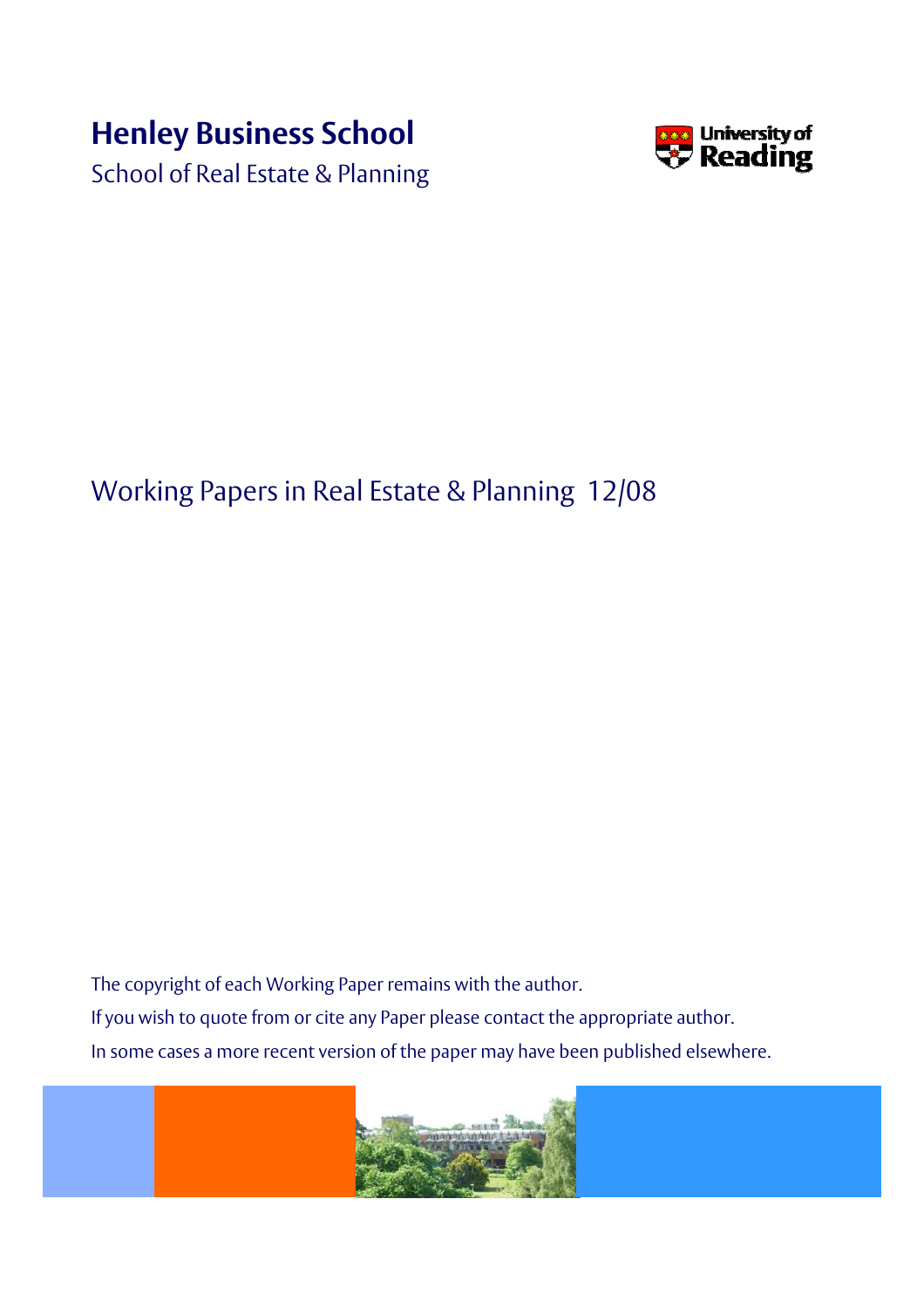# WORKING PAPER

Office rent determinants: a hedonic panel analysis

Franz Fuerst Department of Real Estate & Planning Business School University of Reading Reading RG6 6AW United Kingdom Email: f.fuerst@reading.ac.uk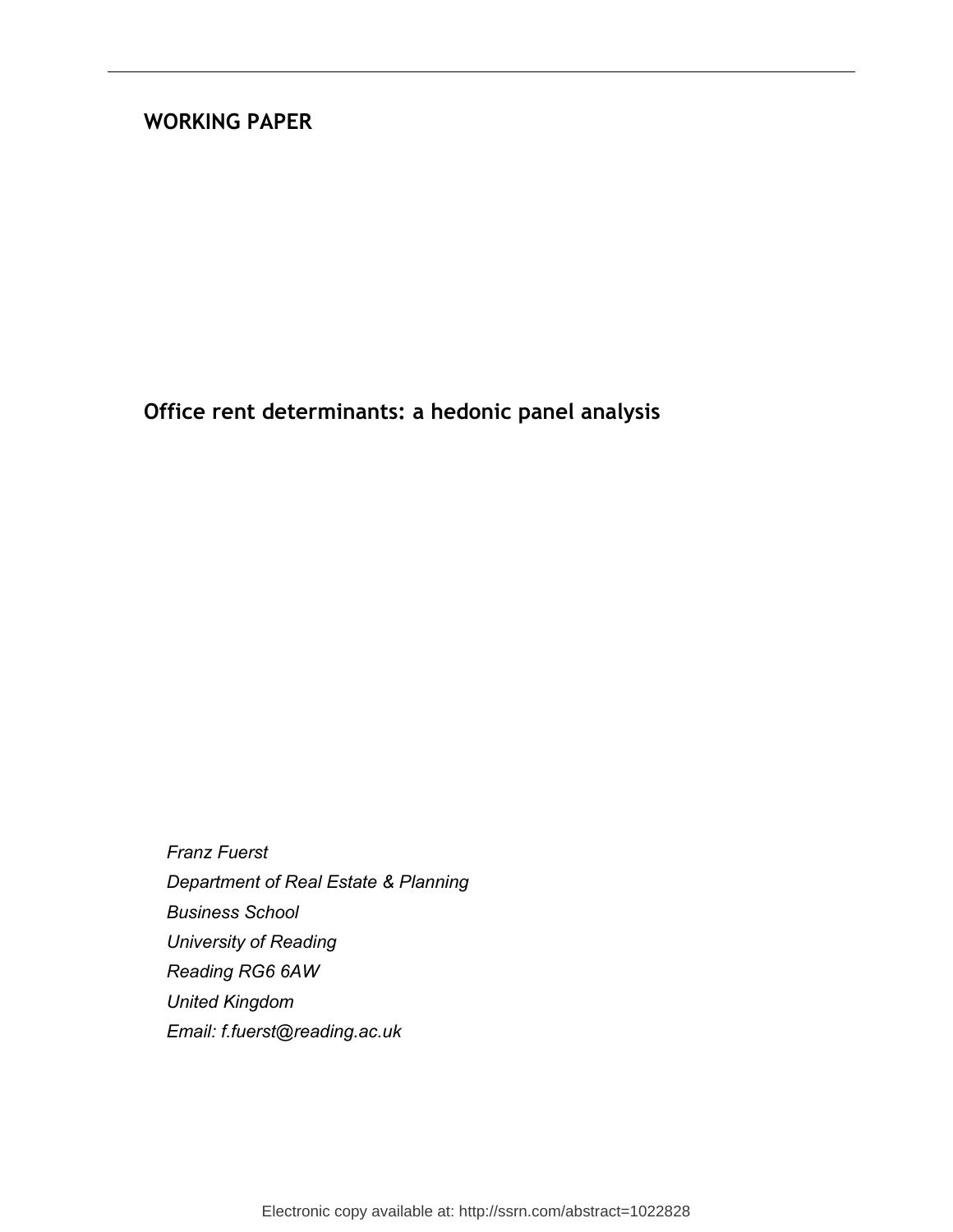#### Office Rent Determinants: A Hedonic Panel Analysis

It has been frequently observed that office markets are subject to particularly high fluctuations in rents and vacancy levels, thus exposing real estate investors to considerable risk regarding expected future income streams. This paper tries to analyze the determinants of office rents and their variability over time and across submarkets of a city in order to gain additional empirical insights into the rent price formation process.

#### 1. Introduction

The determining factors of office rental rates are well researched and documented in a host of empirical studies. The existing research literature converges on a number of relevant factors to explain the variation in office rental rates such as age and size of the property as well as accessibility by various modes of transportation. The relevance of these factors appears to be almost universally acknowledged in the empirical literature. Commercial real estate markets, however, are characterized by spatial constraints, extensive product differentiation and information asymmetries that give rise to economically fragmented markets. A number of previous studies have demonstrated that such distinct submarkets do exist within urban office markets. The highly localized patterns of occupancy and rental rate determination found in these studies are indicative of market fragmentation. The question of market fragmentation is of immediate relevance for rental rate determinants. If markets are fragmented, office rents are highly likely to be determined by heterogeneous pricing schemes. Therefore, two identical properties would yield different rental rates if they are located in two different submarkets.

Similarly, the relative weight of rent determinants may change over time favoring buildings with certain features over others depending on the position in the real estate cycle. To date, very few studies have sought to systematically analyze the stability of office rent determinants. A closer examination of their spatio-temporal variability appears therefore warranted.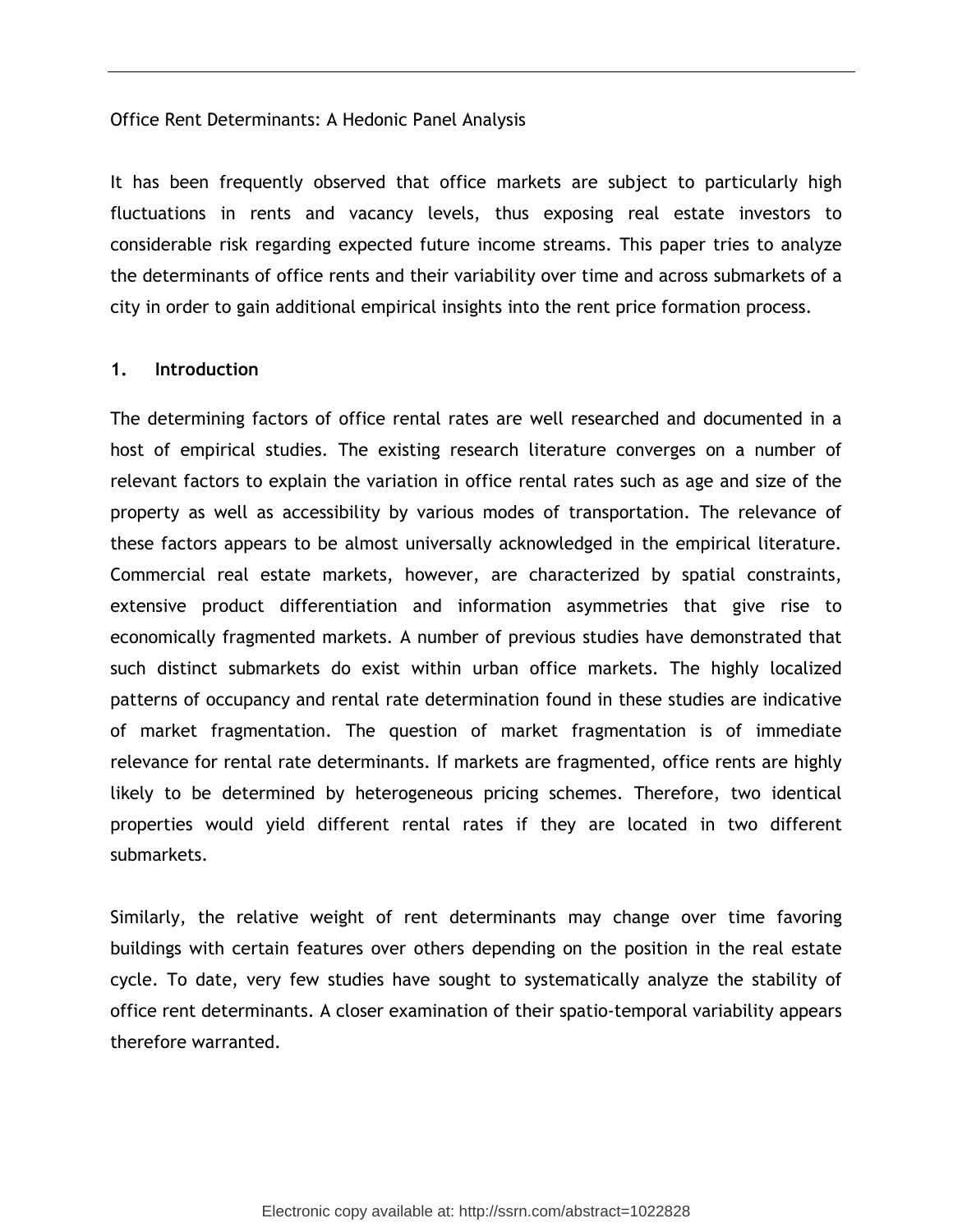The remainder of this chapter is organized as follows. The first section reviews previous studies on spatial differentiation and cyclical fluctuations of commercial real estate markets. Next, the volatility of the Manhattan office market is examined using descriptive statistics. In a further step, I test if variables reflecting individual characteristics of buildings such as average age, density and accessibility are able to explain the variation in rental rates. Next, I test the significance of various characteristics in different phases of the market cycle using a hedonic model. The stability of parameters is analyzed crosssectionally to test the independence of submarket observations. Instead of applying a classical fixed-effects model, hedonic regressions are estimated separately for each time period and submarket. In order to take the analysis one step further, full panel data models (Arellano-Bond models, random effects models) are estimated and the results of both the OLS estimation and the panel data analysis are discussed. Finally, I discuss the implications of the empirical results.

## 2. Relevant background

There exists a host of studies on the relevance of the intrametropolitan level-data in explaining the functional structure and development of office markets (Clapp 1980; Ihlanfeldt and Raper, 1990; Mills 1990; Hanink 1997; Bollinger et al. 1998). These studies, however, typically neglect the dynamic time-series aspect of the data. Conversely, most of the time-series research on real estate market cycles is aspatial in that it assumes a simultaneous adjustment of all intraurban locations to changing supply and demand relations at the metropolitan level. Hence, very few studies seek to combine crosssectional and time series office market data at the intra-urban level (Mourouzi-Sivitanidou 2002).

## Market efficiency

In general, all empirical models take one of the two possible positions: 1) The metropolitan area forms a unitary real estate market and 2) submarkets within a city are fragmented and in many cases out-of-sync with the overall development of a metropolitan area. The first research tradition bases its assumptions on urban location theory which implies that the relative price differences between intra-urban submarkets remain stable over time irrespective of cyclical oscillations in absolute prices (constant ratio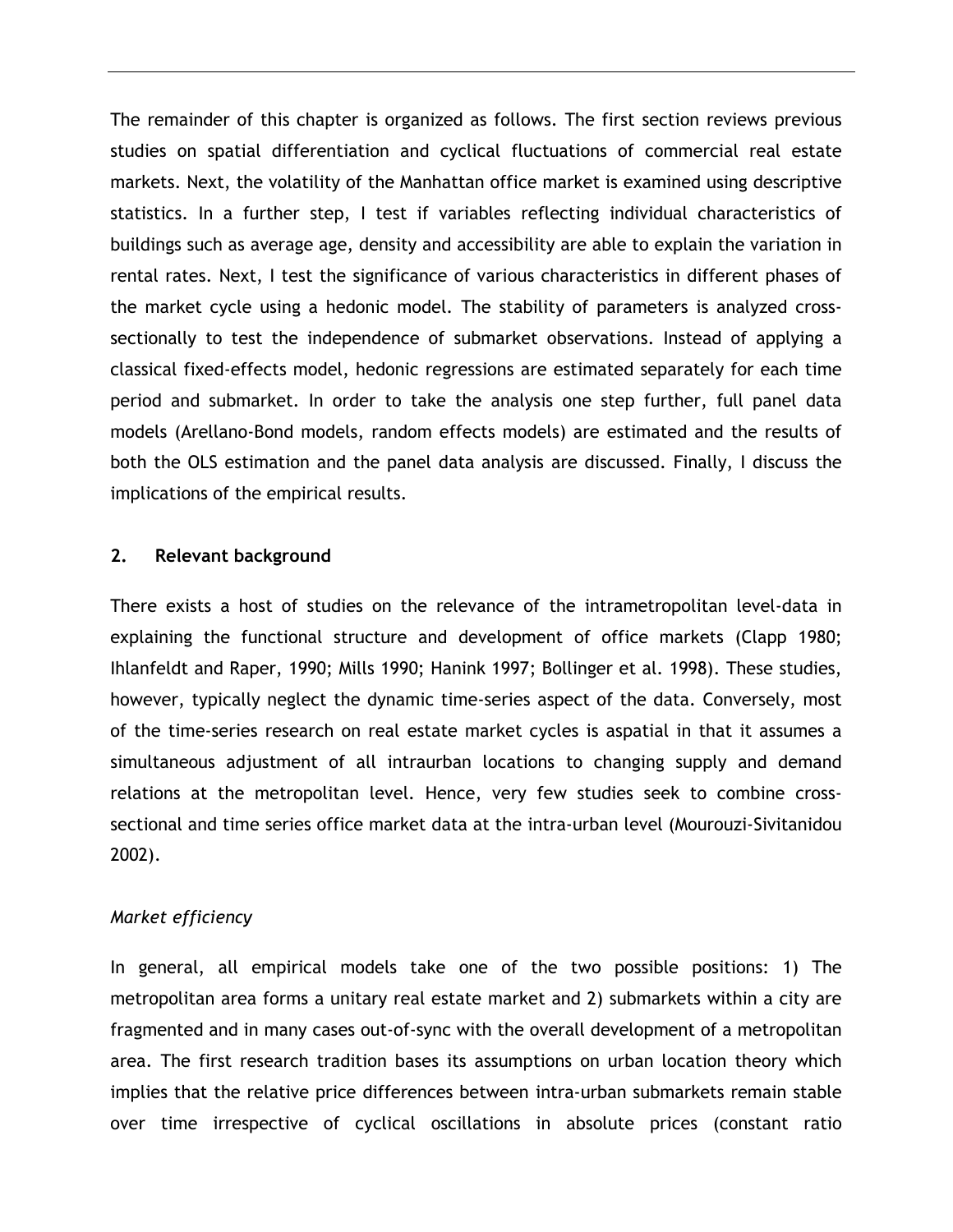hypothesis). This stability is ascribed to the high degree of intraurban mobility of office tenants, a high price elasticity of demand and possibilities to arbitrate in a situation of mispricing (DiPasquale and Wheaton 1996). Following this theory, a change in the relative price hierarchy of an urban market is only possible if major changes in either the physical attributes of particular locations or in transportation and communication technologies occur.

If, however, one assumes a less than fully efficient market, office buildings turn out not to be close substitutes for each other and information asymmetries cause the market to split up into several functional or spatial submarkets (Evans 1995). Empirical studies supporting this hypothesis also point out that the increasing functional specialization of spatial submarkets has resulted in additional economic fragmentation of markets (Sivitanidou 1995, 1996, Bollinger et al. 1998). In a further study of the housing market, Can (1996) examined the presence of spatial segmentation, as reflected in heterogeneous pricing schemes. She contends that if neighborhood effects enter as direct determinants of housing prices, such as a premium, then one can assume a uniform housing market under investigation, since there will be one price schedule. In contrast, if neighborhood differentials lead to varying attribute prices, one can assume the presence of independent price schedules, thus the existence of a spatially segmented market.

#### Do submarkets matter?

Numerous empirical studies have shown that an elaborate functional division of labor exists indeed between various submarkets in a metropolitan area. This functional specialization which may give rise to fragmented submarkets is reflected in the spatial organization patterns of office firms, such as front office – back office divisions and industry clusters in particular areas of a city (Shilton 1999, Schwartz 1992, Hanink 1997, Sivitanidou 1996). It is thus pertinent for commercial real estate analysis to devise methods that are capable of capturing the cross-sectional and time-series dynamics of rent determining factors. In this context, one promising approach is panel data analysis, which is applied in this study along with OLS hedonic regression models.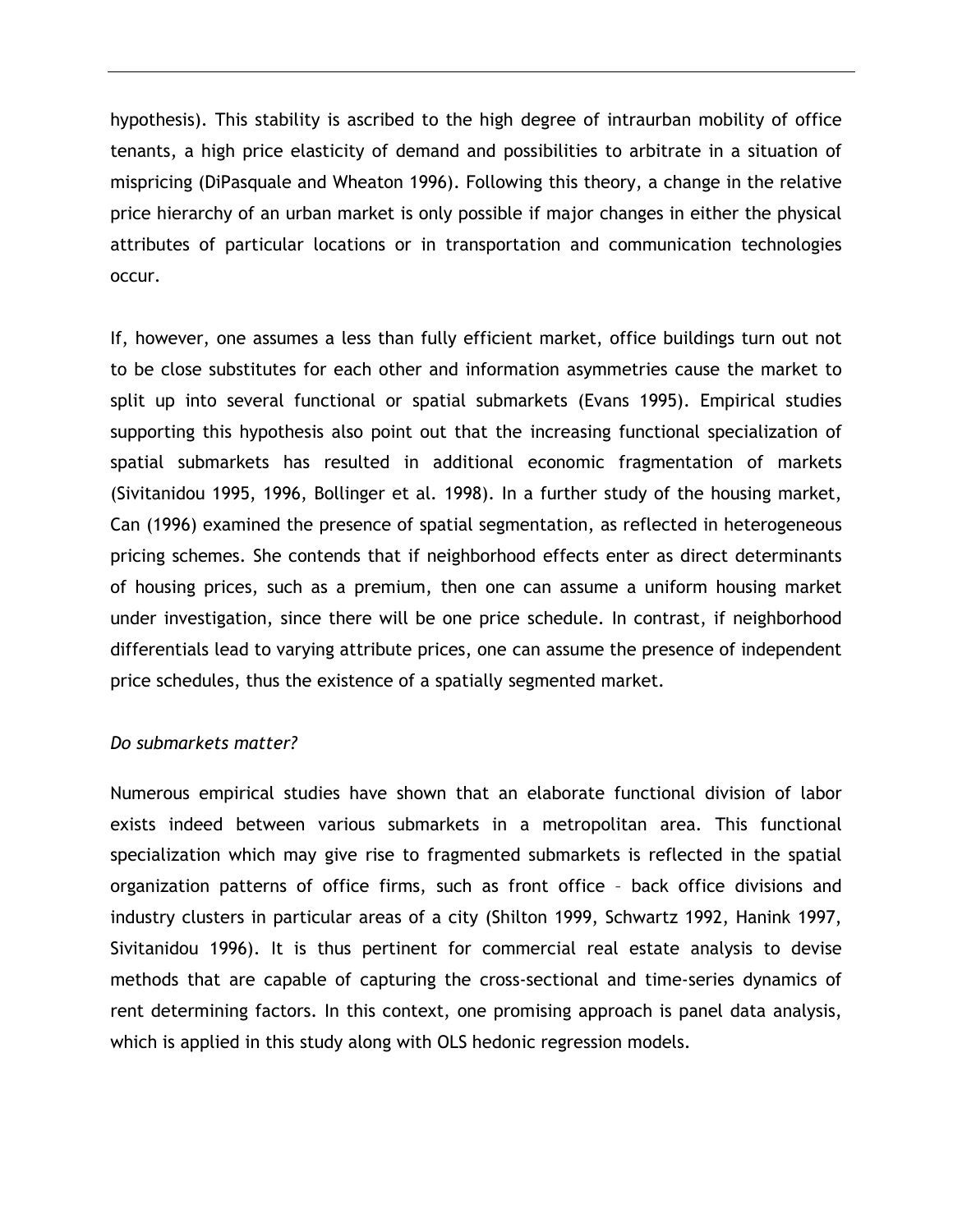In their seminal study of the constancy of rent variations and the robustness of coefficient estimates, Glascock, Kim and Sirmans (1993) apply random effects and heteroskedastic autroregressive models. The authors find that the coefficients vary across time, location and class of building. They also conclude that random-effects models are superior over fixed-effects methodologies. The present study also applies a random-effects model and compares the results to the OLS regression analysis. In an empirical study of the Orlando office market, Archer (1997) found that there is at least limited evidence of a transitory and in some cases even permanent segmentation of submarkets. Moreover, he finds that segmentation of submarkets is continuous rather than divided by sharp boundaries. Slade (2000) estimated rent determinants during market decline and recovery but did not include any explicitly spatial variables in his study. Dolde and Tirtiroglu (1997) included submarkets in their analysis and found distinct patterns of temporal and spatial diffusion of real estate prices using GARCH-M methods. The present study revisits the question of spatiotemporal stability by analyzing the coefficients of rent determinants in a hedonic OLS and random-effects framework.

### Rent determinants

The following section gives an overview of the most important rent determinants identified in previous empirical studies. Most of these studies apply a hedonic model to test the relative importance and order of these factors.

Vacancy levels are among the most important drivers of rental rate formation in the existing research literature. Sirmans, Sirmans and Benjamin (1989) find an the inverse relationship between vacancy rates and rents for apartment buildings and Sirmans and Guidry (1993) confirm these results for retail rents. Studies of office rent determinants, such as Clapp (1993) and Mills (1992) also find this variable to be highly significant in their respective empirical studies. In general, vacancy rates may be interpreted as a proxy for the general attractiveness of a building. This hypothetical relationship is transmitted in practice by the behavior of landlords who tend to lower asking rents in response to rising vacancy in a building in order to attract new tenants.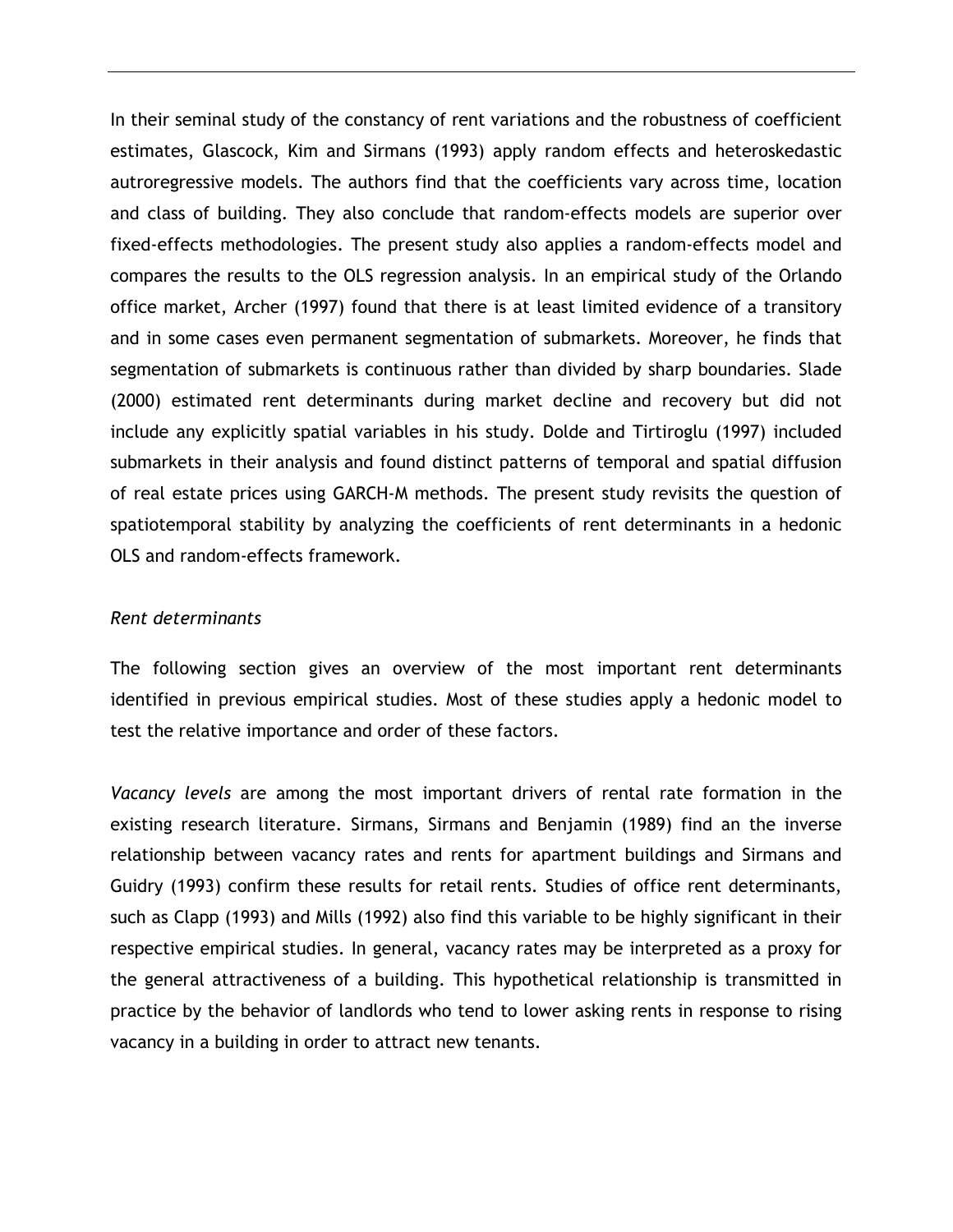The rentable building area of a given property is a proxy for increased opportunity for face-to-face interaction within a large building. Clapp (1980) confirms the value of faceto-face contact in management decisions. More recent studies have shown that the value of face-to-face communication persists despite widespread availability of information and communication technology (Gat 1998). Apart from this, large tenants are typically willing to pay a rent premium for sizable units of contiguous office space (10,000 square feet and above) that enable their internal operations to run more smoothly than a situation with several scattered locations. Thus, Bollinger, Ihlanfeldt, and Bowes (1998) find average floor area to be a significant variable in determining rents in the Atlanta office market, most likely for the same reason.

Building age shows up significant in a host of studies on office market rent determinants (Bollinger, Ihlanfeldt and Bowes 1998, Slade 2000, Dunse et al 2003). In this study, building age is expressed as year built so that a more recent construction date has a positive impact on rental rates. In case a property underwent major renovation, the original construction date is replaced by the renovation completion date. The age of a building is typically a proxy for the quality of the technological infrastructure and adequacy of the floor layout.

The number of stories of a building represents more sophisticated elevator systems in tall buildings, the availability of panoramic views and a potential landmark status for very tall buildings. Shilton and Zaccaria (1994) found a convex relationship of building height in an earlier study of the Manhattan office market,

Amenities and in-house services are included in many hedonic studies of office rents. Ho et al (2005) report that functionality, services, access and circulation, presentation, management and overall amenities are the order of importance in assessing office building quality. The amenities variable used in this study is a compound measure of the availability of up to 34 building amenities, including banking, mailing, medical, retail and hotel facilities in the building as well as onsite facility management, availability of large trading floors, showrooms, courtyards, fitness clubs and atriums, subway access on premises, waterfront location, and onsite management. It is expected that tenants pay a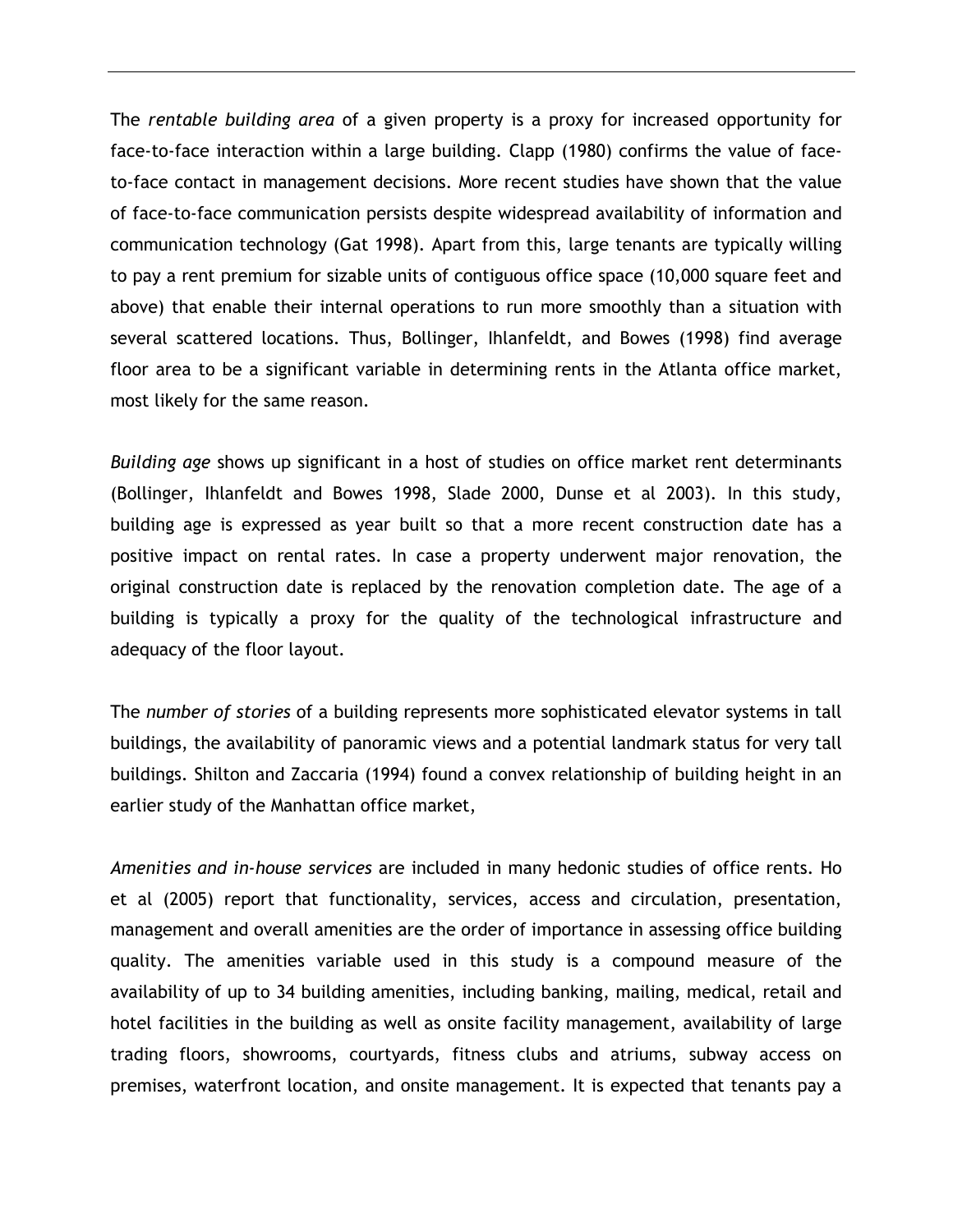premium for convenient access to these amenities which is confirmed in the significance levels of this variable throughout the estimated period.

Turning to location-specific price determinants, a number of variables were included in the hedonic model used in this study. The importance of spatial variables in hedonic modeling is almost universally acknowledged in the literature. The broad variety and potential cross-influence of spatial variables poses some intricate methodological problems, however. The goal of hedonic modeling should be to maximize the efficiency of the estimators while minimizing information loss due to elimination of important variables in an effort to reduce multicollinearity. In an effort to categorize spatial variables, Can (1996) proposed to distinguish between adjacency and neighborhood effects. Adjacency effects which are externalities and spillover effects due to the geographic position of a property relative to other points of reference (i.e. other properties, transportation infrastructure) can be captured by geostatistical methods and various accessibility measures. Neighborhood effects, which are distinct perceived or observable characteristics of an area, also have an impact upon property prices and rental rates although their contribution to price formation is more difficult to measure.

Access to commercial centers is included in various forms in hedonic studies of office rents (see Sivitanidou 1995). In a study of Atlanta office rents, Bollinger, Ihlanfeldt and Bowes (1998) find that proximity to concentrations of office workers exert a positive impact on rent levels. In general, this variable reflects ease of access to clients and business services in the immediate vicinity of the building. In the present study, this variable is operationalized as the average distance to the 20 closest office buildings and is calculated with a nearest neighbor algorithm in a Geographic Information System. The inverse of the distances calculated for each building distance pair is weighted by the square footage of the neighboring building and entered into the model. Therefore a positive sign is expected for the coefficients to the extent that larger square footage and shorter distances yield higher values. Similarly, the amount of office space located within 1500 feet of an office building indicates whether a building is located in a major office cluster. Therefore, a positive impact of this variable is expected. Rosenthal and Strange (2001) found evidence that such knowledge spillovers operate almost exclusively at the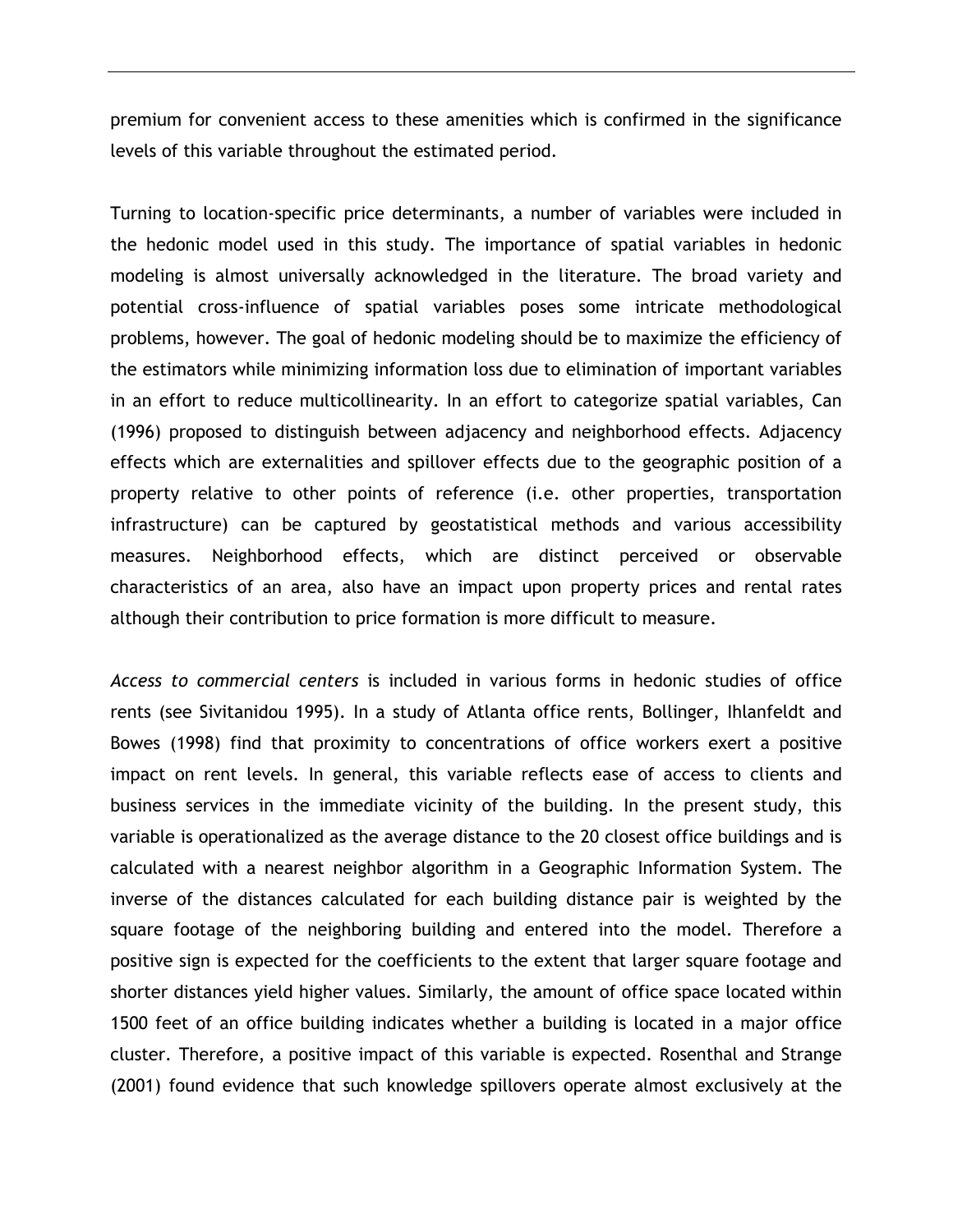small-scale level. The authors conclude from their observations that such spillovers evaporate rapidly across space.

The distance to the nearest subway station measures ease of access to public transit network. Cervero and Duncan (2002) found that office properties located close to a public transit public transit stations command higher prices per unit in the order of 120 percent for commercial land in a business district within a quarter mile of a commuter rail station. Although very few office buildings in Manhattan are located outside a radius of this size, this variable is included to test whether even smaller differences in average distance to mass transit stations have an impact on rental rates.

Finally, the latitude and longitude coordinates of a property are included in various hedonic models. While not meaningful per se, these variables are potentially capable of capturing spatial effects not operationalized in the other variables of the model as the coefficients of these variables are allowed to vary parametrically over space. This approach was developed and applied in a number of previous studies such as Can and Megbolugbe (1997), Casetti (1997) and Clapp (2003, 2004).

## 3. Methodology

In the first step of the empirical analysis, some basic descriptive measures are used to investigate volatility and cross-sectional variability of rental rates. To explore potential lags in the adjustment of submarkets to changing market conditions, cross-correlation measures will be examined.

## Hedonic analysis

Hedonic regression modeling has become the standard methodology for examining price determinants in real estate research. The quintessential log-linear hedonic rent model is specified in the following form:

$$
\ln R_i = \alpha_i + \beta x_i + \phi Z_i + \varepsilon_i \tag{1}
$$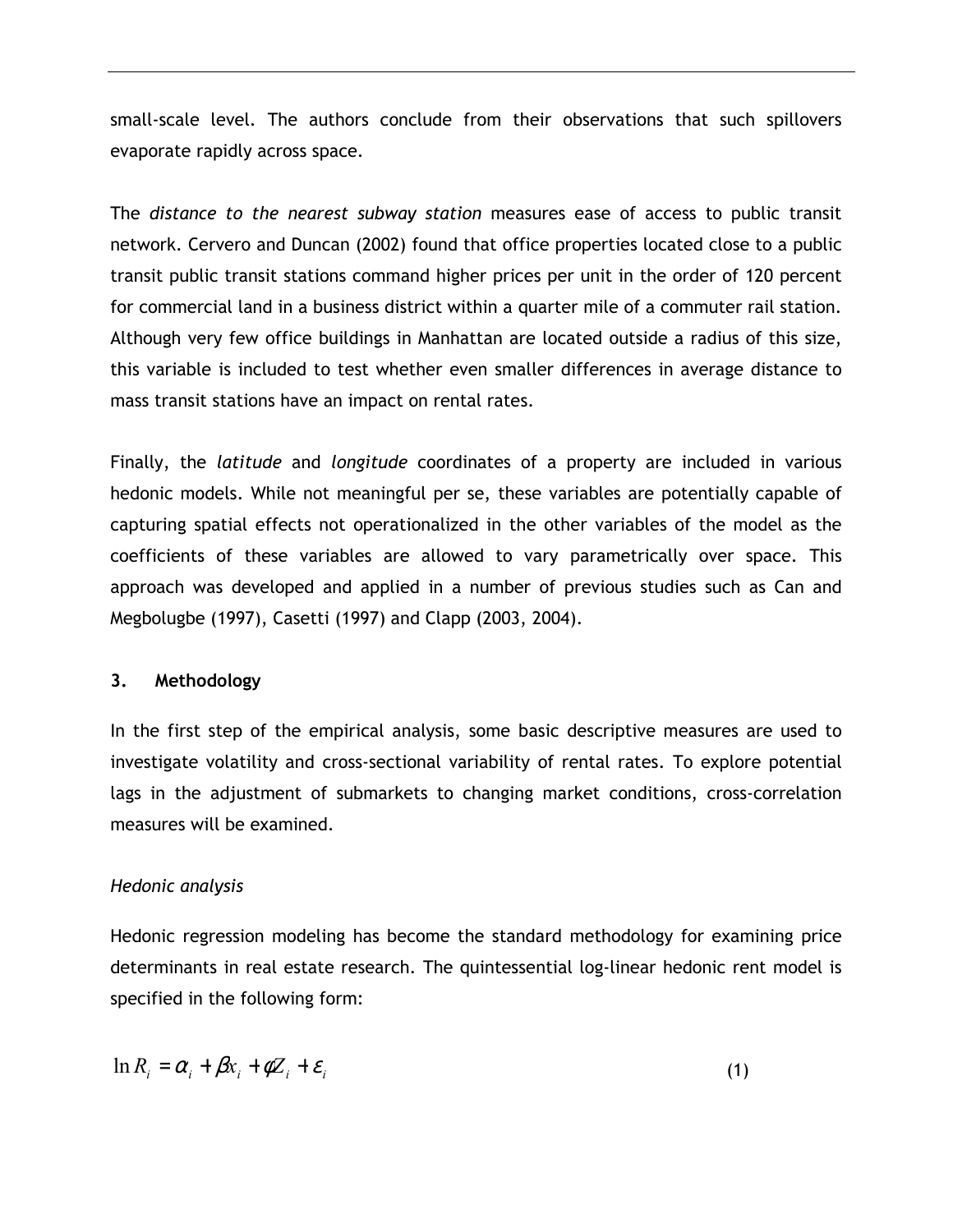Where  $R_i$  is asking rent per square foot in dollars for a given office building,  $x_i$  is a vector of the natural log of several explanatory locational and physical characteristics,  $\beta$  and  $\phi$ are the respective vectors of parameters to be estimated.  $Z_i$  is a vector of time-related variables and  $\mathcal{E}_i$  is a random error and stochastic disturbance term that is expected to take the form of a normal distribution with a mean of zero and a variance of  $\sigma_e^2$ . The hedonic weights assigned to each variable are equivalent to this characteristic's overall contribution to the rental price (Rosen 1984).

Rent determinants can be roughly grouped into neighborhood/building-specific and accessibility/location factors (see for example Des Rosiers et al 2000) For the purpose of this study, I specify two hedonic models. While Model I captures building-specific factors, Model II contains locational attributes. The final specification of Model I used to estimate the empirical results reported below is:

$$
\text{(Model I)} \quad \ln R_i = \alpha_i + \beta_1 \ln V_i + \beta_2 \ln B_i + \beta_3 \ln T_i + \beta_4 \ln S_i + \beta_5 \ln A_i + \varepsilon_i \tag{2}
$$

where  $V_i$  represents the vacancy rate of a building,  $B_i$  is the rentable building area in square feet,  $T_i$  indicates the year of construction or major renovation,  $S_i$  is the number of stories and  $A_i$  is a vector of in-house amenities. Model II was specified as follows:

$$
\text{(Model II)} \quad \ln R_i = \alpha_i + \beta_6 \ln D_i + \beta_7 \ln F_i + \beta_8 \ln M_i + \beta_9 \ln N_i + \beta_{10} \ln W_i + \varepsilon_i \tag{3}
$$

where  $D_i$  represents the inverse of the distance of the twenty office buildings with the shortest distance to the property in question (weighted by their square footage),  $F_i$  is the amount of square feet of office space within a distance of 1500 feet,  $M_i$  is the distance to the nearest subway station and  $N_i$  and  $W_i$  are the longitude and latitude coordinates of the property.

To detect differences in the weight of parameter estimates across submarkets, a standard fixed effects model can be estimated (Hsiao 2003):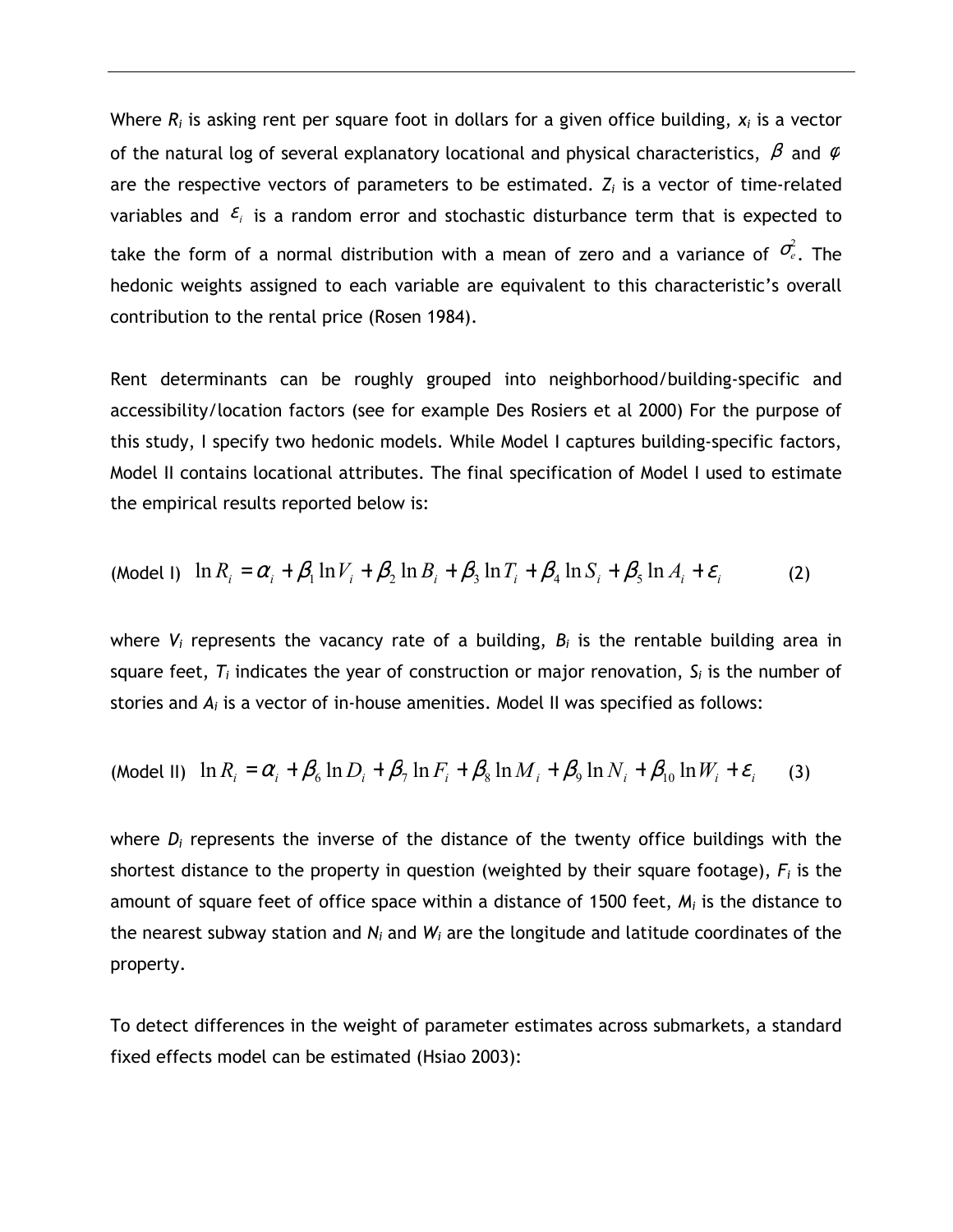$$
\ln R_{it} = \alpha_1 \delta_{1it} + \alpha_2 \delta_{2it} + ... \alpha_n \delta_{nit} + \beta x_i + \varepsilon_i
$$
\n(4)

In this model, the incidental parameters  $\alpha_{_i}$  are fixed constants and  $\delta_{_{jit}}$ is a submarketspecific indicator (dummy variable). This Least Squares Dummy Variable (LSDV) model can be used to detect both longitudinal and cross-sectional heterogeneity. The drawback of the LSDV model is, however, that it only allows intercepts to differ across space while assuming constant variable coefficients. Thus, instead of estimating a single LSDV model, it is more appropriate to estimate the full hedonic model separately for each submarket and time period when investigating the time-series cross-sectional variability of rent determinants. Alternatively, a full random-effect panel model can be estimated as outlined in the following section.

#### Random-effects panel data estimation

In order to expand the scope of the hedonic framework by simultaneously analyzing the longitudinal and cross-sectional components of the data, a panel regression model is introduced. The fixed-effects model as outlined in the previous section assumes that differences across units of observation are captured by differences in the constant term.

$$
\ln R_{it} = \beta x_{it} + \alpha_i + \varepsilon_{it} \tag{5}
$$

A fixed effects model estimation is limited, however, by the fact that this model assumes the intercepts  $\alpha_i$  are fixed, estimable parameters so that individual effects cannot be captured with this approach. The random effects model assumes that the observations are random draws from the same distribution and therefore part of a composite error term of the following form:

$$
\ln R_{it} = \beta x_{it} + \alpha_i + \mu_i + \varepsilon_{it} \tag{6}
$$

where  $u_i$  is a group-specific random element which captures unobserved propertyspecific factors. In the random effects model all three components (intercept, timespecific and cross-sectional error components) are assumed random and not fixed. The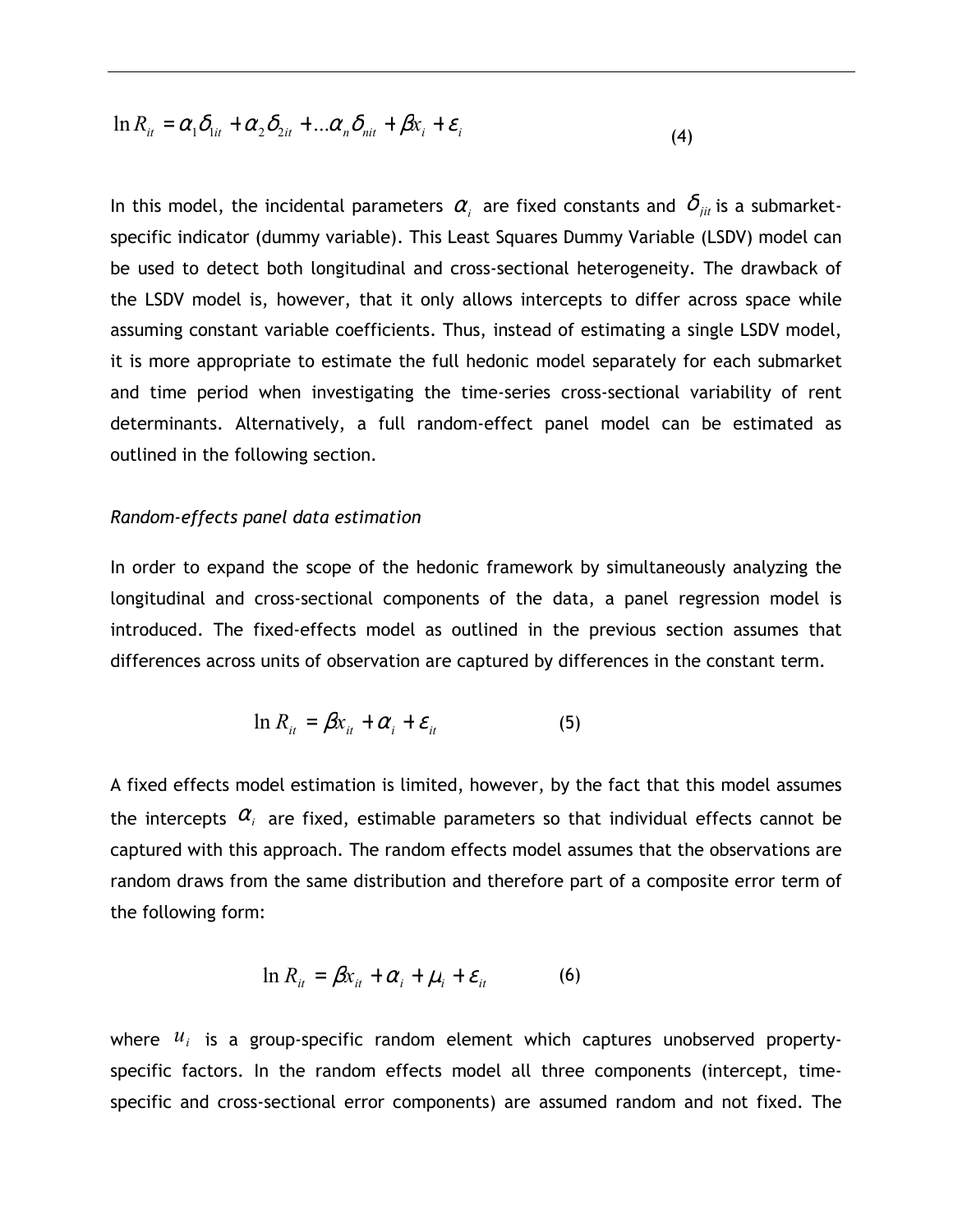prerequisite for applying a random-effects model is, however, that this unobserved heterogeneity be normally distributed and uncorrelated with the explanatory variables  $X_{it}$ . The main advantage of this approach is that the number of parameters to be estimated is substantially reduced compared to a fixed-effects approach or any repeated-measurement sequential estimation. Especially when there is serial correlation of the composite error term, the random effects GLS approach yields superior results compared to the OLS and fixed effects approach.

In a time-series estimation of rental rate determinants, it appears reasonable to assume that one of the more important determinants is the rental rate of the past period. Inclusion of lagged values of the dependent variable is problematic, however, because these values are typically correlated with the residuals. Therefore, the lagged dependent variable must be instrumented. Arellano and Bond (1991) and Arellano and Bover (1995) developed an estimation approach that solves this problem.

Parameters are estimated by assuming that future error terms do not affect current values of the explanatory variables and that the error term  $\mathcal{E}_{i}$  is serially uncorrelated. It is also assumed that changes in the explanatory variables are uncorrelated with the unobserved property-specific and/or subarea-specific effects. This set of assumptions generates moment conditions that allow estimation of the relevant parameters. The instruments corresponding to these moment conditions are appropriately lagged values of both levels and differences of the explanatory and dependent variables. A frequent problem with this type of estimation is that the moment conditions tend to overidentify the regression model, which can be diagnosed using the Sargan test for overidentifying restrictions. A second important diagnostic test is the Arellano-Bond test for autocovariance of the residuals. While the presence of first-order autocovariance does not preclude that the estimators of the hedonic model are consistent and efficient, the presence of second-order autocovariance would be a clear sign of misspecification (Arellano-Bond 1991, 281-2).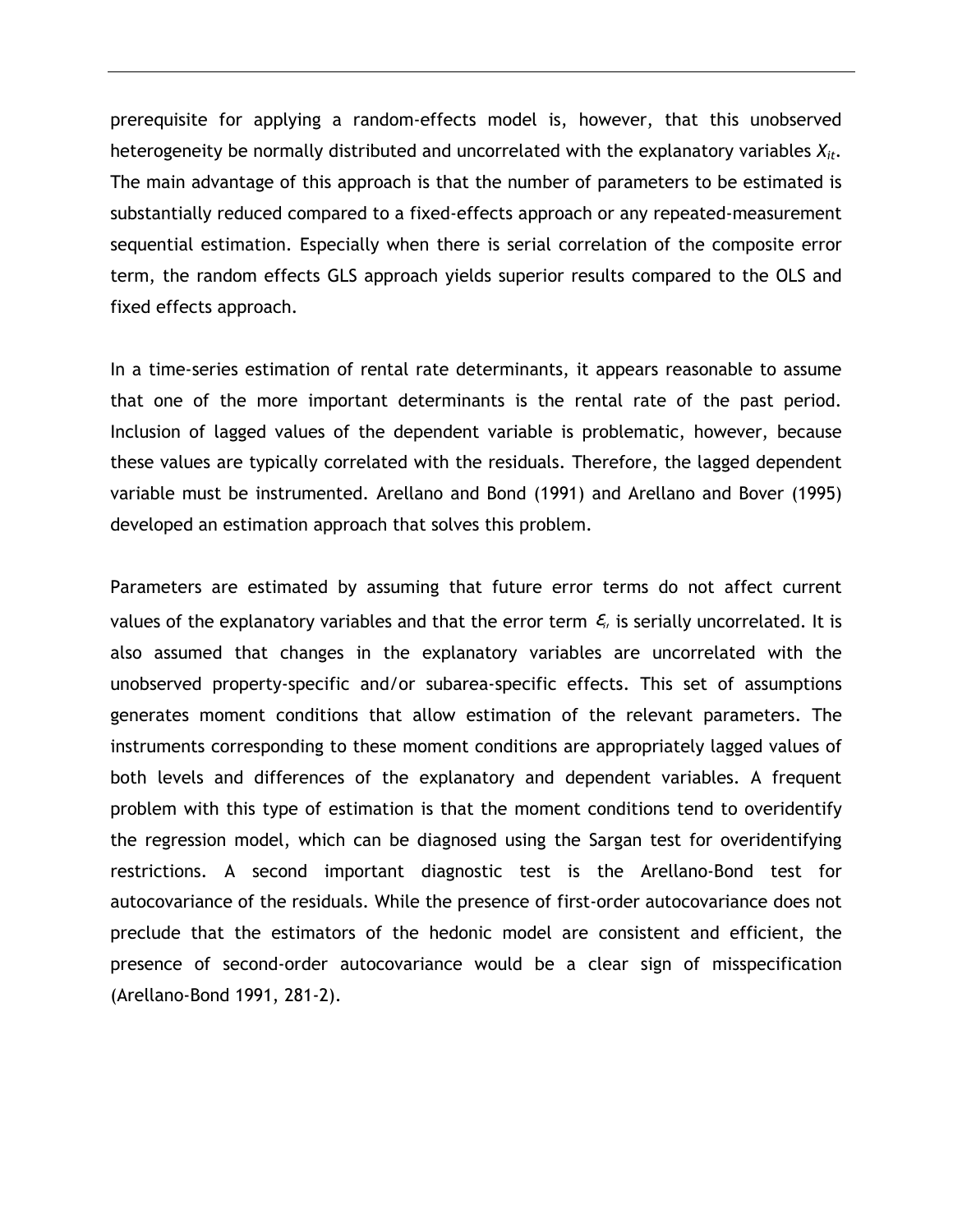#### Testing for longitudinal and cross-sectional structural change

Based on Slade's (2000) proposition that market participants value physical, rental and locational characteristics of a building differently during distinct phases of the market cycle, I estimate the parameters of both model specifications for each quarter from 1999 through 2004 individually and compare the resulting parameter estimates over time. Each of the quarterly estimates is assigned to one of three periods in the market cycle that occurred during the observed period: (1) market recovery, (2) peak, and (3) decline. I then test for cross-sectional parameter stability of the hedonic estimates across submarkets in the next step. Under the assumption of an efficient market with a city-wide unified pricing scheme, the expectation is that the coefficients of the hedonic characteristics be equal in all areas. This is expressed by the null hypothesis:

$$
H_0: \qquad \beta_1 = \beta_{1r} = \beta_{1p} = \beta_{1d};
$$

$$
\beta_2 = \beta_{2r} = \beta_{2p} = \beta_{2r};
$$

$$
\dots
$$

$$
\beta_n = \beta_{nr} = \beta_{np} = \beta_{nd}
$$

against the alternative

#### $H_a$ :  $H_0$  is not true

In this notation the coefficients βn are the parameter estimates of a particular variable with the second subscript denoting the respective phase of the market cycle (r= recovery, p=peak, d=decline). A Chow test can be applied to determine whether the set of regression parameters is equal across groups (Chow 1960):

$$
F_{CHOW} = \frac{(RSS_p - RSS_i - RSS_j)/(R-1)}{(RSS_i - RSS_j)/(n + m - 2(k+1))}
$$
\n(7)

where  $RSS<sub>p</sub>$  is the residual sum of squares of the pooled regression model, *i* and *j* are the two subsamples to be compared, and  $n$  and  $m$  are the number of observations in the subsamples i and j respectively. If the resulting F statistic is significant, we discard the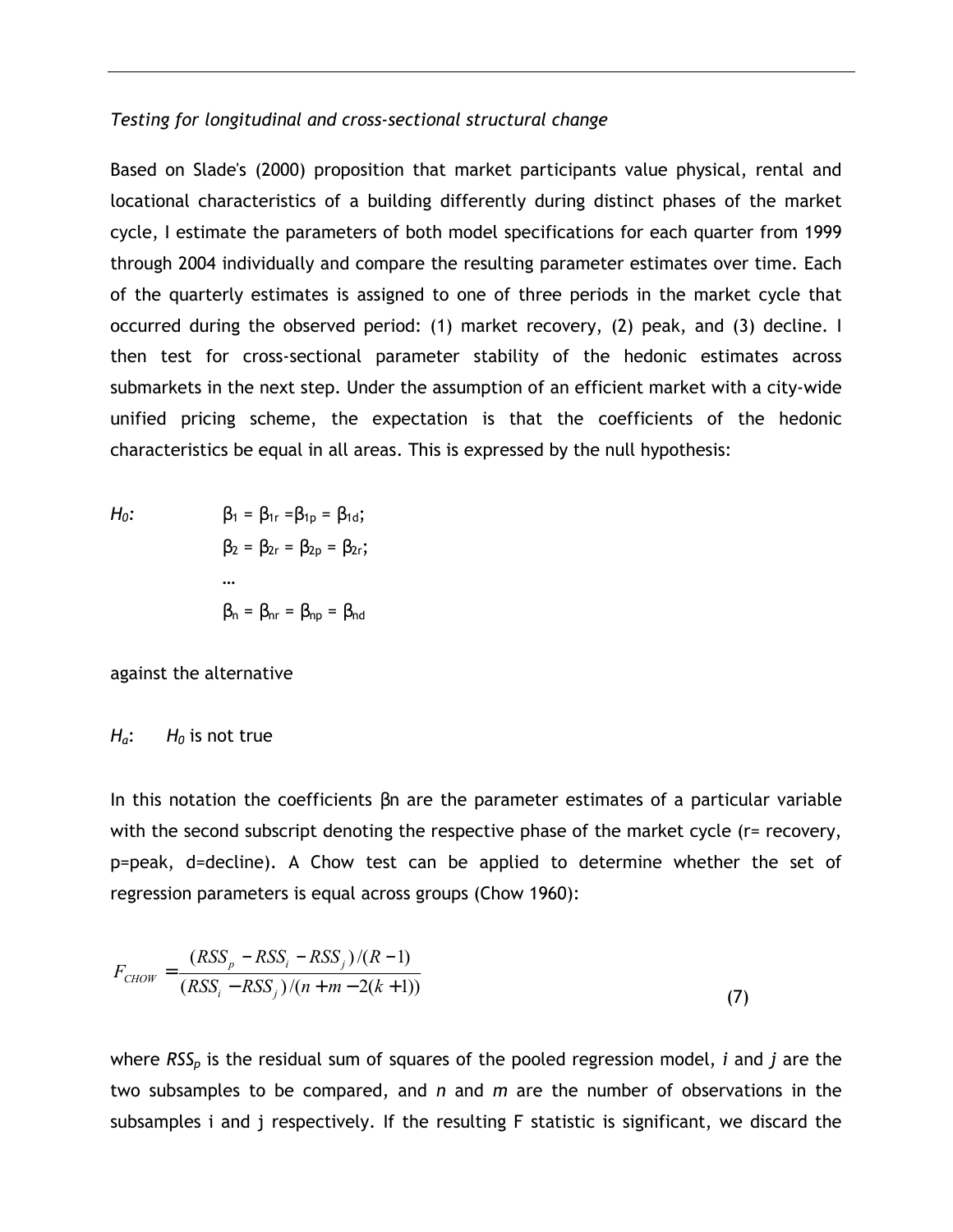null hypothesis of structural stability of hedonic regression parameters and accept the alternative hypothesis of structural heterogeneity.

In the cross-sectional analysis, the hedonic regressions for each of the three quality classes (A,B,C) are estimated separately and the results are compared to one another. Hence, accepting the alternative hypothesis would provide evidence of heterogeneous pricing schemes. Besides the Chow test, the Tiao-Goldberger F-statistic is computed to test for individual parameter stability.

The Tiao-Goldberger test is an F-test of the following form:

$$
F_{TG} = \frac{\sum_{j=1}^{L} (\hat{b}_{ij} - \overline{b}_{j})^2}{\sum_{j=1}^{L} SSR_j} \times \frac{\sum_{j=1}^{L} (T_j - K_j)}{L - 1}
$$
(8)

with

$$
\overline{b} = \frac{\sum_{j=1}^{L} \frac{\hat{b}_{ij}}{P_{ij}}}{\sum_{j=1}^{L} \frac{1}{P_{ij}}}
$$

where L is the number of models,  $\hat{b}_{ij}$  are the OLS estimates of the ith parameter in the  $j$ th independent model,  $P_{ij}$  is the diagonal element for the ith parameter of  $(X'X)_{i}$ -1, SSR<sub>i</sub> the sum of squared residuals for the jth model;  $T_j$  the number of observations used to estimate the jth model and  $K_i$  the number of parameters in the jth model. Alternatively, the Chow and Tiao-Goldberger test statistics can be calculated by including an interaction term in a General Linear Model (GLM) framework. The GLM pools the sums of squares and degrees of freedom for submarkets and submarkets times the independent variable (X) in question and reports the F-test value. Computed separately for each of the variables, the resulting F test values indicate parameter stability of each of the variables used in the regression.

In the next step, hypothesis test outlined above is applied to time-series observations. Under the assumption of an efficient market with a unified pricing scheme, we expect the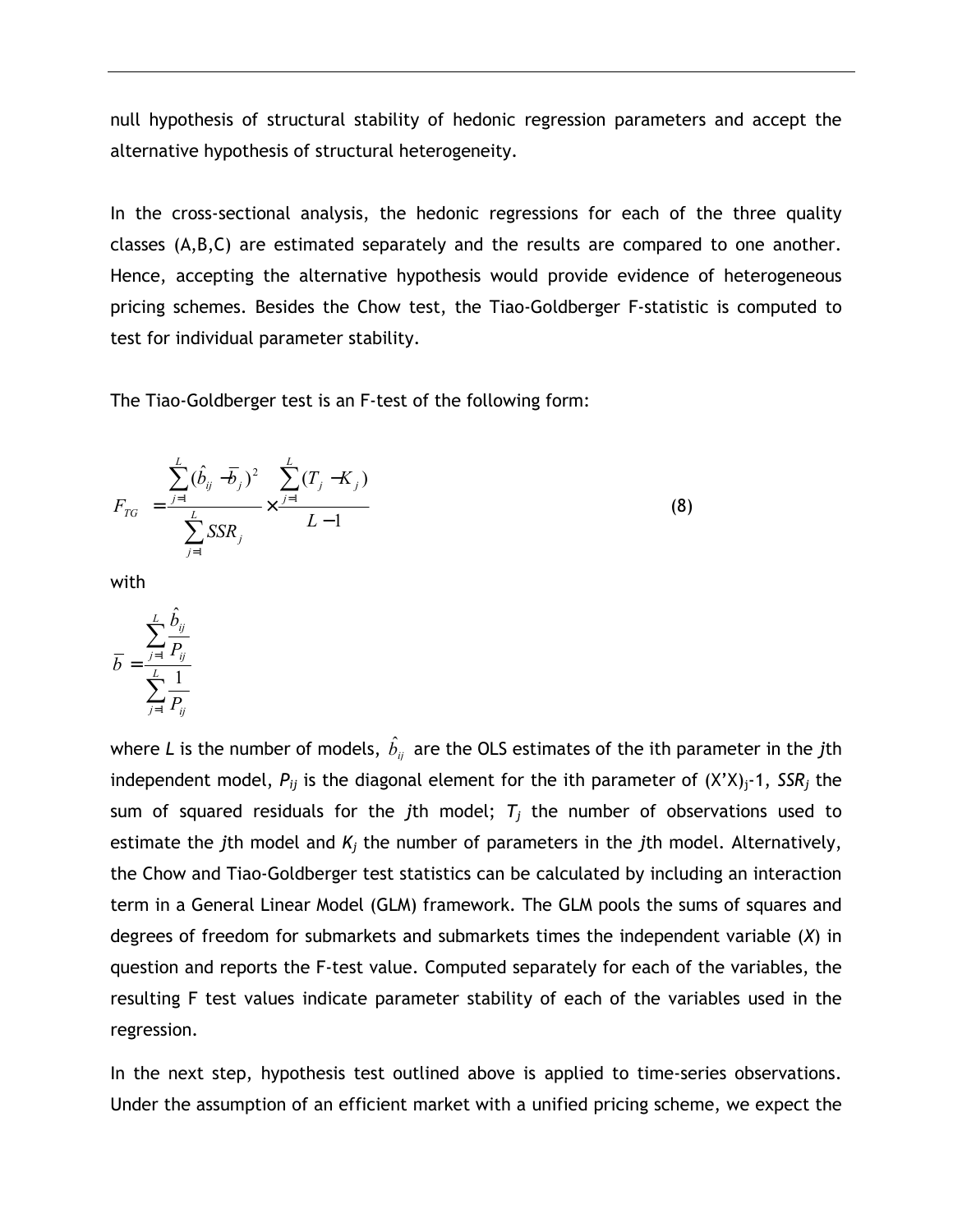coefficients of the hedonic characteristics to be equal in all time periods. We reject the null hypothesis of equal coefficients if the test statistics reveal that the coefficients differ significantly at various points of the market cycle.

## Defining the phases of the market cycle

In order to test the implications of quarterly parameter estimates for the cyclical development of the market, it is necessary to first identify the phases and turning points of the market cycle. This is typically achieved by estimating a general trend around which cyclical fluctuations occur. There exist several econometric tools, most notably the Hodrick-Prescott filter, for detrending time series data. The present study does not follow this methodological strand of defining turning phases in that no effort is made to determine time series trends and/or hypothetical long-term equilibria. Instead, phases are defined based on the sign and strength of rental rate growth rates over a minimum duration of four quarters. Other applications of this method can be found in Mintz (1969), Watson (1994), Artis, Kontolemis and Osborn (1997), Mueller (1999) and more recently in Krystaloggiani, Matysiak and Tsolacos (2004).

The time series data analyzed in this study –albeit rather short for detecting generalizable patterns- lends itself particularly well for the study of real estate market cycles since the individual phases are clearly discernable with practically no ambiguous periods or 'noisy' oscillations. Consequently, no smoothing methods have to be applied prior to defining the start and end points of cycle phases. The five-year rental rate time series of Manhattan exhibits three distinct phases of the cycle: recovery, peak and decline. Each dataset in the quarterly series is assigned to one of the three phases that occurred within the observed time span by applying three simple rules.

If  $\Delta R_{t-2} \wedge \Delta R_{t-1} \wedge \Delta R_t > 0$ , Phase = recovery If  $\Delta R_{t-2} \wedge \Delta R_{t-1} \wedge \Delta R_t < 0$ , Phase = decline If  $R_{t-1} = \max( 3) \wedge R_t = \max \wedge R_{t+1} (\max( 3) , \text{ Phase} = \text{peak} )$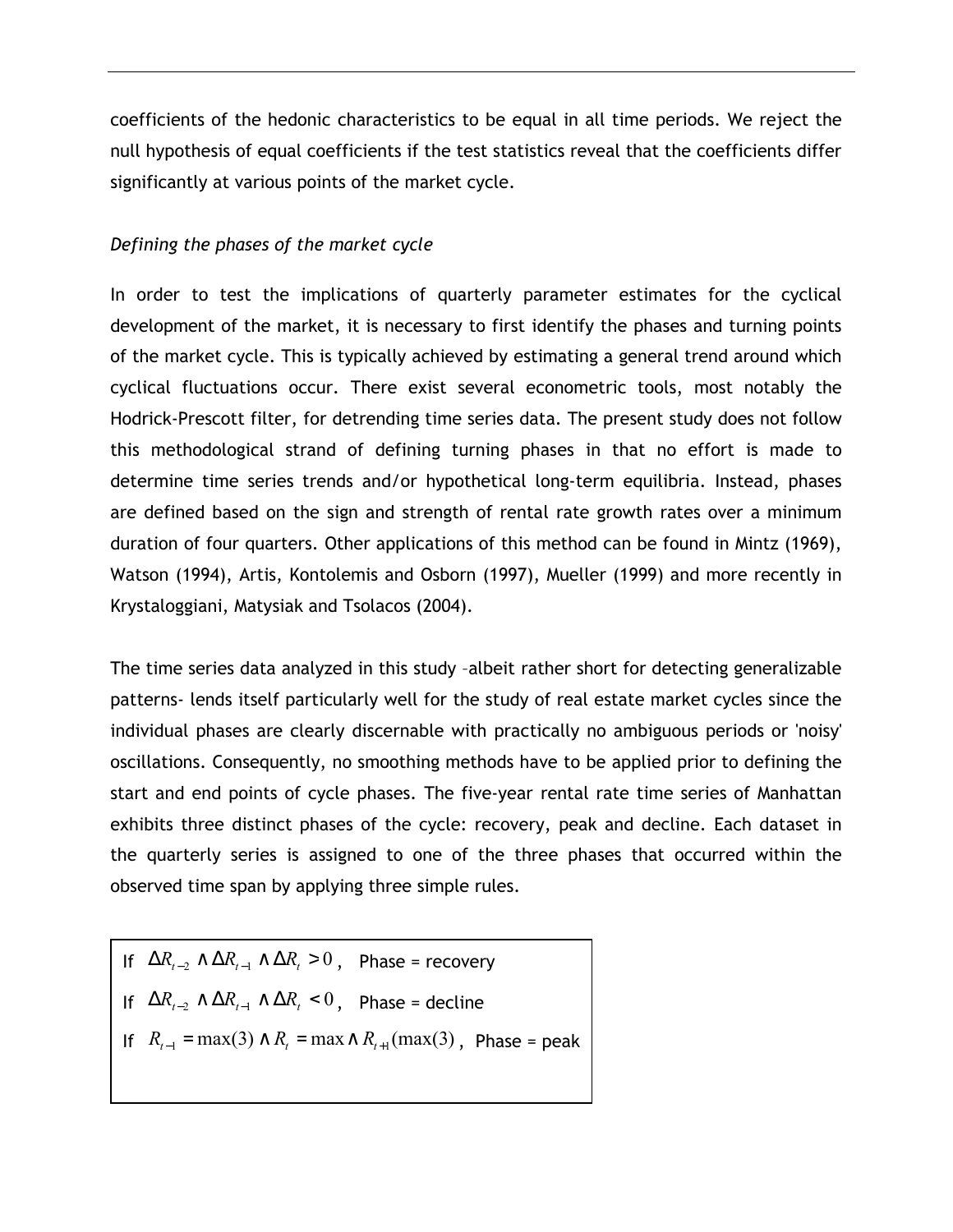Put differently, periods of positive growth of rental rates for more than three quarters are identified as part of the recovery phase while negative rental rate growth for more than three quarters is considered to mark the decline phase of the market. The peak phase includes the three consecutive quarters with the highest absolute rental rates in the time series. Additionally, the maximum point is also defined as the turning point from positive growth (recovery) to contraction (decline) to make sure that the sequence of the phases is recovery-peak-decline. Figure 1 contains an illustration of the timeline of the three cycles.



| Recovery | Q1-1999 through Q2-2000  |
|----------|--------------------------|
| Peak     | Q3-2000 through Q1-2001  |
| Decline  | Q2-20001 through Q2-2004 |

Figure 1: Phases of the Manhattan office market cycle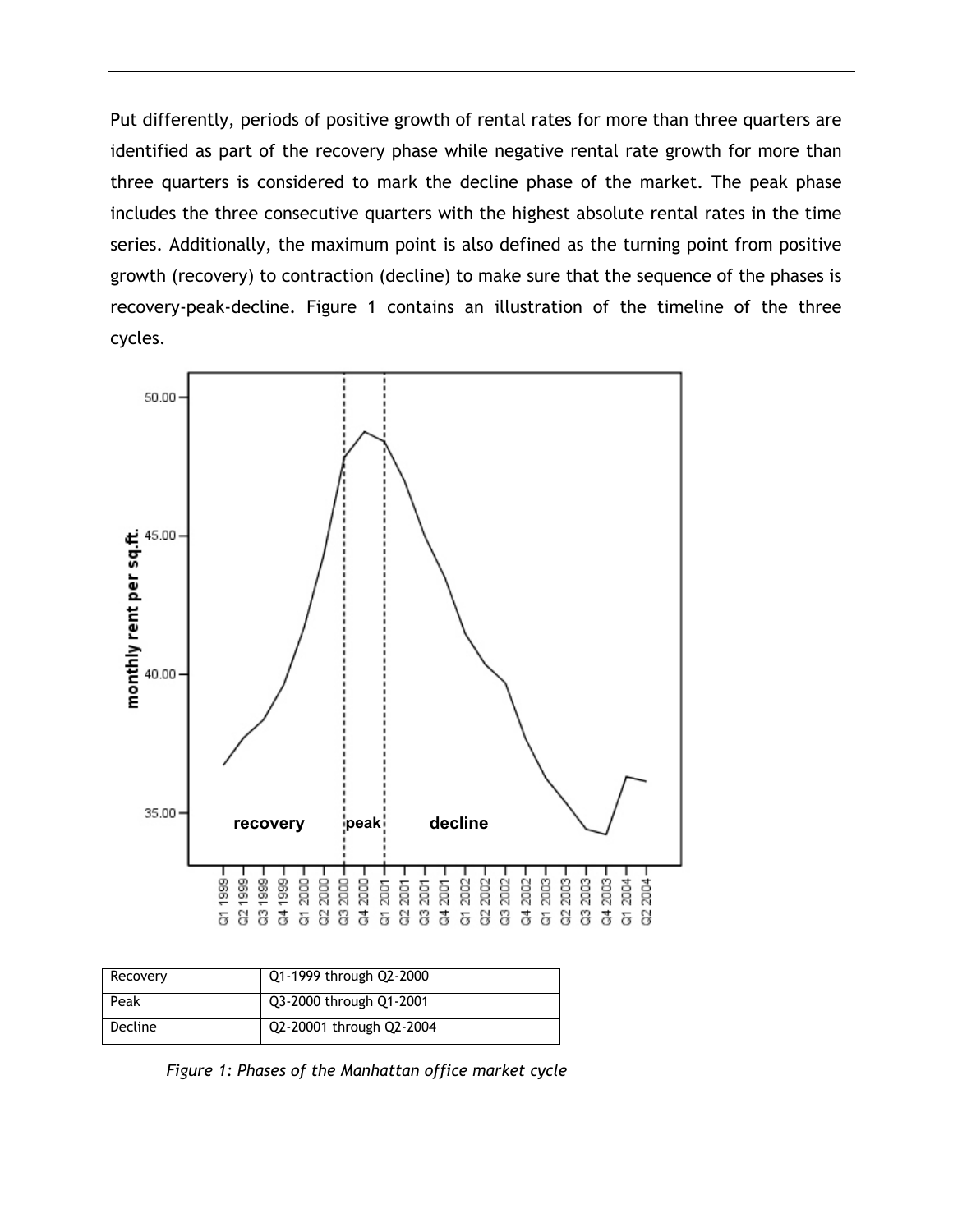#### 4. Data issues

The empirical estimation of the model is drawn from the CoStar property information system which covers the Manhattan office market almost completely on a building-tobuilding basis. The time increment used in this model is one quarter, which is different from most other modeling studies which use either annual or semi-annual data. Quarterly data are typically subject to greater fluctuations than annual or semi-annual averages. The longer time-intervals eliminate a large part of the variation of more fine-grained data which contains important information on dynamic adjustment mechanisms of the market. Although the time-series of building data was relatively short (22 quarterly observations in 6 years), three distinct phases of the real estate market cycle could be identified during this period. To put this relatively short period in perspective, the two subsequent figures demonstrate the longer term development of rental rates in Manhattan and its major subdivisions. Figure 2 illustrates the trajectory of quarterly Manhattan rental rates from 1980 through 2004. Figure 3 shows rental rates broken down by subarea from 1992 through 2004.



Figure 2: Average rental rates in the analyzed period by subarea (in constant dollars).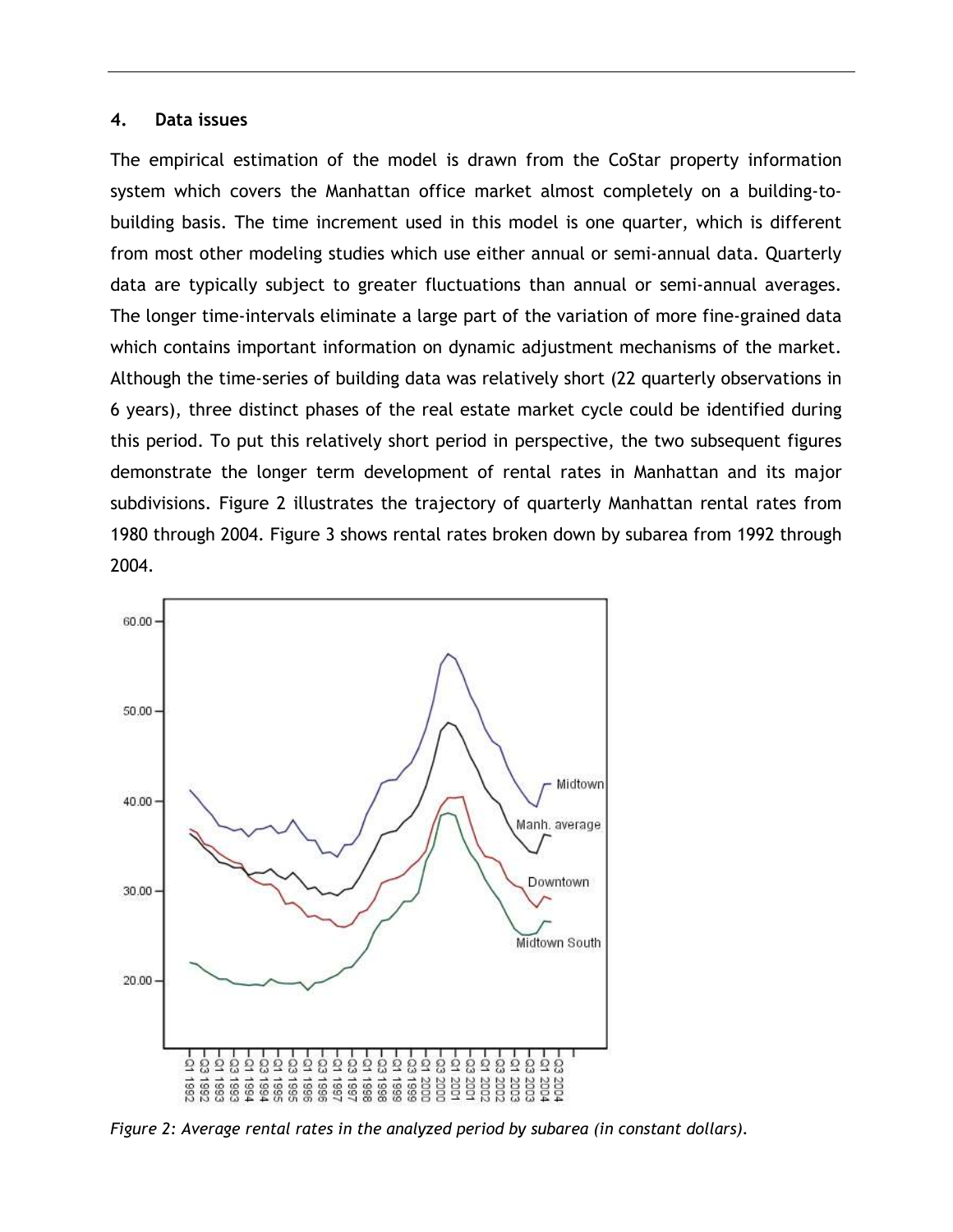

Figure 3: Longer-term index of Manhattan real rental rates (Q1-1980=100) Data: Real Estate Board of New York, Grubb & Ellis

#### Inventory, occupancy and vacancy data

Quarterly building data were obtained from CoStar spanning a period of about six years. The sample contains data on location, building area, story height, asking rents, vacancy rates, sublet space as well as other building characteristics. The entire sample contains 492 million square feet of office space and nearly 3,000 Manhattan office buildings. While this database contains practically all Manhattan office buildings with more than 10,000 square feet, only 870 to 950 buildings (depending on the time period and number of variables included in the specification) of the full sample could be used for the purpose of the hedonic analysis due to missing data for most of the smaller office buildings. While six years or 16 quarterly observations constitute a rather short time series, three typical phases of the real estate market cycle are contained within them. Moreover, longer timeseries hedonics typically face the problem of controlling for the effect of new product being introduced into the market while the obsolete stock is being phased out (Hulten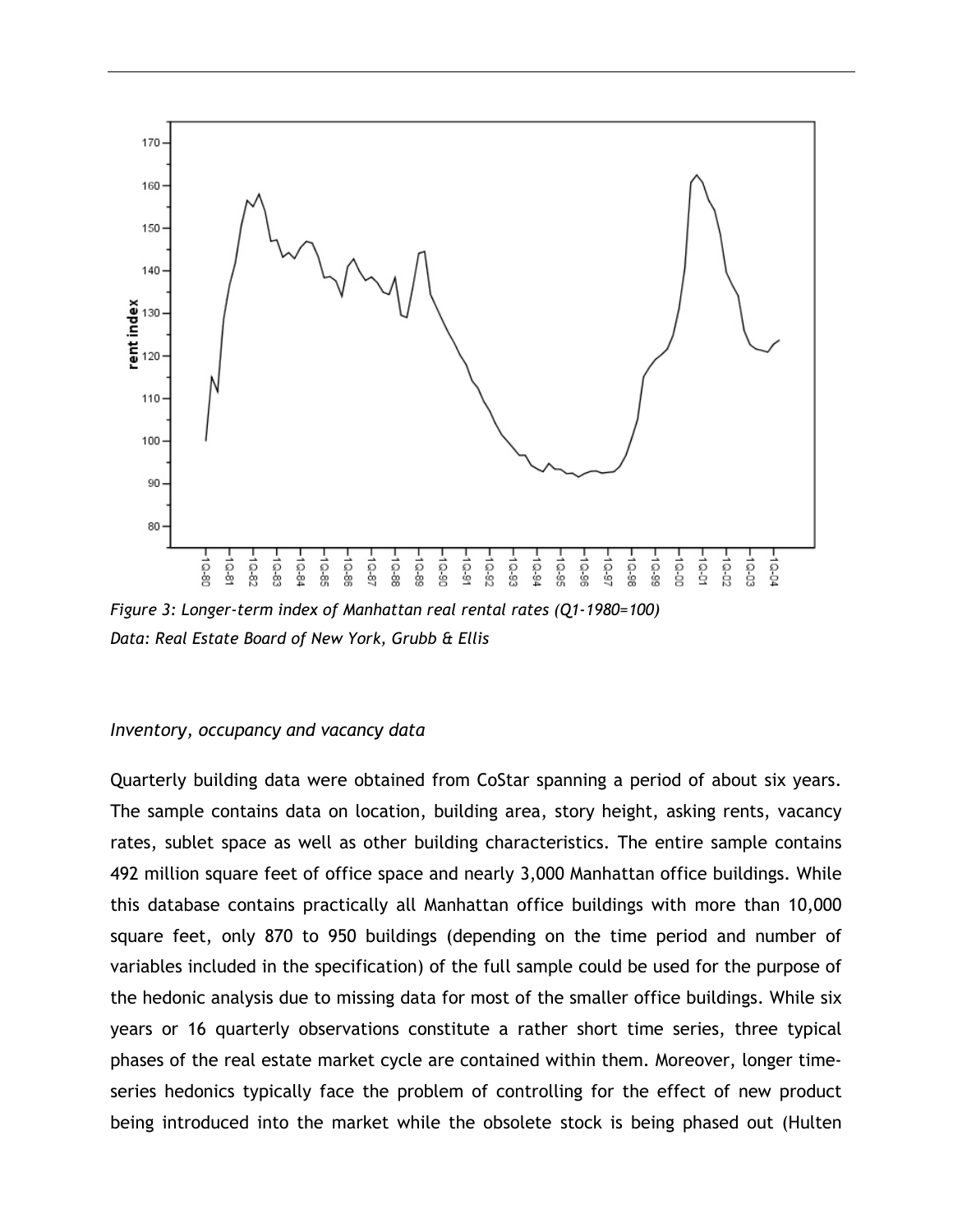2003). While this heterogeneity of the analyzed sample potentially hampers comparability over time, changes in the composition of office inventory due to new construction and demolition are below one percent and thus not critical for the longitudinal comparability of parameter estimates.

#### Rental data

The data on rent used in this study are asking rents per square foot aggregated from a large sample of buildings in the CoStar property information system. Asking rents, as opposed to actual rents which are based on lease transactions, are known to be inaccurate. Assuming that the error is systematic but not fixed, the differences between asking and actual rents vary with the position in the market cycle. For instance, it can be assumed that the difference between asking rents and actual rents will be highest immediately at the outset of a recession. This is due to the fact that landlords are reluctant to lower asking rents after a prolonged period of growth but will instead concede free rent periods and other incentives to prospective tenants. Only when market conditions have deteriorated considerably and vacant space becomes a serious problem, landlords will adaptively discount asking rents in order to attract tenants. While rents based on actual leases would be preferable, they are generally not available to researchers and pose additional problems, such as the adequate incorporation of nonmonetary or non-rent-related incentives in the lease. In the absence of actual rents, asking rents are being used in this study despite their known inaccuracies and shortcomings. The asking rents and all other monetary variables are adjusted for inflation with the implicit price deflator as applied in the National Income and Product Accounts (NIPA).

#### Accessibility data

A number of accessibility measures were calculated to capture spatial variables at the submarket and building level. All buildings in the database provided by CoStar were geocoded using a Geographic Information System. After assigning x and y coordinates to each building, the distance between each building and the closest subway station was calculated (see Figure 4 for a visualization of the geocoded buildings). As a measure of regional accessibility, the distance from each building to the three major public transit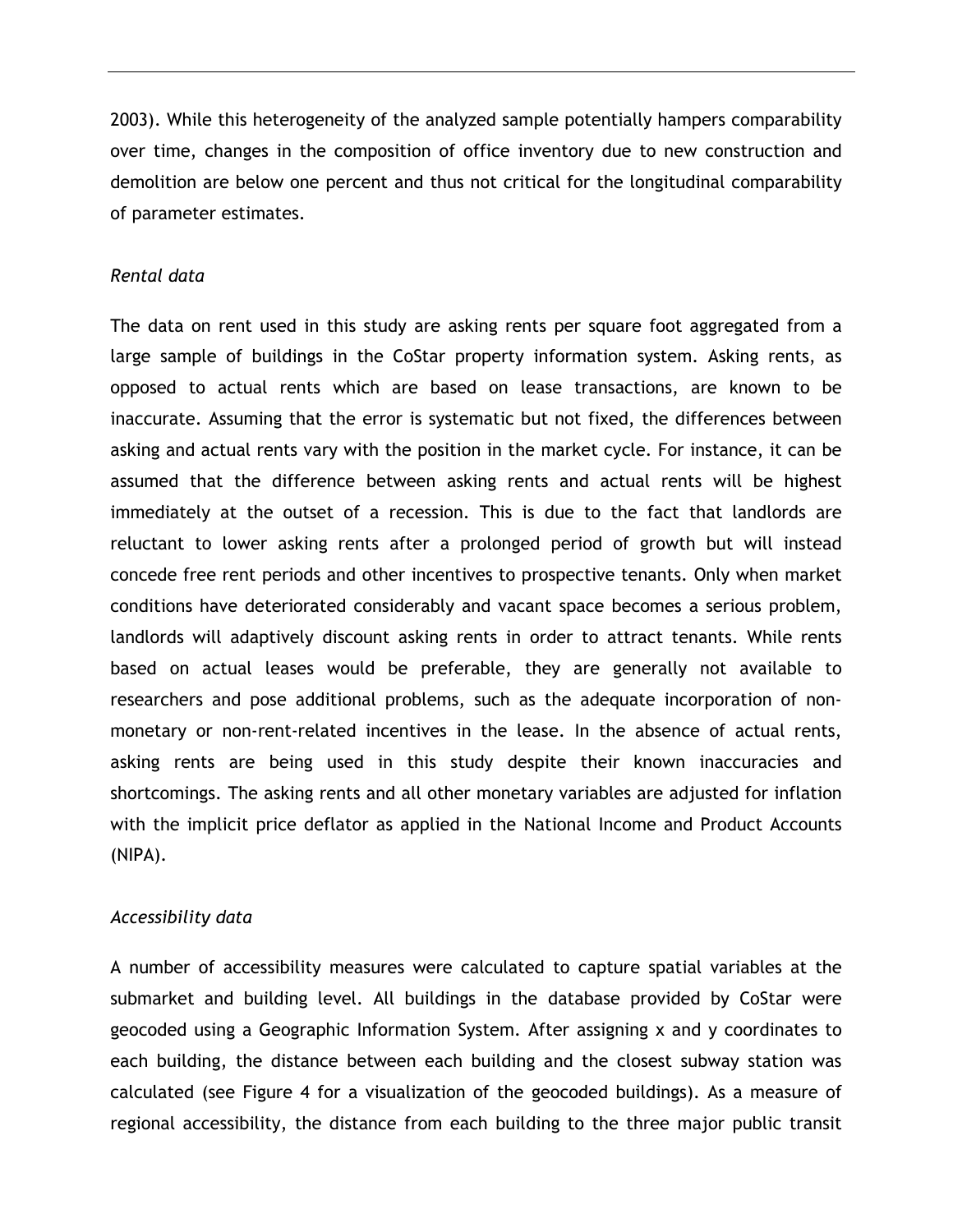hubs Grand Central Station, Penn Station and the World Trade Center PATH Station was calculated. Moreover, the distance from each office building to the closest office buildings was calculated using a nearest neighbor algorithm. To capture the opportunity of face-to-face interaction within walking distance, the amount of square feet of office space within a distance of 1500 feet was calculated. Instead of using straight line distances, so-called Manhattan distances were used which take into account the grid structure of the case study area.

#### Class A/B/C categorization

Although the A,B,C distinction of buildings is mainly used in industry market reports to describe the development of the three quality segments of the markets, it also proved to be useful and significant in a number of previous academic studies. Archer and Smith (2003) present a model of industry economies of scale for Class A space and tenants and introduce a working definition whereby Class A office space is characterized by a lesser degree of sensitivity to rental expenses and a higher relevance of image and prestige factors of tenants compared to the Class B and C categories. CoStar (2007) defines Class A as investment-grade properties that are well located and provide efficient tenant layouts and floor plans, have above-average maintenance and management as well as the best quality materials and workmanship in their trim and interior fittings. Class B buildings offer functional space without special attractions, and have ordinary design, if new or fairly new; good to excellent design if an older non-landmark building. These buildings typically have average to good maintenance, management and tenants. Class C comprises older buildings that offer basic space and command lower rents or sale prices. Such buildings typically have below-average maintenance and management, and could have mixed or low tenant prestige, inferior elevators, and/or mechanical/electrical systems. These buildings lack prestige and must depend chiefly on a lower price to attract tenants and investors.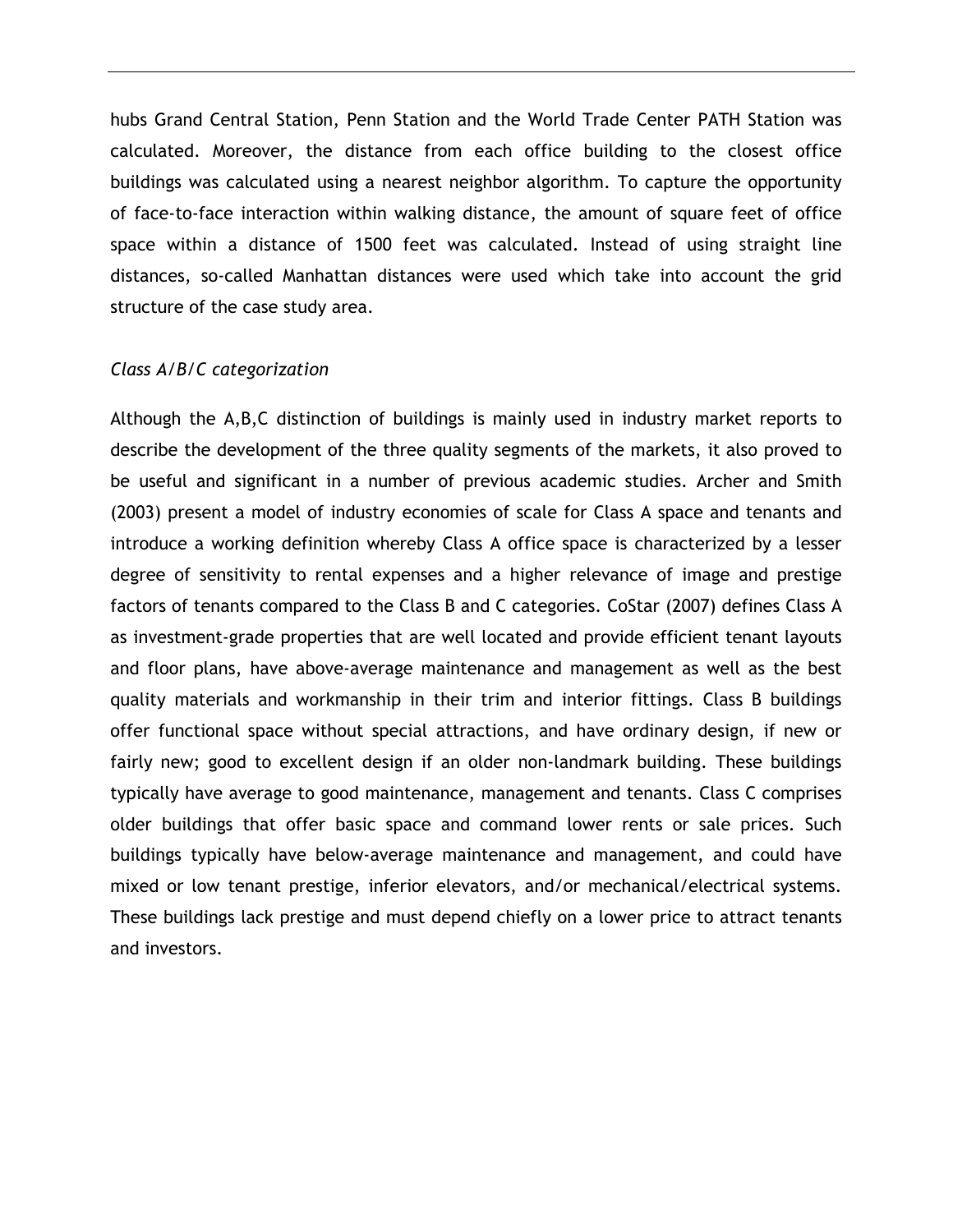

Figure 4: Spatial distribution of office space in Manhattan (snapshot of geocoded properties). Data: CoStar Group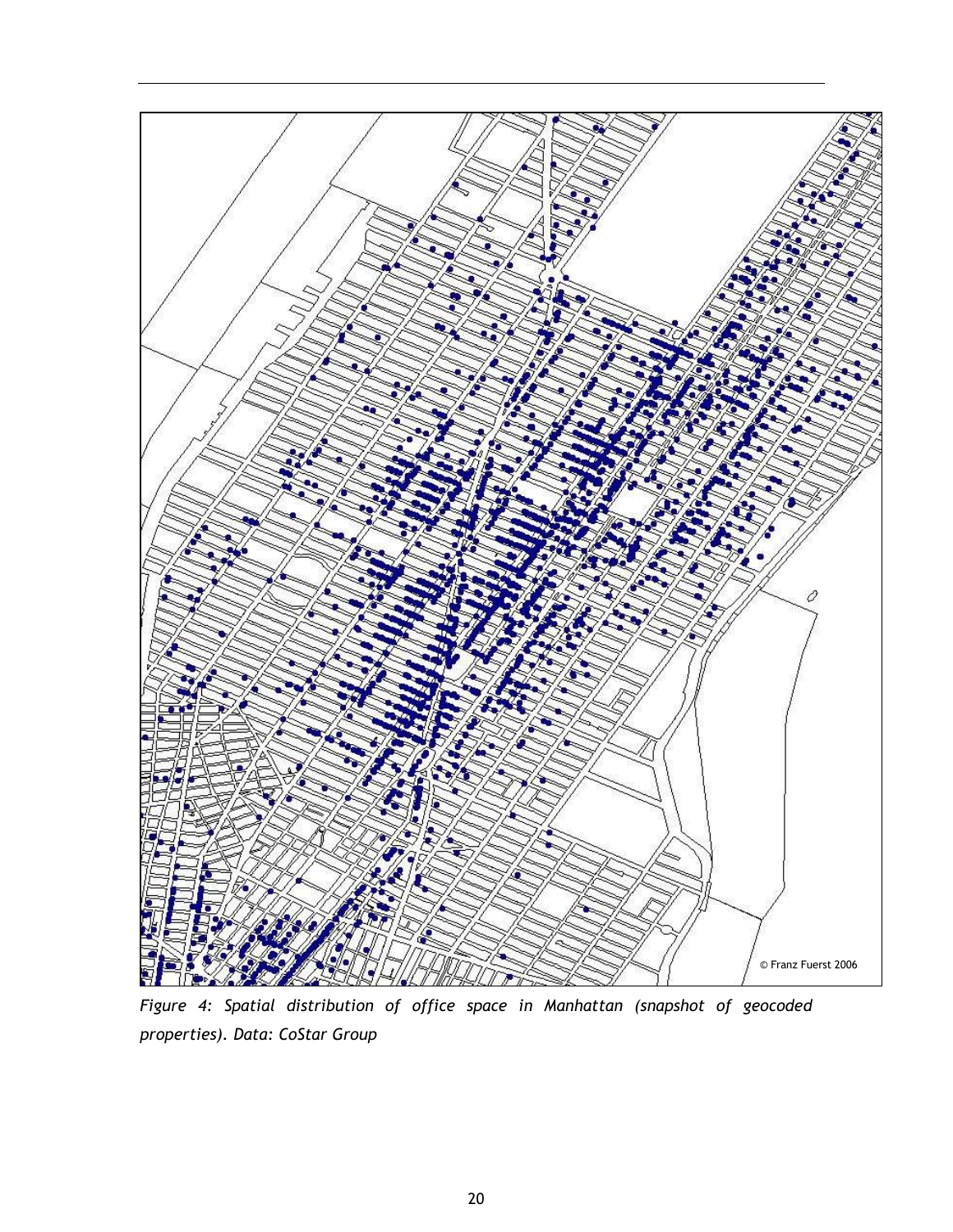#### Study area

The Manhattan office market is characterized by a number of distinctive features. It is by far the largest agglomeration of office space in the United States - more than twice as large as Chicago. Second, growth rates of office employment and demand for office space are on average low compared to younger markets in Southern and Western regions. Nevertheless, Manhattan exhibits a unique concentration of financial services firms and is one of the most important financial centers in the world. About 80 percent of New York City's office space is concentrated in Manhattan. The market suffered a significant shock by the destruction of 14.5 million square feet of office space on September 11, 2001.

Despite these unique features, Manhattan is an ideal case study for exploring submarket fragmentation and small-scale locational dynamics. It has a large number of specialized sub-centers such as the Wall Street area and the Insurance District with large industry clusters. Regarding the inventory of office buildings, the market exhibits a great degree of heterogeneity regarding the vintage, size, technology and amenities of buildings. Because of the high density and maturity of Manhattan, submarkets with distinctly different supply and demand characteristics can be found within a relatively short distance from one another.

For the purpose of real estate market studies, Manhattan is commonly divided into three subareas (Midtown Core, Midtown South and Downtown). Each of these subareas is further subdivided into submarket areas.

#### 5. Empirical Results

In the first step, hedonic regressions are estimated based on the Manhattan office property database described in the previous section. Table 1 shows descriptives of the variables included in the final specifications. As mentioned above, two separate models were estimated in this study. A log-linear specification was found to perform best in all regressions reported here. Table 2 shows the results of the quarterly estimation for the building-specific model (Model I). As expected,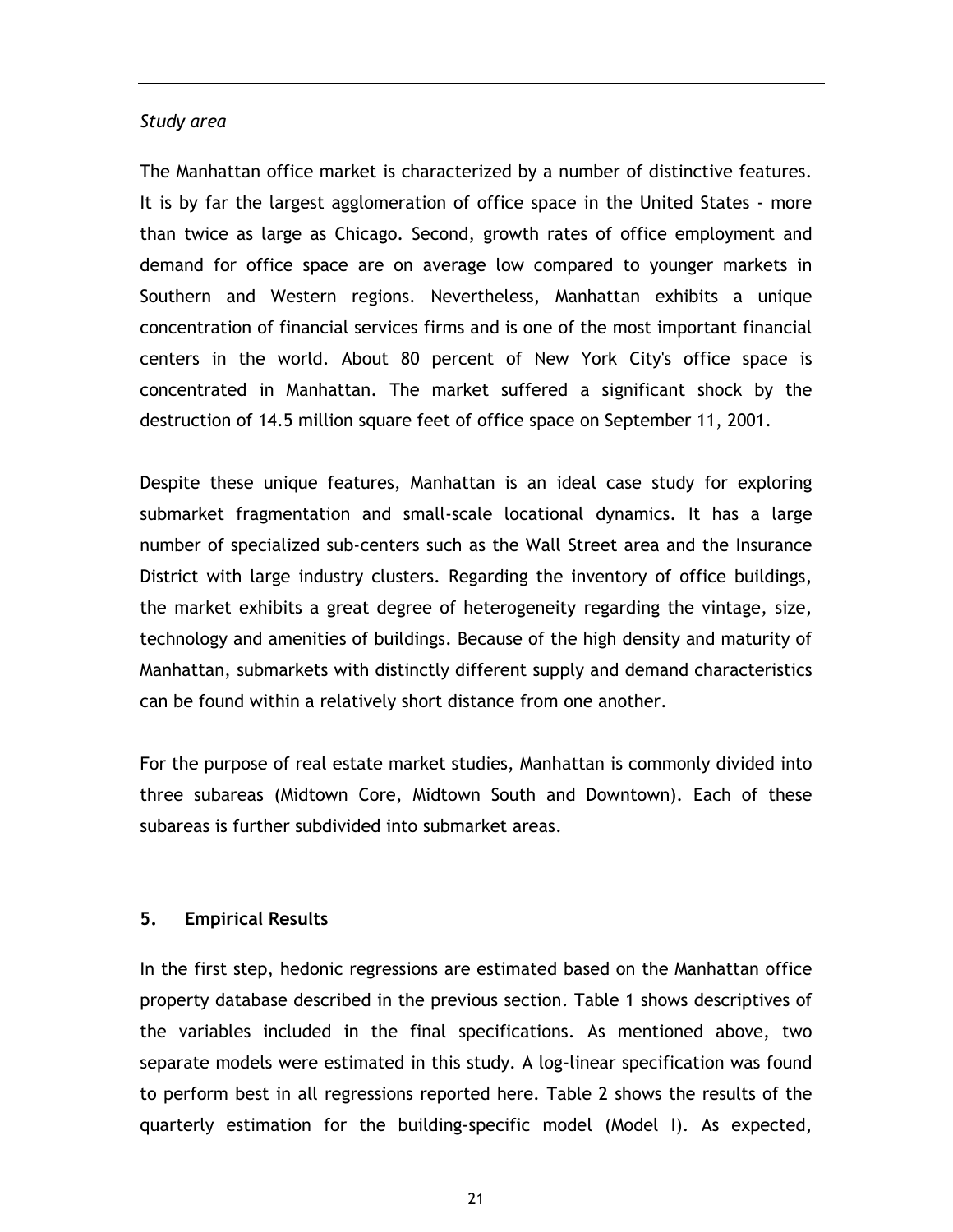vacancy levels of a building have a negative impact on rents although this variable does not reach the desired significance level in all cases. In contrast, the rentable area of a building exerts a positive impact on rent levels. The variable 'year built', which reflects either the construction date or year of major renovation shows a particularly strong impact and is highly significant. Although building age was reported as a relevant factor in most hedonic studies, it is remarkable that it is also valid in the Manhattan context with its relatively mature inventory of office buildings (median age of 85 years). Building amenities such as in-house retail facilities, facility management, availability of large trading floors, showrooms, courtyards, fitness clubs and atriums and subway access on premises. The expectation that tenants pay a premium for the availability of these amenities is confirmed in the present study, particularly in the more recent periods.

|                      |                   | Average<br>rent | <b>Building</b><br>area | Year<br>built | Year<br>renovated | No. of<br>stories | <b>Typical</b><br>floor size |
|----------------------|-------------------|-----------------|-------------------------|---------------|-------------------|-------------------|------------------------------|
| Midtown              | Mean              | 37.5            | 196,977                 | 1932          | 1989              | 15.0              | 10,459                       |
| $(n=594)$            | Median            | 35.8            | 66,000                  | 1925          | 1990              | 12.0              | 6,000                        |
|                      | Std. Dev.         | 19.5            | 352,236                 | 25.0          | 13.3              | 12.6              | 12,382                       |
| <b>Midtown South</b> | Mean              | 27.3            | 87,941                  | 1914          | 1988              | 8.3               | 9,057                        |
| $(n=332)$            | Median            | 26.0            | 42,550                  | 1911          | 1990              | 7.0               | 5,200                        |
|                      | Std. Dev.         | 7.7             | 183,011                 | 18.9          | 15.6              | 4.9               | 13,598                       |
| Downtown             | Mean              | 30.0            | 242,603                 | 1924          | 1985              | 14.0              | 12,196                       |
| $(n=147)$            | Median            | 29.0            | 45,000                  | 1920          | 1986              | 7.0               | 6,643                        |
|                      | Std.<br>Deviation | 7.6             | 436,319                 | 29.7          | 14.9              | 12.8              | 14,621                       |
|                      |                   |                 |                         |               |                   |                   |                              |
| Total                | Mean              | 33.3            | 165,746                 | 1923          | 1988              | 12.5              | 10,227                       |
| $(n=1,073)$          | Median            | 30.0            | 53,508                  | 1920          | 1990              | 9.0               | 5,750                        |
|                      | Std. Dev.         | 16.1            | 325,076                 | 25.3          | 14.4              | 11.0              | 13,195                       |

Table 1: Descriptive statistics of the Manhattan office building database Data: CoStar Group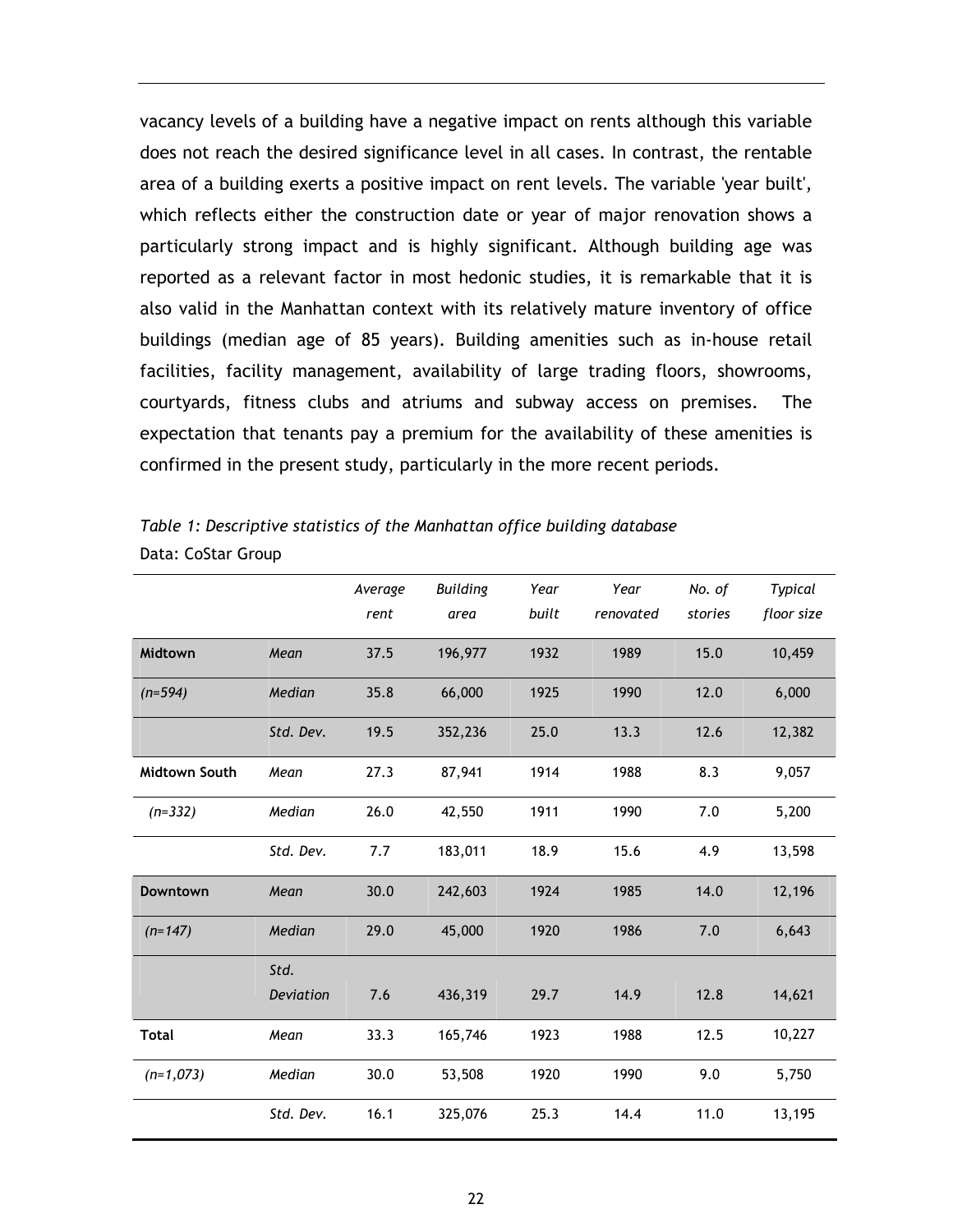The results of the location-specific model (Model II) are reported in Table 3. The inverse of the weighted average distance of the 20 closest office buildings proves significant in this estimation as well as the number of square feet of office space located within 1500 feet. Distance to a subway station is also confirmed to be relevant in rental rate determination. Finally, latitude and longitude coordinates, proxying spatial effects not operationalized in the other variables of the model are also significant in the hedonic regression. The negative coefficient of the latitude variable indicates that average rental rates decrease the further south a property is located in Manhattan. While this is a highly generalized finding, it is in line with observations that office rents are highest in the northern section of Midtown while buildings in Midtown South and Downtown command lower rents on average. Similarly, the longitude variable also has a negative sign which entails that buildings located in the western part of Manhattan have lower rents than those located in the eastern part. While office locations on the western sections of Midtown Manhattan have experienced positive dynamics in recent years, the overall prime office locations are still to be found in the largest office cluster around the Plaza District located in the northeastern section of Midtown Manhattan.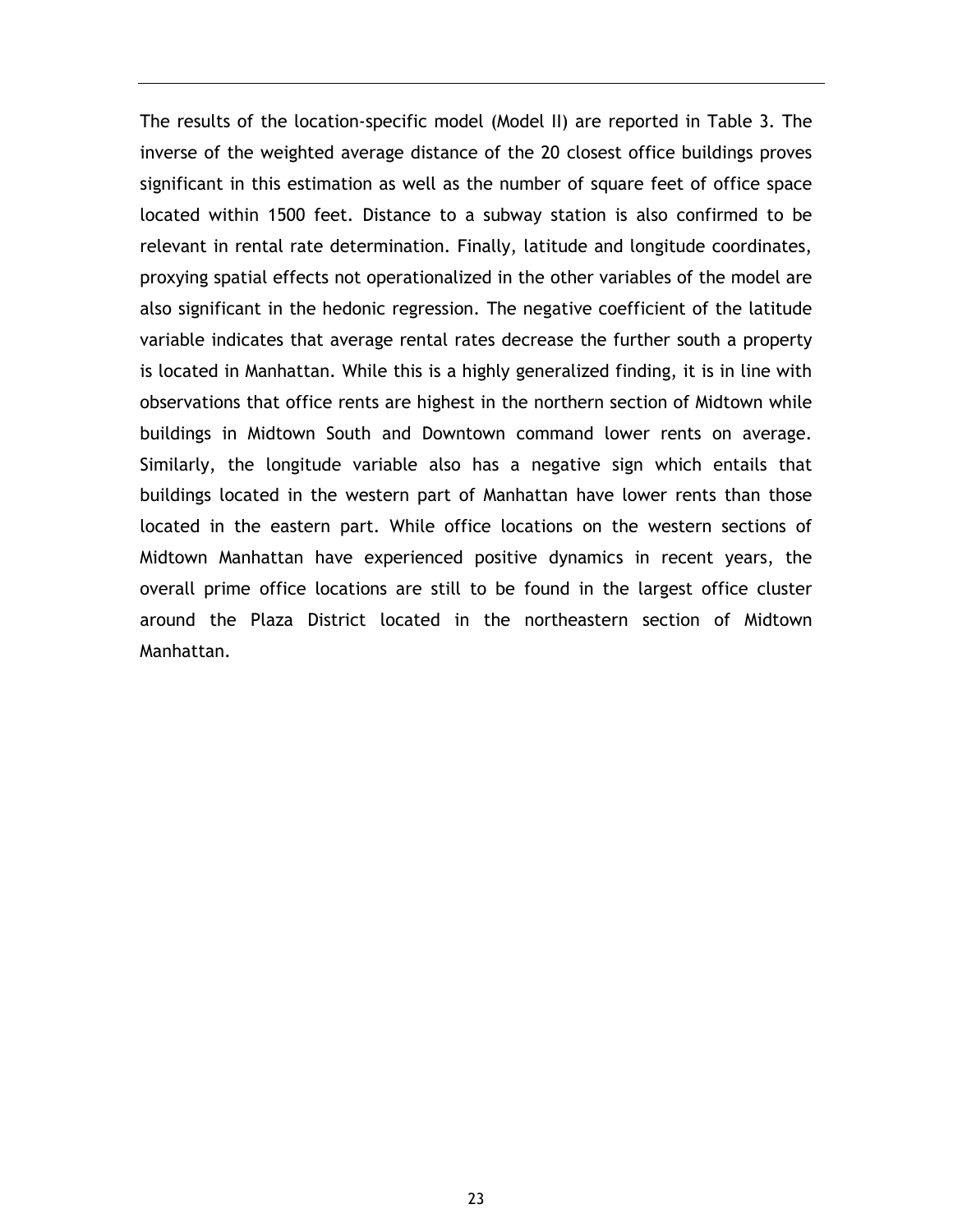| Q4 2001         | $-64.763$ | $(-7.816)$ | $-0.07$    | $(-1.878)$ | 060                  | (3.294) | 8.876         | (8.037)            | $\frac{65}{150}$ | (4.920) | <b>L90</b>      | (1.783)    | .372                    | Q <sub>2</sub> 2004 | $-71.229$ | $(-9.400)$  | $-0.015$   | $(-.887)$  | $\frac{1}{0.032}$ | (1.732) | 6.742              | (9.652)  | 0.164         | (5.649) | 0.117           | (3.606) | .393                    |
|-----------------|-----------|------------|------------|------------|----------------------|---------|---------------|--------------------|------------------|---------|-----------------|------------|-------------------------|---------------------|-----------|-------------|------------|------------|-------------------|---------|--------------------|----------|---------------|---------|-----------------|---------|-------------------------|
| $Q3\ 2001$      | $-69.820$ | $(-7.046)$ | $-0.013$   | (.965)     | .032                 | (1.474) | 9.587         | (7.272)            | .182             | (4.394) | .032            | (.753)     | .333                    | Q1 2004             | $-74.748$ | $(-9.585)$  | $-0.012$   | $(-1.367)$ | 0.037             | (1.935) | $\frac{10.202}{ }$ | (9.833)  | 0.149         | (5.532) | 0.127           | (3.235) | .396                    |
| Q2 2001         | $-52.422$ | $(-5.699)$ | $-012$     | (006.)     | .054                 | (2.655) | 7.276         | (5.946)            | 050              | (3.785) | $-0.07$         | $(-.643)$  | .285                    | Q4 2003             | $-76.143$ | $(-10.086)$ | $-0.011$   | $(-1.156)$ | 0.038             | (2.248) | 10.384             | (10.327) | 0.155         | (5.032) | 0.115           | (3.532) | 80b                     |
| Q12001          | $-56.055$ | $(-6.308)$ | $-0.003$   | (.241)     | .048                 | (2.446) | 7.775         | (6.575)            | .129             | (3.383) | $\frac{2}{10}$  | $(-.437)$  | .84                     |                     |           |             |            |            |                   |         |                    |          |               |         |                 |         |                         |
| Q4 2000         | $-53.817$ | $(-5.761)$ | $-0.018$   | (1.428)    | .042                 | (1.930) | 7.464         | (6.007)            | 961.             | (4.746) | $-0.7$          | $(-.254)$  | .297                    | Q3 2003             | $-76.143$ | $(-10.178)$ | $-0.01$    | $(-1.010)$ | 880               | (2.317) | 10.384             | (10.415) | .155          | (5.176) | $\frac{11}{15}$ | (3.199) | 408                     |
| Q3 2000         | $-57.725$ | $(-6.412)$ | 800 -      | $(-.681)$  | .039                 | (1.851) | 7.986         | (6.669)            | $-176$           | (4.441) | $-0.011$        | $(-1.277)$ | .304                    | Q2 2003             | $-75.443$ | $(-9.546)$  | $-0.009$   | $(-.825)$  | .038              | (2.164) | $\frac{10.287}{ }$ | (9.765)  | .174          | (5.522) | 860             | (2.624) | .396                    |
| Q2 2000         | $-62.492$ | $(-7.275)$ | $-0.0 -$   | $(-1.259)$ | .035                 | (1.755) | 8.618         | (7.538)            | .144             | (3.876) | 6r0             | (1.194)    | .297                    | $Q1\,2003$          | $-73.074$ | $(-8.819)$  | $-0.016$   | $(-1.404)$ | .042              | (2.342) | 9.974              | (9.033)  | .174          | (5.319) | 880.            | (2.322) | <b>765</b>              |
| 2000<br>l<br>Q1 | $-62.077$ | $(-7.658)$ | $-021$     | $(-1.859)$ | $-076$               | (3.919) | 8.498         | 869)<br>$\ddot{c}$ | $\frac{4}{1}$    | (3.155) | $\frac{050}{2}$ | (1.165)    | .361                    | Q4 2002             | $-64.956$ | $(-7.727)$  | $-0.01$    | $(-1.106)$ | CHO.              | (2.304) | 8.902              | (7.947)  | $\frac{1}{2}$ | (5.337) | .092            | (2.378) | .362                    |
| Q4 1999         | $-70.762$ | $(-7.376)$ | $-0.07$    | $(-1.958)$ | .082                 | (3.643) | 9.644         | (7.553)            | .001             | (2.333) | $L10$ .         | $(-.363)$  | .361                    |                     |           |             |            |            |                   |         |                    |          |               |         |                 |         |                         |
| Q3 1999         | -77.820   | $(-7.848)$ | $-0.07$    | $(-1.878)$ | .054                 | (2.307) | 10.593        | (8.029)            | .133             | (2.902) | .064            | (1.328)    | .364                    | Q3 2002             | $-65.103$ | $(-7.648)$  | $-0.013$   | $(-1.271)$ | .041              | (2.243) | 8.917              | (7.860)  | .215          | (6.366) | .060            | (1.580) | <b>401</b>              |
| Q2 1999         | $-83.207$ | $(-8.053)$ | $-0.04$    | $(-1.600)$ | .051                 | (2.142) | 11.302        | (8.222)            | 0+L              | (2.941) | .051            | (1.021)    | .365                    | Q2 2002             | $-64.899$ | $(-8.130)$  | .018       | $(-1.685)$ | 060               | (3.389) | 8.876              | (8.343)  | 621.          | (5.707) | .078            | (2.136) | 405                     |
| Q1 1999         | $-75.466$ | $(-6.647)$ | $-0.075$   | $(-1.579)$ | .065                 | (2.538) | 10.231        | (6.772)            | .184             | (3.454) | .063            | (1.180)    | .375                    | $Q1\ 2002$          | 666.69    | $(-8.416)$  | $-0.015$   | $(-1.387)$ | .052              | (2.849) | 0.570              | (8.632)  | .163          | (5.020) | .074            | (1.927) | .371                    |
|                 | Intercept |            | Ln vacancy |            | <b>building</b><br>S | area    | Ln year built |                    | Ln stories       |         | Ln amenities    |            | Adjusted R <sup>2</sup> |                     | Intercept |             | Ln vacancy |            | building<br>S     | area    | Ln year built      |          | Ln stories    |         | Ln amenities    |         | Adjusted R <sup>2</sup> |

Table 2: Hedonic regression model I: property-specific price determinants (t-values in parentheses) Table 2: Hedonic regression model I: property-specific price determinants (t-values in parentheses)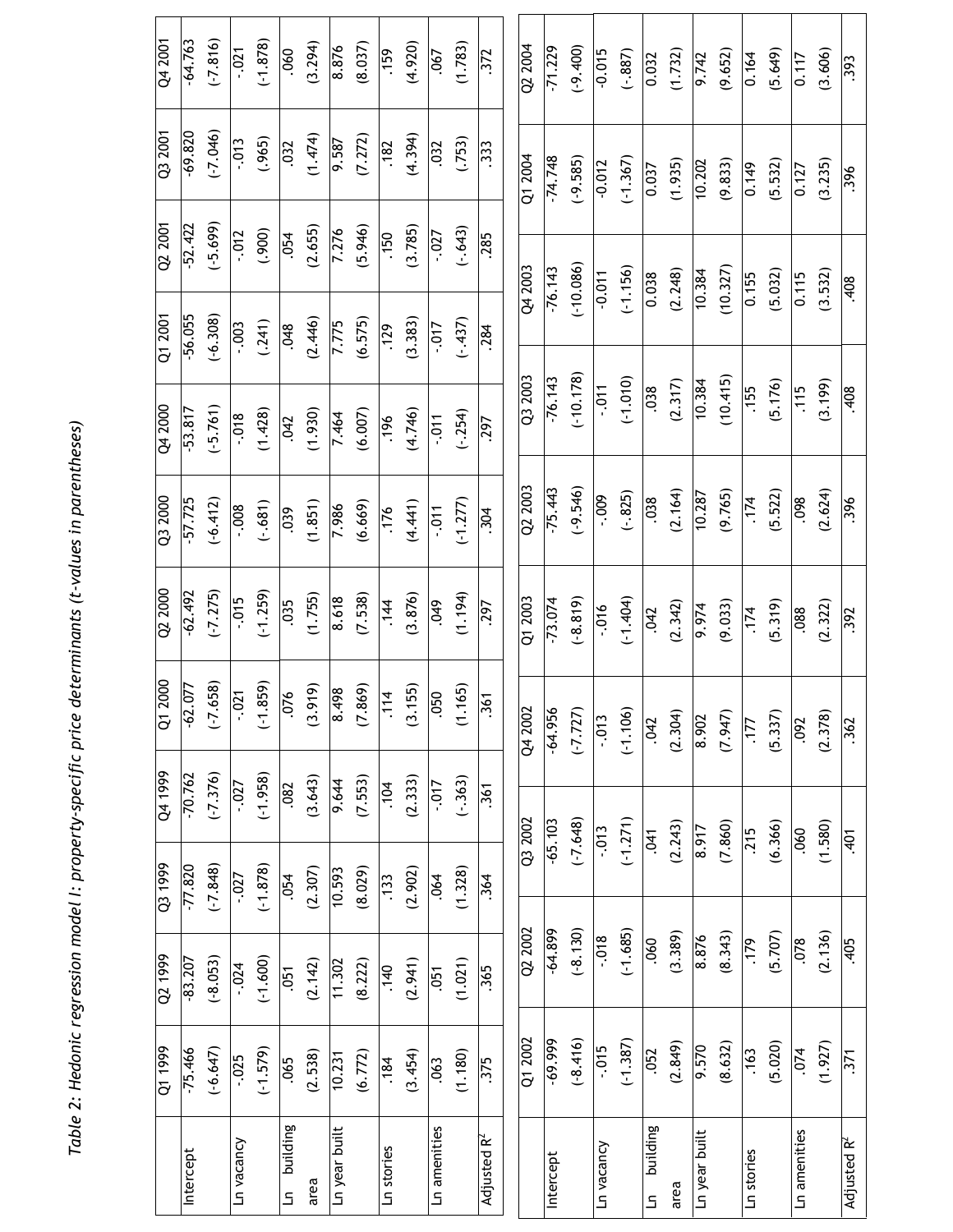| Q3 2001    | 8616.976  | (10.675) | .210                                       | (5.177)   | LOL'                          | (4.356) | <u> 190'-</u>          | $(-3.889)$ | -1757.736    | $(-12.186)$ | $-283.495$  | $(-5.086)$ | 407         | Q2 2004 | 8081.672  | (10.735) | .200                           | (5.259)   | $\frac{901}{3}$  | (4.897) | $-0.06$           | $(-6.021)$ | $-1651.520$  | $(-12.271)$ | $-262.427$  | $(-5.061)$ | .429            |
|------------|-----------|----------|--------------------------------------------|-----------|-------------------------------|---------|------------------------|------------|--------------|-------------|-------------|------------|-------------|---------|-----------|----------|--------------------------------|-----------|------------------|---------|-------------------|------------|--------------|-------------|-------------|------------|-----------------|
| Q2 2001    | 8644.790  | (11.196) | 65f.                                       | (4.287)   | 058                           | (2.694) | $-0.80$                | $(-4.978)$ | -1754.600    | $(-12.699)$ | $-294.320$  | $(-5.615)$ | .388        | Q1 2004 | 8292.458  | (11.087) | .204                           | (5.395)   | 660              | (4.574) | $001 -$           | $(-6.280)$ | $-1688.421$  | $(-12.627)$ | $-276.417$  | $(-5.363)$ | .434            |
| $Q1\ 2001$ | 7867.670  | (10.408) | 88                                         | (5.198)   | .044                          | (2.093) | $-083$                 | $(-5.197)$ | $-1614.53$   | (11.937)    | $-247.303$  | $(-4.829)$ | .387        | Q4 2003 | 8089.104  | (10.712) | L6L'                           | (5.162)   | 40L <sup>-</sup> | (4.947) | $-106$            | $(-6.630)$ | $-1648.635$  | $(-12.209)$ | $-267.765$  | $(-5.150)$ | .431            |
| $Q4\ 2000$ | 7335.746  | (8.998)  | .185                                       | (4.784)   | .042                          | (1.887) | $-0.07$                | $(-4.075)$ | $-1515.498$  | $(-10.386)$ | $-218.802$  | $(-3.968)$ | .337        | Q3 2003 | 8661.810  | (11.134) | .185                           | (4.618)   | .113             | (5.025) | $-105$            | $(-6.408)$ | $-1747.962$  | $(-12.572)$ | $-306.933$  | $(-5.730)$ | .431            |
| $Q3\ 2000$ | 6669.696  | (8.029)  | $rac{6}{179}$                              | (4.505)   | .054                          | (2.370) | $-0.59$                | $(-3.430)$ | $-1401.444$  | $(-9.424)$  | $-171.616$  | $(-3.060)$ | .326        | Q2 2003 | 9361.697  | (11.722) | .209                           | (5.113)   | 001.             | (4.632) | $-109$            | $(-6.451)$ | -1877.094    | $(-13.139)$ | $-345.822$  | (6.309)    | 440             |
| Q2 2000    | 8588.324  | (10.189) | .240                                       | (5.924)   | .058                          | (2.499) | $\frac{1}{2}$          | $(-4.368)$ | $-1740.284$  | $(-11.534)$ | $-295.910$  | $(-5.200)$ | .374        | Q1 2003 | 10125.224 | (12.170) | .169                           | (3.968)   | .123             | (5.169) | $-0.108$          | $(-6.128)$ | $-2019.687$  | $(-13.568)$ | $-386.220$  | $(-6.767)$ | .439            |
| Q1 2000    | 9742.249  | (11.757) | .183                                       | (4.547)   | .104                          | (4.507) | $-0.84$                | $(-4.855)$ | $-1939.261$  | $(-13.077)$ | $-376.260$  | $(-6.722)$ | .412        | Q4 2002 | 9858.484  | (11.760) | $\frac{011}{1}$                | (3.950)   | .124             | (5.162) | 860 -             | $(-5.517)$ | -1972.055    | $(-13.147)$ | $-369.580$  | $(-6.426)$ | $\frac{1}{427}$ |
| Q4 1999    | 10472.02  | (11.180) | .251                                       | (5.426)   | .126                          | (4.796) | <u>160<sup>-</sup></u> | $(-4.824)$ | $-2069.593$  | $(-12.352)$ | $-422.035$  | $(-6.651)$ | 419         | Q3 2002 | 9918.972  | (12.065) | $\frac{1}{24}$                 | (5.335)   | $\frac{1}{2}$    | (4.798) | $-0.85$           | $(-4.867)$ | 8Z9'b661-    | $(-13.559)$ | $-359.761$  | $(-6.375)$ | $-439$          |
| Q3 1999    | 11584.101 | (12.120) | .234                                       | (5.090)   | .137                          | (5.237) | $060 -$                | $(-4.495)$ | $-2269.622$  | $(-13.271)$ | -489.820    | $(-7.580)$ | 422         | Q2 2002 | 10014.96  | (12.724) | $-285$                         | (7.106)   | .086             | (3.831) | $-0.06$           | $(-5.764)$ | $-2011.385$  | $(-14.282)$ | $-366.185$  | $(-6.787)$ | .463            |
| 02 1999    | 12452.781 | (13.416) | .225                                       | (4.928)   | .135                          | (5.229) | 911-                   | $(-5.989)$ | $-2422.694$  | $(-14.584)$ | $-546.380$  | $(-8.725)$ | .462        | Q12002  | 9710.602  | (1.762)  | .248                           | (5.955)   | $\overline{C}$   | (3.294) | $-101$            | $(-5.769)$ | -1949.926    | $(-13.214)$ | $-355.315$  | $(-6.257)$ | $\frac{51}{11}$ |
| Q1 1999    | 13542.529 | (14.385) | .236                                       | (5.042)   | .130                          | (4.900) | $-103$                 | $(-5.210)$ | $-2619.724$  | $(-15.549)$ | $-611.613$  | $(-9.633)$ | 486         | Q4 2001 | 9133.281  | (11.689) | $\frac{242}{2}$                | (6.157)   | .092             | (4.080) | 860 :-            | $(-5.866)$ | -1849.154    | $(-13.253)$ | $-316.623$  | $(-5.869)$ | .438            |
|            | Intercept |          | $\overline{c}$<br>distance<br>$\mathsf{E}$ | buildings | 1500<br>space<br>$\mathsf{S}$ | feet    | distance<br>$\Xi$      | yewqns     | Ln longitude |             | Ln latitude |            | Adjusted R2 |         | Intercept |          | $\overline{00}$<br>Ln distance | buildings | 1500<br>Ln space | feet    | distance<br>$\Xi$ | yewqns     | Ln longitude |             | Ln latitude |            | Adjusted R2     |

Table 3: Hedonic regression model II: location-specific price determinants (t-values in parentheses) Table 3: Hedonic regression model II: location-specific price determinants (t-values in parentheses)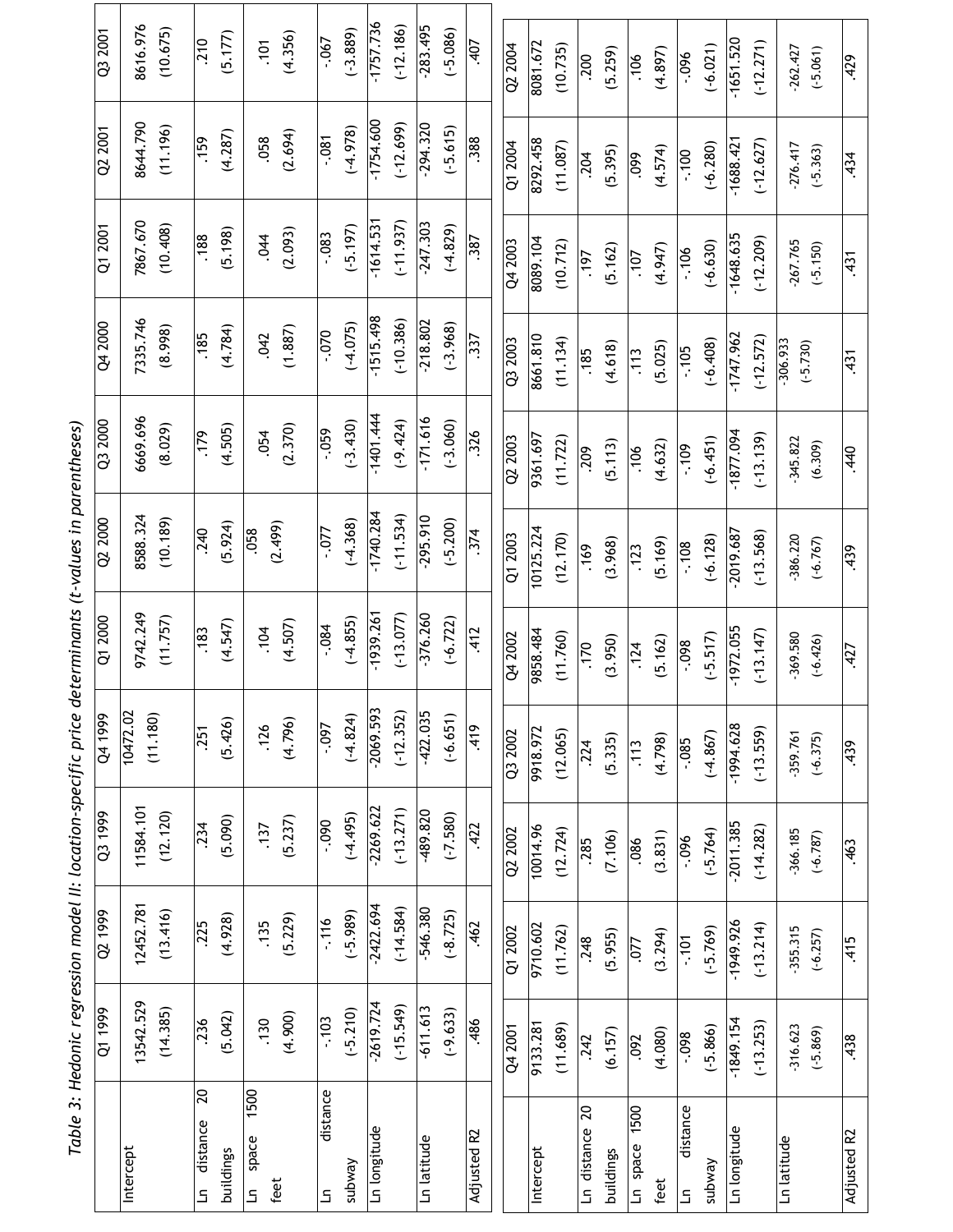## Parameter estimates and phases of the market cycle

The explanatory power of the quarterly estimations varies considerably with R squares of the hedonic models ranging from 0.284 in the first quarter of 2001 to 0.408 in the third quarter of 2001 for Model I and 0.486 in the first quarter of 1999 to 0.326 in the third quarter of 2000 for Model II. Among individual parameter estimates, it is noteworthy that the parameter value of the amenities variable appears to be low in times of increasing rents and increases during the subsequent recession, which may indicate that the predictive power of these distinctive quality features for the average rent level of a building diminishes during a general shortage of space in the peak phase of the real estate cycle.

In the next step, the two hedonic models outlined above were pooled for each of the phases of the market cycle as defined in the methodology section. The results are reported in Table 4. There are considerable differences in parameter estimates between the peak phase on the one hand and the recovery and decline phases on the other as evidenced by the Chow tests for the entire model and the Tiao-Goldberger F tests for individual parameters. The Chow tests reject the null hypothesis of equal parameters in all three phases for all variables in both models. Individual  $F_{TG}$  values show that parameter values are significantly different in each phase of the market cycle.

The results appear counter-intuitive at first sight. All variables with the exception of the number of stories have higher coefficients during the recovery and decline phase than they do during the peak phase. A possible explanation for this phenomenon is that the price convergence during the peak phase lowers the explanatory value of most quality features of buildings. During the peak phase of the market, Class A buildings are typically fully rented and demand for office space spills over to Class B buildings. As a consequence, the rent gap between Class A and Class B buildings narrows. Figure 5 illustrates the convergence dynamics of the three categories. I will explore this potential 'spillover effect' in more detail in the next section.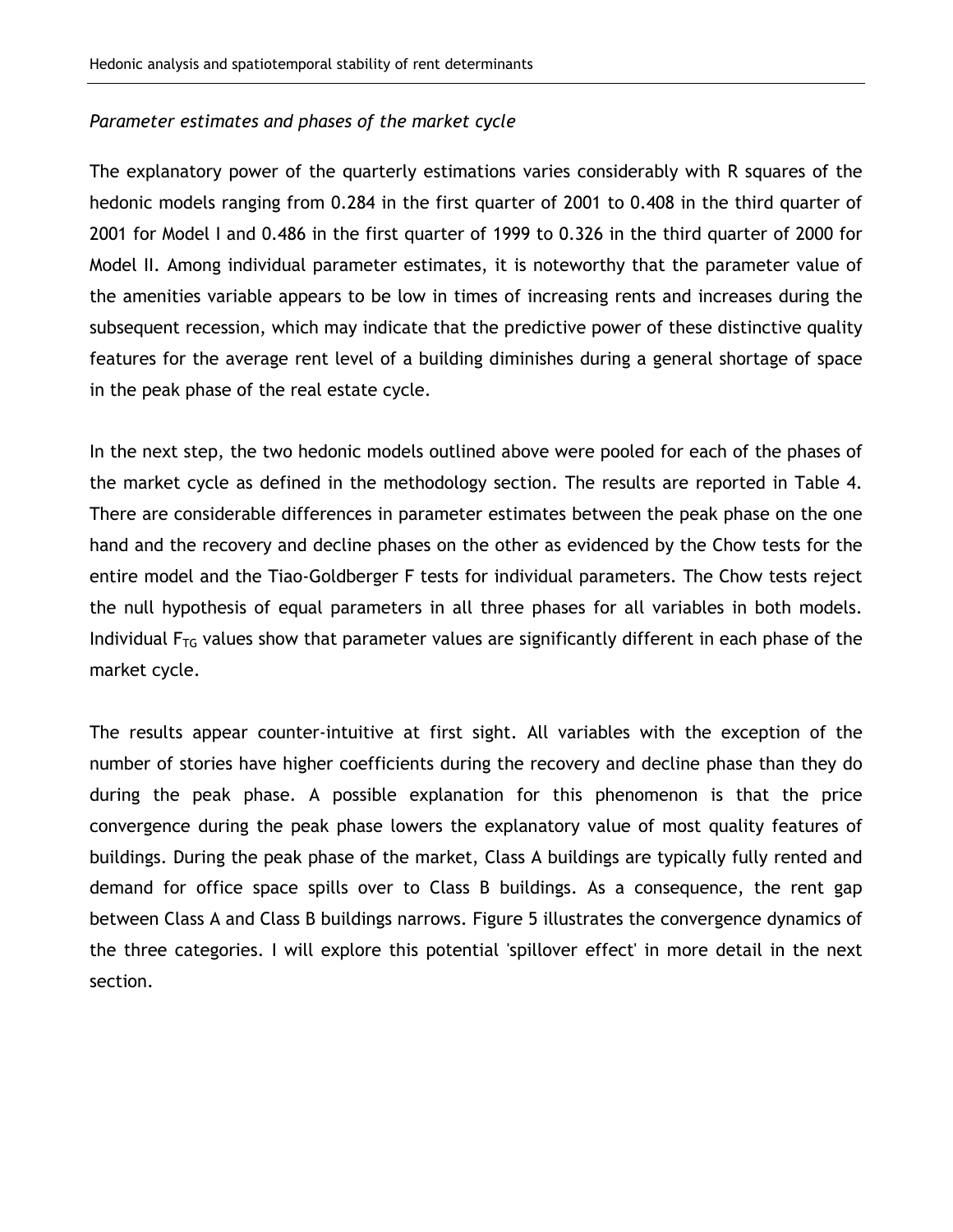

Figure 5: Quarterly growth rates of office rents by A/B/C quality class

| Model I          |             |             |             |             |          |
|------------------|-------------|-------------|-------------|-------------|----------|
|                  | recovery    | peak        | decline     | pooled      | $F_{TG}$ |
| Intercept        | $-69.577$   | $-43.771$   | $-65.781$   | $-63.376$   |          |
|                  | $(-19.974)$ | $(-10.033)$ | $(-29.584)$ | $(-35.708)$ | 12.39*   |
| Ln vacancy       | $-.003$     | .012        | $-.005$     | $-.005$     |          |
|                  | $(-1.142)$  | (4.114)     | $(-2.715)$  | $(-3.840)$  | $8.24*$  |
| Ln building area | .072        | .038        | .041        | .051        |          |
|                  | (8.881)     | (3.853)     | (8.410)     | (12.757)    | 4.109*   |
| Ln year built    | 9.466       | 6.132       | 9.005       | 8.676       |          |
|                  | (20.395)    | (10.559)    | (30.382)    | (36.685)    | 4.218*   |
| Ln stories       | .121        | .145        | .172        | .159        |          |
|                  | (8.113)     | (7.866)     | (19.523)    | (21.893)    | $3.956*$ |
| Ln amenities     | .130        | .147        | .157        | .148        |          |
|                  | (8.008)     | (7.406)     | (15.583)    | (18.261)    | $3.699*$ |
| Adjusted $R^2$   | .344        | .289        | .373        | .345        |          |
| <b>Chow Test</b> |             |             |             |             | 17.483*  |

Table 4: Hedonic regression (Model I and II) at various phases in the market cycle (longitudinal)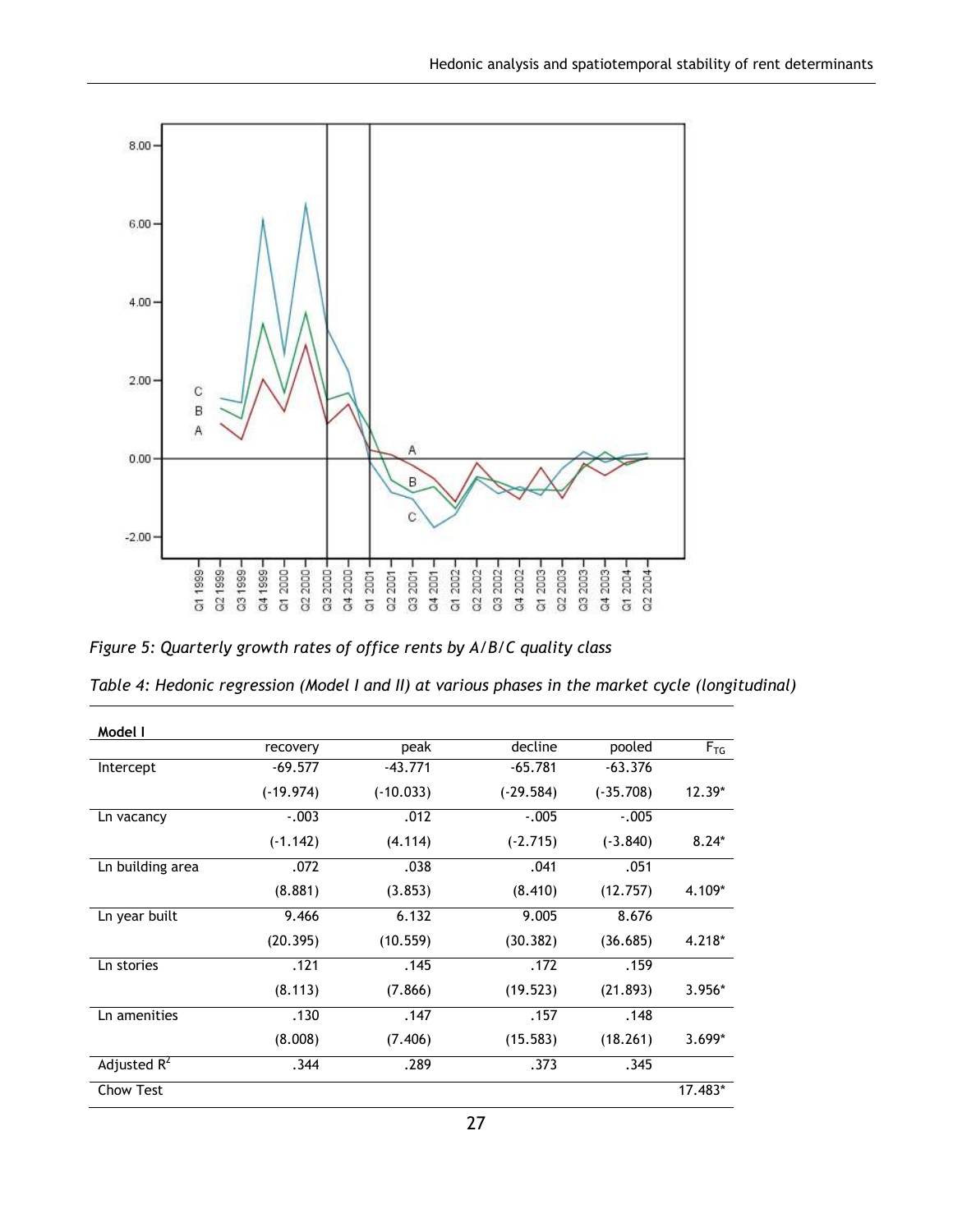|                      | recovery    | peak        | decline     | pooled      | $F_{TG}$ |
|----------------------|-------------|-------------|-------------|-------------|----------|
| Intercept            | 9447.545    | 6709.689    | 7763.999    | 7997.713    |          |
|                      | (29.516)    | (17.436)    | (40.165)    | (50.637)    | 12.87*   |
| 20<br>distance<br>Ln | .064        | .057        | .061        | .062        |          |
| buildings            | (15.472)    | (11.283)    | (21.948)    | (28.663)    | $7.353*$ |
| Ln space 1500 feet   | .170        | .117        | .164        | .159        |          |
|                      | (17.520)    | (9.804)     | (27.944)    | (33.173)    | $3.955*$ |
| Ln distance subway   | $-.103$     | $-.087$     | $-105$      | $-.101$     |          |
|                      | $(-15.127)$ | $(-10.607)$ | $(-24.737)$ | $(-29.406)$ | $8.022*$ |
| Ln longitude         | $-1863.439$ | $-1370.784$ | $-1558.919$ | $-1601.620$ |          |
|                      | $(-32.276)$ | $(-19.761)$ | $(-44.859)$ | $(-56.321)$ | $8.191*$ |
| Ln latitude          | $-384.823$  | $-217.973$  | $-284.172$  | $-297.632$  |          |
|                      | $(-18.042)$ | $(-8.427)$  | $(-21.505)$ | $(-27.848)$ | $8.119*$ |
| Adjusted $R^2$       | .405        | .360        | .423        | .392        |          |
| <b>Chow Test</b>     |             |             |             |             | 27.494*  |

Model II

\* significant at the 5% level

#### Cross-sectional parameter stability and market fragmentation

To test the hypothesis of parameter stability across submarkets, both hedonic models are parametrized separately for each of the three aggregated submarkets (Midtown, Midtown South and Downtown Manhattan) and subsequently compared to the pooled model. Table 5 shows the parameter estimates for both models. Among the three submarkets tested, the model performs best for Midtown and Downtown Manhattan but barely reaches the required significance levels for Midtown South. The t values of individual coefficients indicate that some variables that are positive and significant in the other two submarkets do not necessarily show the expected contribution to rental rates in a third market. Moreover, building age has a negative signs in the Midtown South market. This might be attributable to specifics of the Midtown South submarket inventory. A large proportion of the buildings in this market are either historic buildings with landmark status (Madison Square, Gramercy Park) or former warehouse buildings converted for office use, particularly for the information technology industry. Consequently, older buildings generally command higher rents in this submarket than more recently constructed buildings.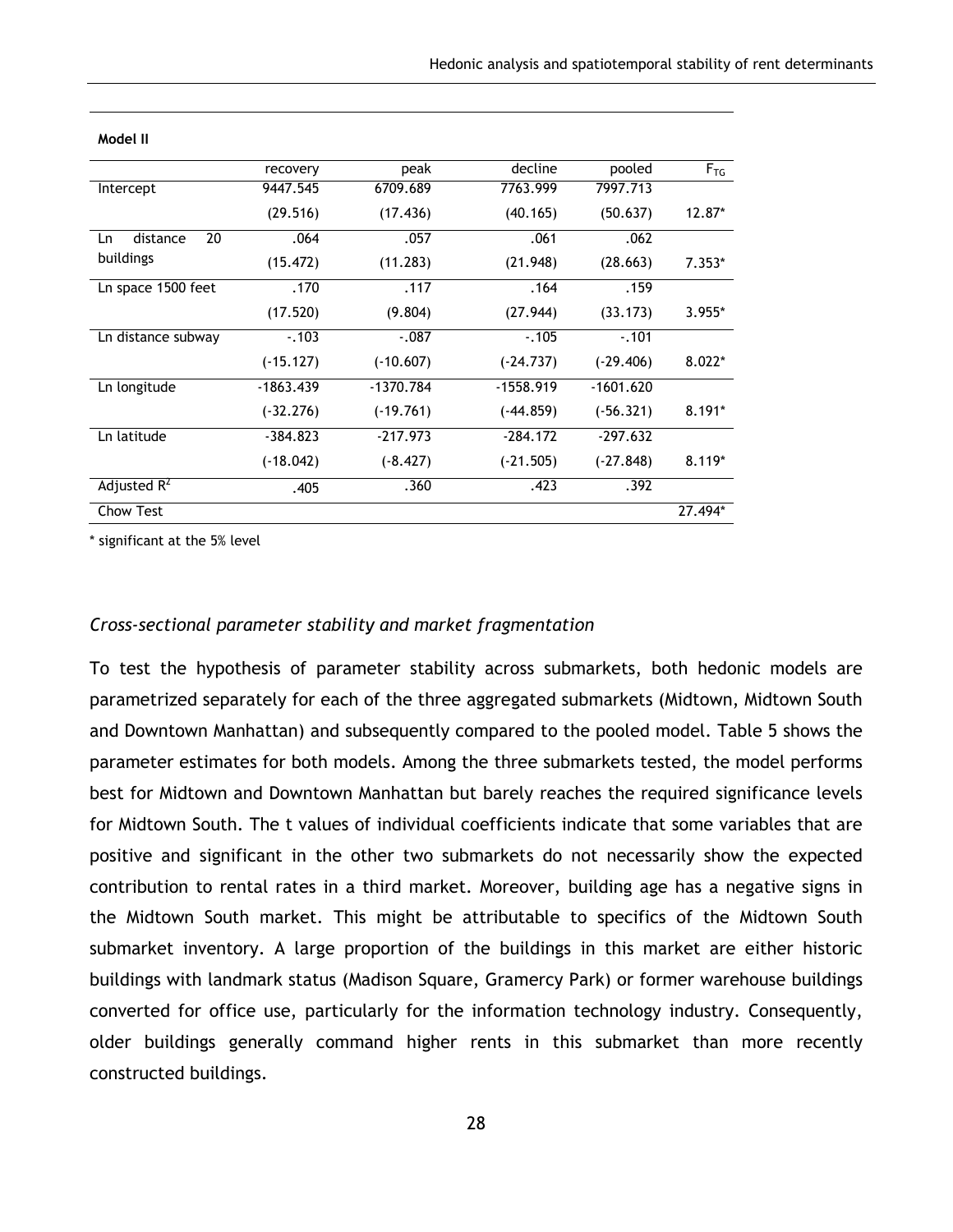With regard to the submarket estimates of location-specific variables (Model II), Midtown Manhattan exhibits significantly better explanatory power than the other two submarkets (Table 5). This is particularly evident in the Downtown market where the spatial variables barely reach the desired significance levels. Geographical characteristics of the Downtown area may explain this phenomenon. First, due to the narrowness of the land area between the Hudson and East Rivers there is no distinct differentiation of the submarket into a western and an eastern section as is the case in Midtown Manhattan. Second, because of the narrowness of the geographic shape of the area and the resulting high density of the subway system in the Downtown area, accessibility by subway and proximity to other office buildings are of lesser predictive value for rental rates than in Midtown South which exhibits a more even grid-like pattern with both core and peripheral locations and longer average distances between subway stations. While easy access to rapid transit is almost ubiquitous in the Downtown area, this is not necessarily the case in the Midtown Manhattan.

Again, the Chow test confirms that the estimated parameters are significantly different from one another in the three submarket areas. The individual  $F_{TG}$  values show that parameters differ significantly both across subareas with two notable exceptions (the amount of space within 1500 feet and the distance to the nearest subway station). Since the parameters of these variables are not significantly different, one may conclude that these variables are valued similarly in all submarkets in determining the rental rate of a given building. For all other parameters, significant differences were found.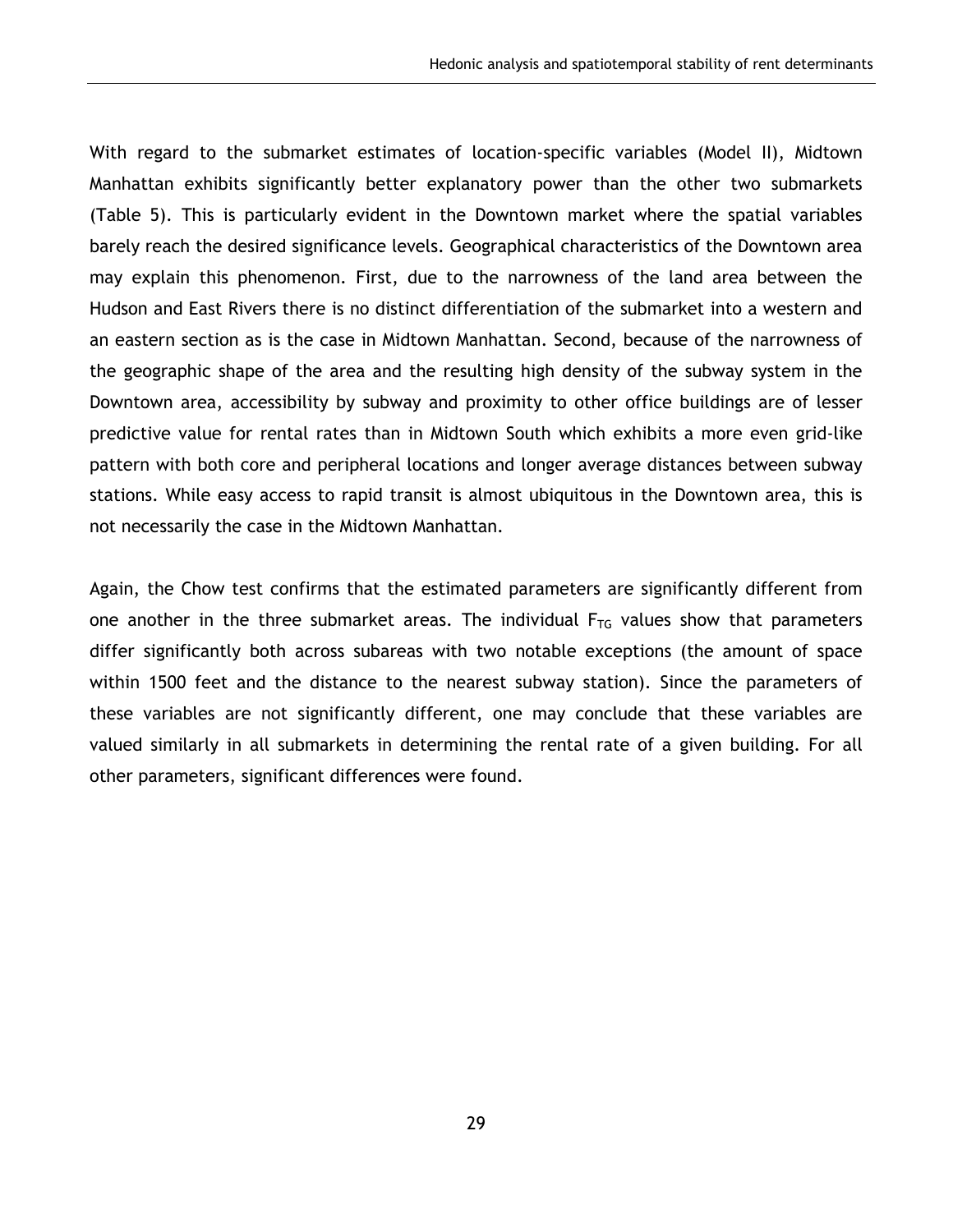|                      | Midtown     | Midtown South        | Downtown    | Pooled      | $F_{TG}$             |
|----------------------|-------------|----------------------|-------------|-------------|----------------------|
| Intercept            | $-75.906$   | 18.220               | 2.879       | $-63.376$   | $4.56*$              |
|                      | $(-34.516)$ | (3.492)              | $(-6.092)$  | $(-35.708)$ |                      |
| Ln vacancy           | $-.001$     | $-.001$              | $-.002$     | $-.005$     | $6.06*$              |
|                      | $(-.483)$   | $(-.502)$            | $(-.913)$   | $(-3.840)$  |                      |
| Ln building area     | .041        | .144                 | .111        | .051        | $5.28*$              |
|                      | (8.112)     | (18.469)             | (12.189)    | (12.757)    |                      |
| Ln year built        | 10.338      | $-2.214$             | 2.563       | 8.676       | $6.08*$              |
|                      | (35.294)    | $(-3.190)$           | (6.678)     | (36.685)    |                      |
| Ln stories           | .181        | .034                 | .060        | .159        | $4.02*$              |
|                      | (18.645)    | (2.367)              | (3.969)     | (21.893)    |                      |
| Ln amenities         | .195        | .035                 | $-.036$     | .148        |                      |
|                      | (19.317)    | (2.144)              | $(-2.294)$  | (18.261)    | $3.08*$              |
| Adjusted $R^2$       | .399        | .122                 | .246        | .345        |                      |
| <b>Chow Test</b>     |             |                      |             |             | $9.866*$             |
| Model II             |             |                      |             |             |                      |
|                      | Midtown     | <b>Midtown South</b> | Downtown    | Pooled      | $F_{TG}$             |
| Intercept            | 6934.917    | 4625.633             | $-5764.091$ | 7997.713    | $8.87*$              |
|                      | (39.304)    | (12.583)             | $(-6.805)$  | (50.637)    |                      |
| 20<br>distance<br>Ln | .060        | .039                 | .057        | .062        |                      |
| buildings            | (18.758)    | (10.454)             | (11.384)    | (28.663)    | $9.69*$              |
| Ln space 1500 feet   | .134        | .038                 | .050        | .159        | 1.41                 |
|                      | (21.049)    | (2.451)              | (5.043)     | (33.173)    |                      |
| distance<br>Ln       | $-.091$     | $-.010$              | .006        | $-101$      |                      |
| subway               | $(-22.179)$ | $(-1.288)$           | (.659)      | $(-29.406)$ | 1.26                 |
| Ln longitude         | $-1962.017$ | $-562.577$           | 994.468     | $-1601.620$ | $\sim$ $\sim$ $\sim$ |

(-8.506)

-593.907 (-18.413)

 .513 .114 .102 .392 Chow Test  $13.589^*$ 

Table 5: Hedonic regression (Model I and II) for subareas (cross-sectional)

\* significant at the 5% level

Adjusted  $R^2$ 

Ln latitude 407.473

(-64.949)

(17.593)

Model I

#### Rental rate convergence of Class A/B/C properties and the market cycle

As reported above, a convergence effect of rental rates of the three quality classes of office buildings (A,B,C) is observed around the peak of the market cycle. Figure 6 illustrates how rental rates of Class B buildings approach Class A rents during the peak phase of the market. Thus, distinctive quality features of buildings as represented by the variables of the two hedonic regressions lose some of their explanatory power as rental rates converge. As soon as

(6.430)

400.899 (7.952)  $(1001.620$  9.95\*

 $(-27.848)$  9.59\*

-297.632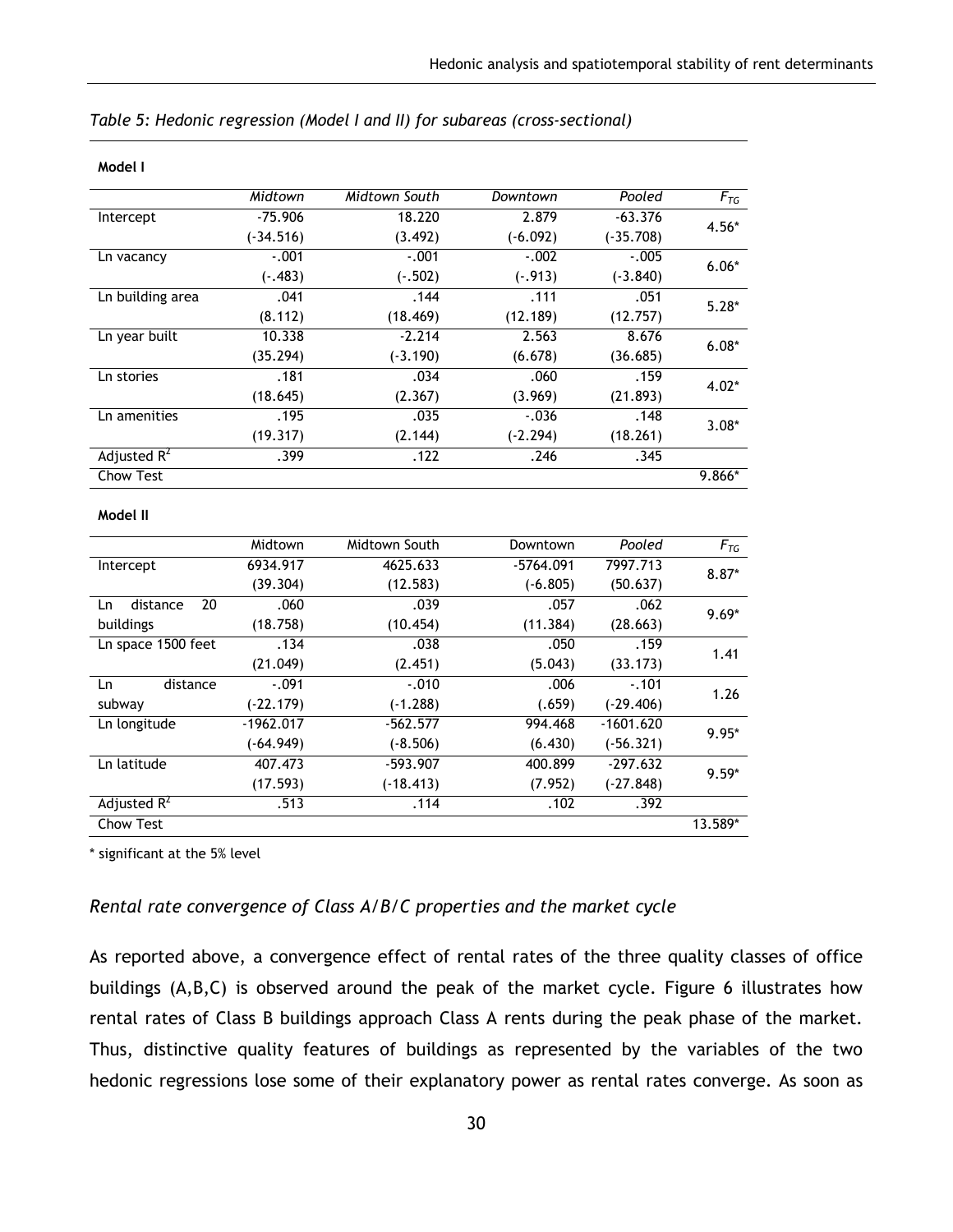the decline phase begins, rental rates start to diverge again, as tenants have a larger variety of available office buildings to choose from in times of higher vacancy rates. Therefore, the quality features of buildings regain their relative importance and predictive power as the spread of rental rates increases. To corroborate these results, I apply a one-way ANOVA test for equal means of rental rates to office buildings of the three quality categories A, B, C (Table 6). While the mean rental rates differ significantly for these three groups throughout the analyzed period (all values are significant at the 1% level), the F test values as well as the robust Welch and Brown-Forsythe values are lower at the peak of the cycle (Q3-2000 through Q1-2001), indicating that the mean rental rates of the three categories become more similar at the peak of the market cycle. Interestingly, as differences of mean rental rates decrease between groups, within-group variation increases and vice versa. This may indicate that the reported convergence of rental rates affects only a selective group of Class B and C properties with competitive features, while the rest of buildings in these categories remain largely unaffected by the upswing of the market. Further research is needed, however, to confirm these results.



Figure 6: Convergence of rental rates during the peak phase of the market cycle: average rental rates (above) and rental rates in Class B buildings as a percentage of Class A rental rates. Data: CoStar Group, Grubb & Ellis.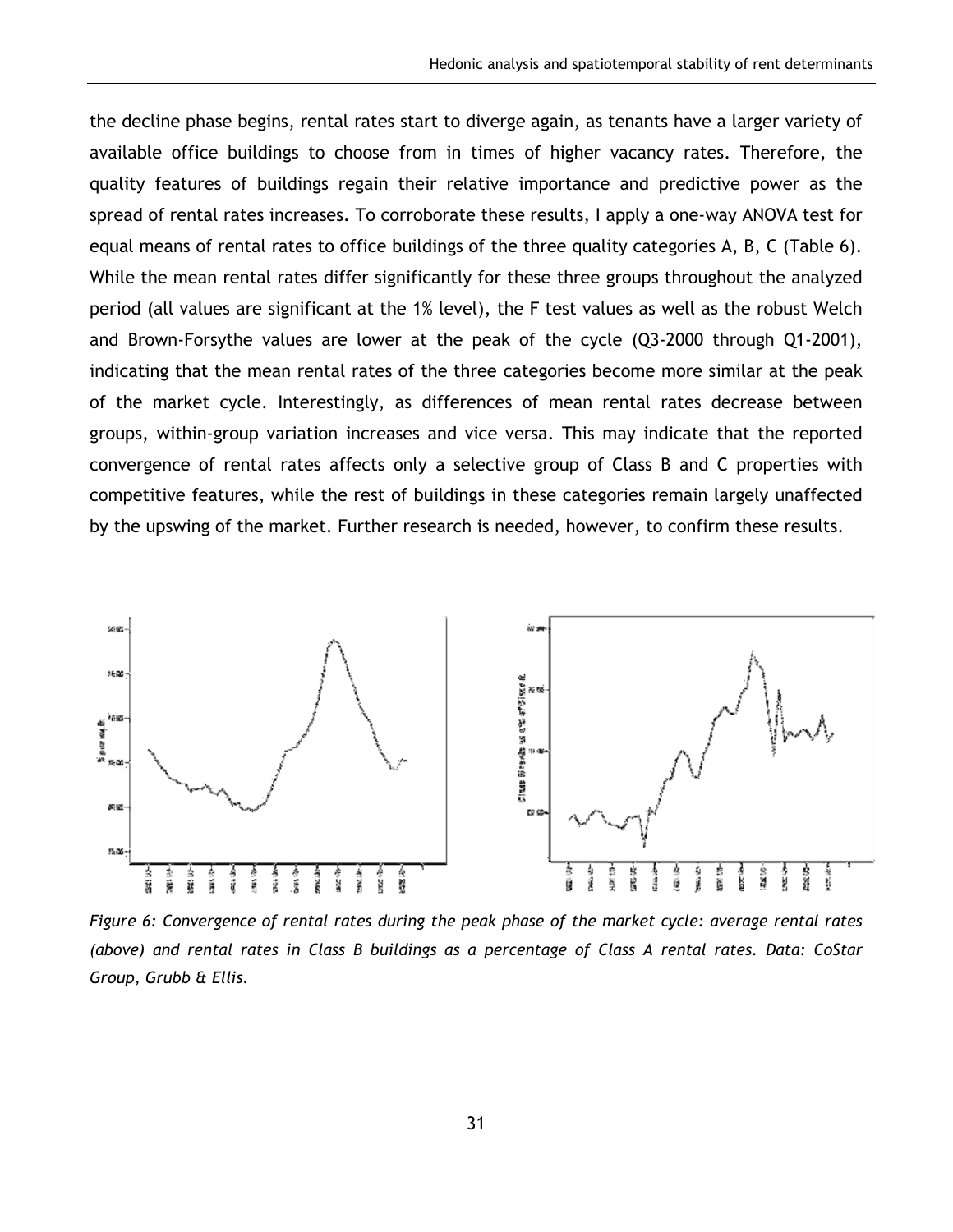#### Panel estimation

In the next step of the empirical investigation, I estimate random-effects GLS models to simultaneously capture cross-sectional and time-series effects.

Table 6 shows the results of the location-specific model containing all 16,857 observations. The significance of the variables a) distance to subway, b) 20 closest buildings as well as the c) square footage within a 1500 feet radius are confirmed. The R square measures reveal that within effects equal zero since the explanatory variables used in this specification remain fixed throughout the observed period. The GLS randomeffects model is then estimated for the property-specific factors (Table 7). Again, the results confirm that rentable building area, age, height and amenities are significant and show the expected signs.

In the next step, I modify the model so that both location- and property-specific variables are included along with the time-varying variables. Not surprisingly, pooling the variables of Model I and Model II into a single model yields a larger joint explanation of variance (Table 8). At the same time, the number of valid observations decreases sharply from over 15,000 in the separate models to below 5,000 in the pooled model. This is due to the fact that only one third of all buildings have complete and valid entries in all variable columns. Thus, the selected sample that fulfills the requirement of complete information is much smaller. Because multicollinearity is a more serious concern in the pooled model than it is in the separate models, all variables inducing significant multicollinearity are removed automatically.

This pooled model is then used to estimate separate regressions for each of the three quality classes (A/B/C). The results illustrate that the hedonic model exhibits the highest explanatory power for Class A properties (Table 9) while the model is less significant in the Class B (Table 10) and Class C (Table 11). This observation is in line with the expectation of a more competitive pricing scheme in the upper segments of the market. A closer inspection of individual coefficients yields that many of the variables in the specified random-effects model fail to be significant. One possible explanation for this is that the prevalence of time-invariant hedonic features in the model reduces the overall goodness of fit in a panel data model compared to the initially estimated cross-sectional OLS model where no such effect is measured.

32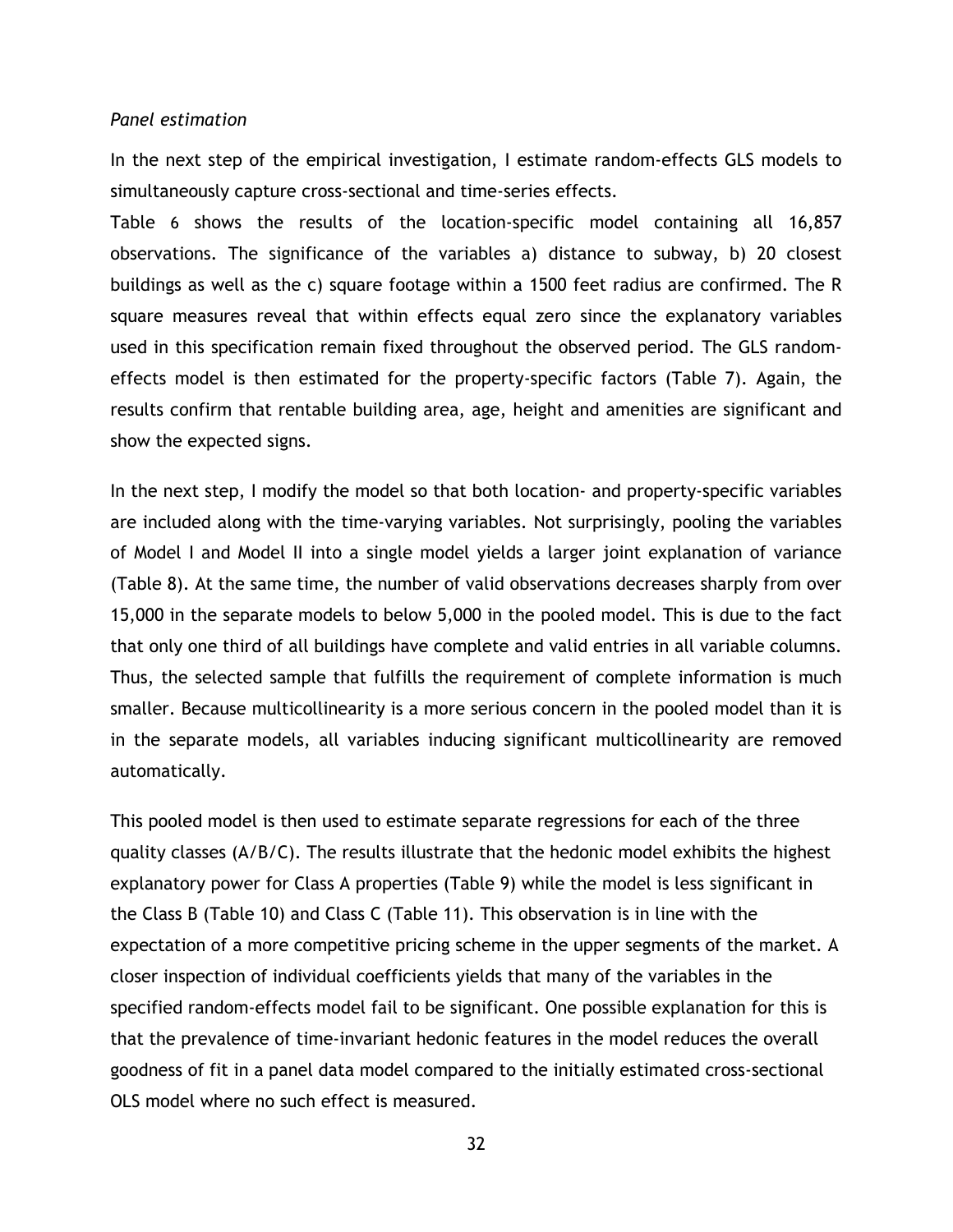When estimating the pooled model separately for the three subareas, the highest explanatory power is found for the Midtown South area and the lowest for the Downtown area with Midtown Manhattan taking an intermediate position (Tables 12 through 14). Among individual variables, the distance to the 20 closest buildings does not show up significant in any of the estimates. It is noteworthy that the time-varying variables sublet rate (significant at 10%) and vacancy rate (significant at 1%) fail to generate a withineffect of a sufficiently large order of magnitude (R square of 0.0034). There are several possible explanations for this. First, the weight of the time-invariant variables diminishes the within effects so that the effect of the two time-varying variables is underestimated. Second, while vacancy rates contribute to explaining differences in rental rates between buildings, the dynamic relationship of vacancy and rental rates within a building over time is not easily captured by this model. Although all submarket estimations are jointly significant, the values of the coefficients and their individual significance levels vary to a great degree. R square values range from 0.13 in Gramercy Park to 0.60 in the World Trade Center submarket. The R square of within effects is largely a function of the significance of the vacancy rate variable in the model, the only time-varying variable in this specification. Direct comparisons of variable coefficients in submarkets are encumbered by large differences in sample size, however. Nevertheless, these findings corroborate the results regarding non-homogenous parameters across spatial units obtained earlier in Chow tests of the OLS models.

Finally, Table 15 reports the Arellano-Bond dynamic panel-data estimation. As outlined above, the exogenous variables are used as instrumental variables in the two-step estimation process. The included dynamic variables (lagged rent, sublet vacancy rate and overall vacancy rate) are significant with a p-value below 5%. While the lagged value  $r_{it-1}$ explains the largest part of the panel dynamics, the lagged vacancy measures exhibit the expected negative impact on subsequent changes in rental rates.

These results have to be interpreted with caution, however, since the value of the Sargan test for over-identifying restrictions indicates problems with the correct model specification in this case. More importantly, however, the Arellano-Bond tests for autocovariance in residuals of order 2 fail to reject the null hypothesis of no autocorrelation, which speaks in favor of the selected model specification.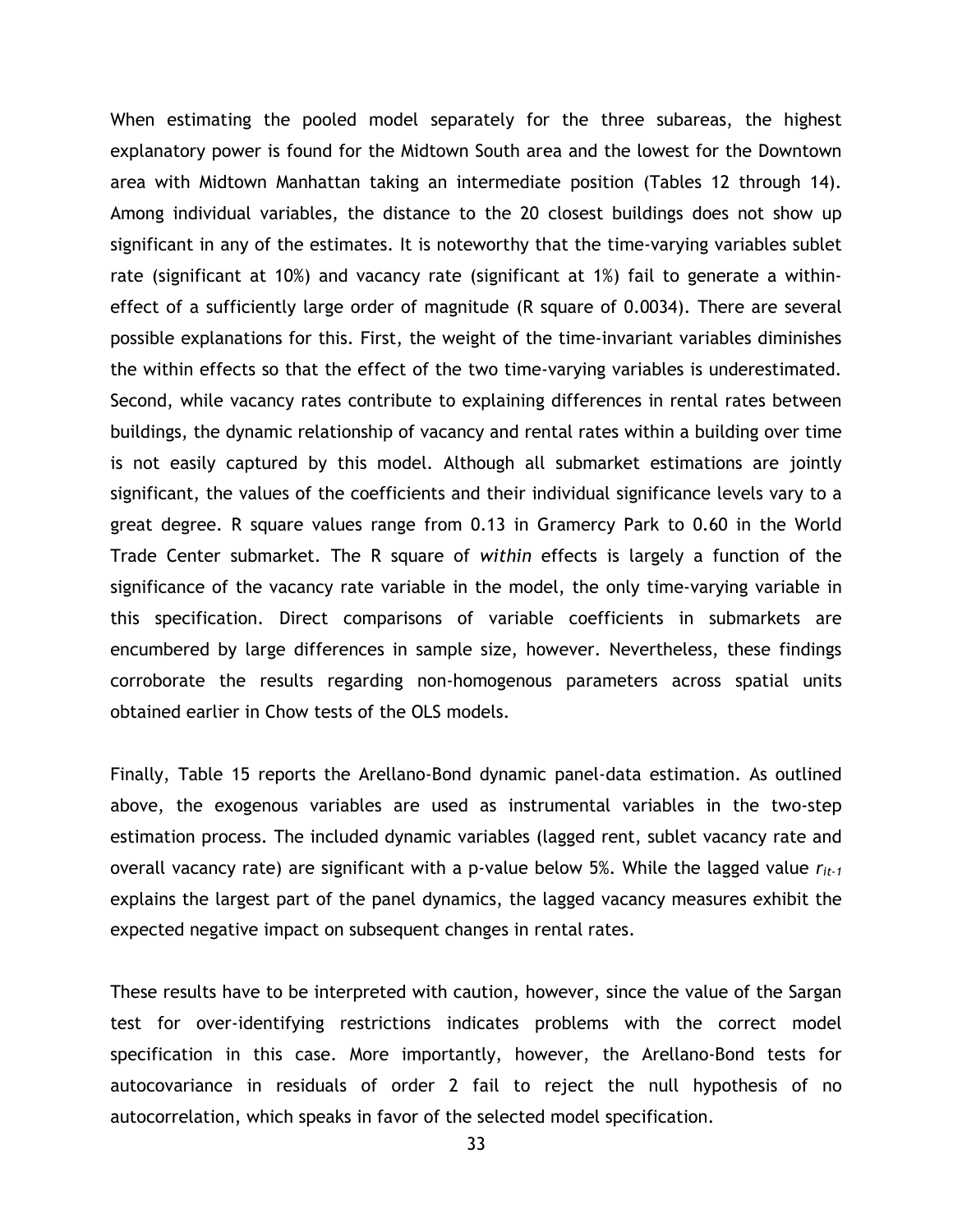| Random-effects GLS regression |                        |                 |                                   |         | Number of obs    |             |                      | $\equiv$          | 16857       |
|-------------------------------|------------------------|-----------------|-----------------------------------|---------|------------------|-------------|----------------------|-------------------|-------------|
|                               |                        |                 |                                   |         | Number of groups |             |                      | $=$               | 999         |
| $R-sq$ :                      | within                 | $= 0.0000$      |                                   |         | Obs per group:   |             | min                  | $\qquad \qquad =$ | 1           |
|                               | between                | $= 0.3302$      |                                   |         |                  |             | avg                  | $\qquad \qquad =$ | 16.9        |
|                               | overall                | $= 0.2770$      |                                   |         |                  |             | max                  | $=$               | 22          |
|                               | Random effects u i     | ~ Gaussian      |                                   |         | Wald chi2(4)     |             |                      | $=$               | 491.79      |
| $corr(u_i, X)$                |                        | $= 0$ (assumed) |                                   |         | Prob > chi2      |             |                      | $\qquad \qquad =$ | 0.0000      |
| ln_rent                       |                        | Coef.           | Std. Err.                         | z       | P > Z            |             | [95% Conf. Interval] |                   |             |
| ln_latitude                   |                        | 206.5662        | 20.77073                          | 9.95    | 0.000            | 165.8564    |                      | 247.2761          |             |
| ln_subway                     |                        | $-.0910125$     | .0131596                          | $-6.92$ | 0.000            | $-1168048$  |                      |                   | $-0652202$  |
|                               | In_distance_20 bldgs   | .0640123        | .0077423                          | 8.27    | 0.000            | .0488376    |                      | .079187           |             |
|                               | ln_sq.ft within1500 ft | .2196119        | .0183301                          | 11.98   | 0.000            | .1836856    |                      |                   | .2555382    |
| $\_cons$                      |                        | $-765.7518$     | 76.99502                          | $-9.95$ | 0.000            | $-916.6592$ |                      |                   | $-614.8443$ |
| sigma_u                       |                        | .275489         |                                   |         |                  |             |                      |                   |             |
| sigma_e                       |                        | .18886561       |                                   |         |                  |             |                      |                   |             |
| rho                           |                        | .6802724        | (fraction of variance due to u i) |         |                  |             |                      |                   |             |

Table 6: Pooled model, all observations location-specific model

|                | Random-effects GLS regression |                 |                                      |         | Number of obs    |                      | $=$ | 17338       |
|----------------|-------------------------------|-----------------|--------------------------------------|---------|------------------|----------------------|-----|-------------|
|                |                               |                 |                                      |         | Number of groups |                      | $=$ | 1055        |
| $R-sq$ :       | within                        | $= 0.0000$      |                                      |         | Obs per group:   | min                  | $=$ | 1           |
|                | between                       | $= 0.3567$      |                                      |         |                  | avg                  | $=$ | 16.4        |
|                | overall                       | $= 0.3298$      |                                      |         |                  | max                  | $=$ | 22          |
|                | Random effects u i            | ~ Gaussian      |                                      |         | Wald chi2(4)     |                      | $=$ | 597.48      |
| $corr(u_i, X)$ |                               | $= 0$ (assumed) |                                      |         | Prob > chi2      |                      | $=$ | 0.0000      |
| In rent        |                               | Coef.           | Std. Err.                            | Z       | P > Z            | [95% Conf. Interval] |     |             |
|                | In_building area              | .0507835        | .0138267                             | 3.67    | 0.000            | .0236837             |     | .0778833    |
| In_year built  |                               | 7.406912        | .8038323                             | 9.21    | 0.000            | 5.831429             |     | 8.982394    |
| In stories     |                               | .1215857        | .023873                              | 5.09    | 0.000            | .0747954             |     | .168376     |
| In amenities   |                               | .159432         | .027396                              | 5.82    | 0.000            | .1057367             |     | .2131272    |
| cons           |                               | $-53.66099$     | 6.028466                             | $-8.90$ | 0.000            | $-65.47656$          |     | $-41.84541$ |
| sigma_u        |                               | .27087204       |                                      |         |                  |                      |     |             |
| sigma_e        |                               | .18898711       |                                      |         |                  |                      |     |             |
| rho            |                               | .6725928        | (fraction of variance due to $u_i$ ) |         |                  |                      |     |             |
|                |                               |                 |                                      |         |                  |                      |     |             |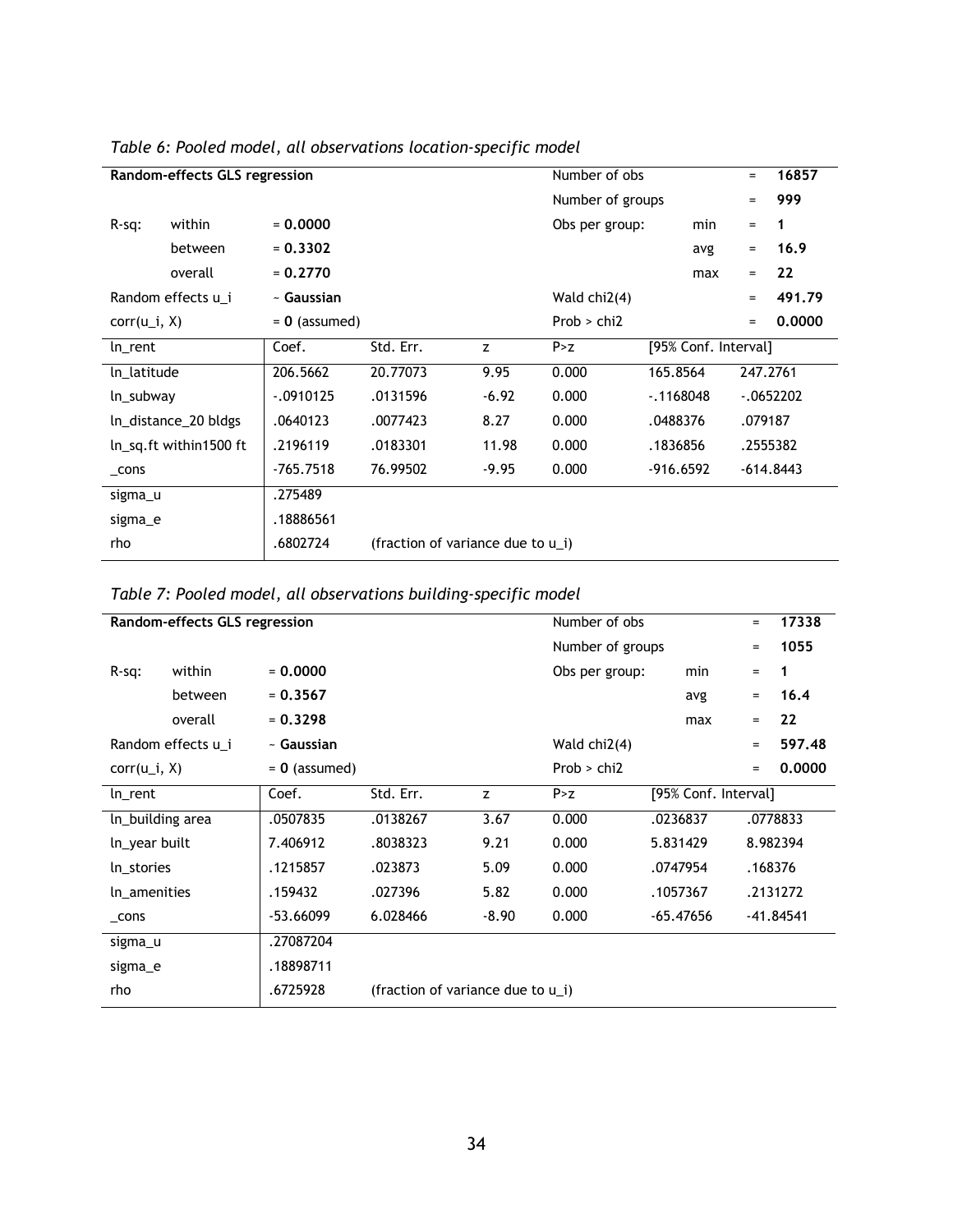|                           | Random-effects GLS regression |                 |                                      |          | Number of obs    | $=$                  |         | 4342         |
|---------------------------|-------------------------------|-----------------|--------------------------------------|----------|------------------|----------------------|---------|--------------|
|                           |                               |                 |                                      |          | Number of groups | $\quad \  \  =$      |         | 643          |
| $R-sq$ :                  | within                        | $= 0.0034$      |                                      |          | Obs per group:   |                      | $min =$ | 1            |
|                           | between                       | $= 0.5001$      |                                      |          |                  |                      | $avg =$ | 6.8          |
|                           | overall                       | $= 0.4457$      |                                      |          |                  |                      | $max =$ | $12$         |
|                           | Random effects u_i            | ~ Gaussian      |                                      |          | Wald chi2(10)    | $\qquad \qquad =$    |         | 649.01       |
| $corr(u_i, X)$            |                               | $= 0$ (assumed) |                                      |          | Prob > chi2      | $=$                  |         | 0.0000       |
| In_rent                   |                               | Coef.           | Std. Err.                            | Z        | P > Z            | [95% Conf. Interval] |         |              |
| In_latitude               |                               | 228.0741        | 21.62577                             | 10.55    | 0.000            | 185.6883             |         | 270.4598     |
|                           | In_subway distance            | $-0501038$      | .0143679                             | $-3.49$  | 0.000            | $-0782644$           |         | $-0.0219433$ |
|                           | In_distance 20 bldgs          | .0001392        | .0119052                             | 0.01     | 0.991            | $-0.0231946$         |         | .0234731     |
|                           | ln_sq.ft within1500 ft        | .1087543        | .0197927                             | 5.49     | 0.000            | .0699614             |         | .1475473     |
| ln_rba                    |                               | .0377657        | .0156743                             | 2.41     | 0.016            | .0070446             |         | .0684868     |
| In_year built             |                               | 6.29816         | .9242095                             | 6.81     | 0.000            | 4.486742             |         | 8.109577     |
| In_stories                |                               | .1300208        | .0336101                             | 3.87     | 0.000            | .0641461             |         | .1958954     |
| In_amenities              |                               | .1032081        | .0304887                             | 3.39     | 0.001            | .0434513             |         | .1629649     |
| In_sublet                 |                               | .006864         | .003874                              | 1.77     | 0.076            | $-.0007289$          |         | .0144568     |
| In_vacancy                |                               | $-.0132697$     | .0050022                             | $-2.65$  | 0.008            | $-.0230737$          |         | $-.0034656$  |
| $_{\text{-} \text{cons}}$ |                               | $-892.0535$     | 79.61368                             | $-11.20$ | 0.000            | $-1048.093$          |         | $-736.0136$  |
| sigma_u                   |                               | .22661135       |                                      |          |                  |                      |         |              |
| sigma_e                   |                               | .14696903       |                                      |          |                  |                      |         |              |
| rho                       |                               | .70391878       | (fraction of variance due to $u_i$ ) |          |                  |                      |         |              |

# Table 8: Variables of Model I and Model II combined into a single model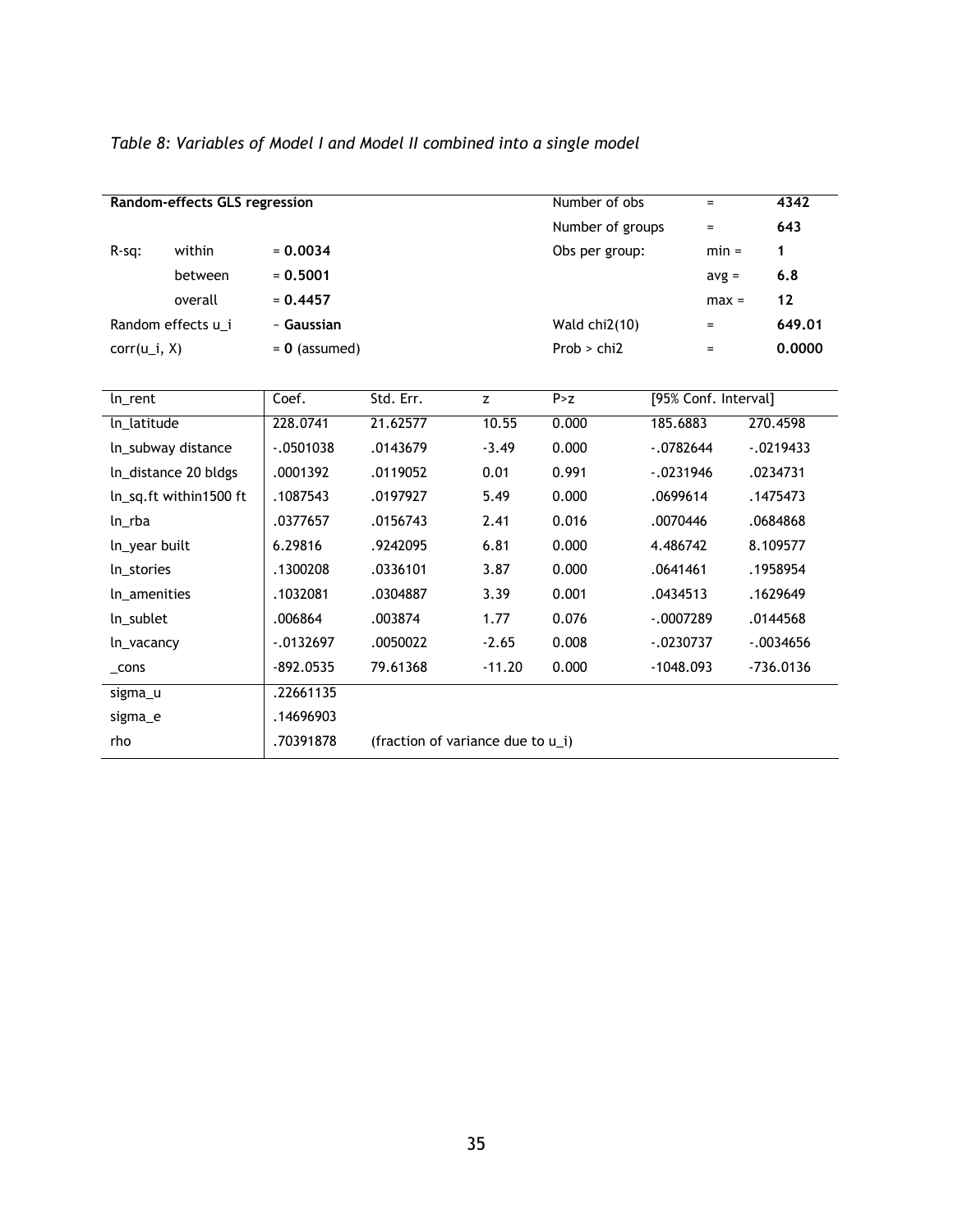|                           | Random-effects GLS regression |                 |                                   |         | Number of obs    |              | $=$                  | 2619         |
|---------------------------|-------------------------------|-----------------|-----------------------------------|---------|------------------|--------------|----------------------|--------------|
|                           |                               |                 |                                   |         | Number of groups |              | $\qquad \qquad =$    | 182          |
| $R-sq$ :                  | within                        | $= 0.0110$      |                                   |         | Obs per group:   |              | $min =$              | 1            |
|                           | between                       | $= 0.2579$      |                                   |         |                  |              | $avg =$              | 14.4         |
|                           | overall                       | $= 0.2057$      |                                   |         |                  |              | $max =$              | 22           |
|                           | Random effects u_i            | ~ Gaussian      |                                   |         | Wald chi2(9)     |              | $\qquad \qquad =$    | 91.18        |
| $corr(u_i, X)$            |                               | $= 0$ (assumed) |                                   |         | Prob > chi2      |              | $=$                  | 0.0000       |
| In_rent                   |                               | Coef.           | Std. Err.                         | z       | P > Z            |              | [95% Conf. Interval] |              |
| In_latitude               |                               | 184.2246        | 32.99628                          | 5.58    | 0.000            | 119.5531     |                      | 248.8961     |
|                           | In_subway distance            | $-0.0251698$    | .0215871                          | $-1.17$ | 0.244            | $-0674798$   |                      | .0171403     |
|                           | In_distance 20 bldgs          | .0180864        | .0245378                          | 0.74    | 0.461            | $-0.300068$  |                      | .0661795     |
|                           | ln_sq.ft within1500 ft        | .0810942        | .031123                           | 2.61    | 0.009            | .0200942     |                      | .1420942     |
|                           | In_building area              | .010583         | .0247113                          | 0.43    | 0.668            | $-0.0378502$ |                      | .0590162     |
| In_year built             |                               | 3.789131        | 1.372138                          | 2.76    | 0.006            | 1.099789     |                      | 6.478473     |
| In_stories                |                               | .0033969        | .0473833                          | 0.07    | 0.943            | $-0894726$   |                      | .0962664     |
| In_amenities              |                               | .072654         | .0429925                          | 1.69    | 0.091            | $-.0116098$  |                      | .1569177     |
| In_vacancy                |                               | $-0.0126262$    | .0024825                          | $-5.09$ | 0.000            | $-0.0174918$ |                      | $-0.0077607$ |
| $_{\text{-} \text{cons}}$ |                               | $-709.4369$     | 121.0197                          | $-5.86$ | 0.000            | $-946.6311$  |                      | $-472.2426$  |
| sigma_u                   |                               | .19089527       |                                   |         |                  |              |                      |              |
| sigma_e                   |                               | .19530804       |                                   |         |                  |              |                      |              |
| rho                       |                               | .48857548       | (fraction of variance due to u_i) |         |                  |              |                      |              |

# Table 9: Random-effects-model Class A buildings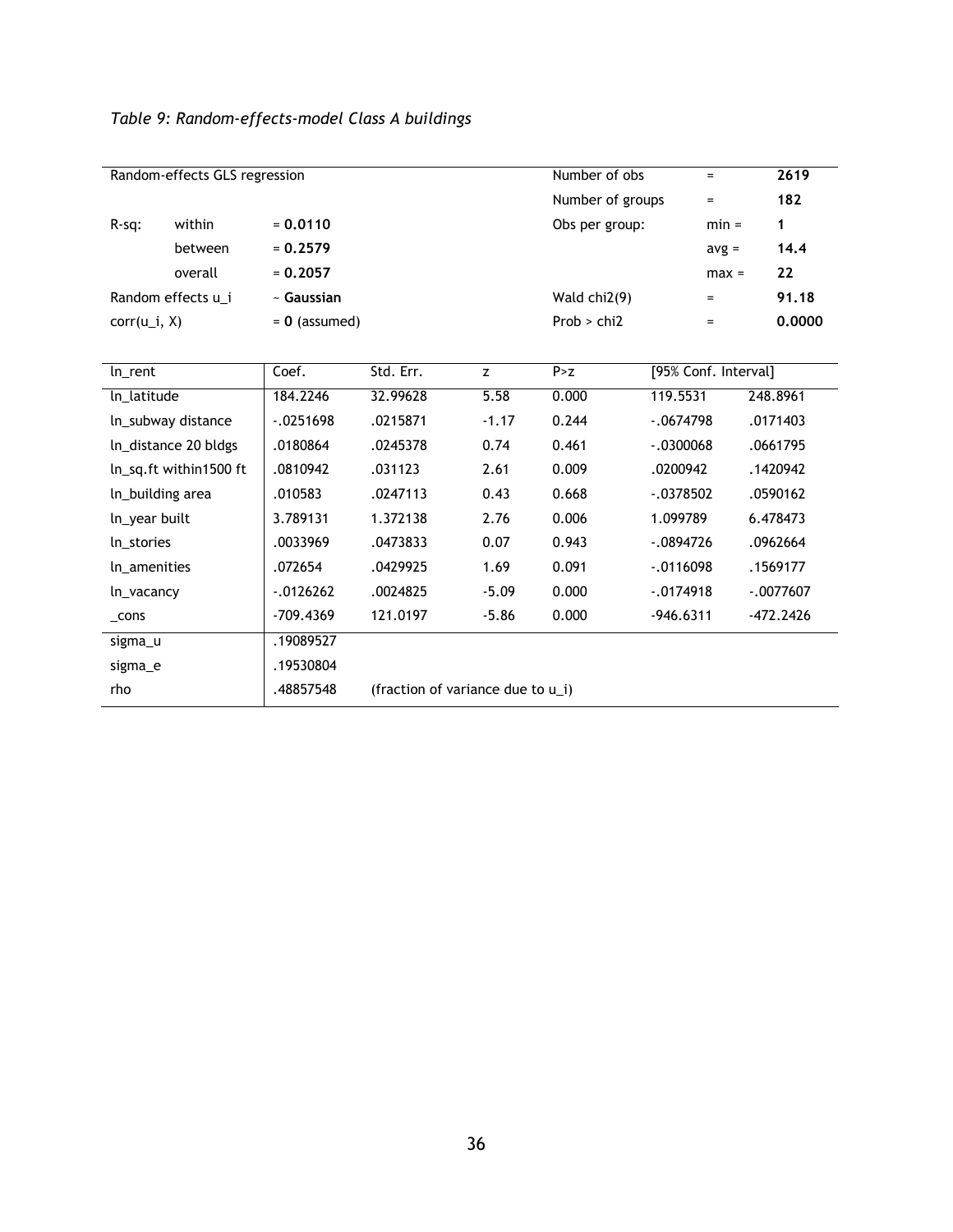|                | Random-effects GLS regression |                 |                                   |         | Number of obs    |              | $=$                     | 2199         |
|----------------|-------------------------------|-----------------|-----------------------------------|---------|------------------|--------------|-------------------------|--------------|
|                |                               |                 |                                   |         | Number of groups |              | $=$                     | 178          |
| $R-sq$ :       | within                        | $= 0.0389$      |                                   |         | Obs per group:   |              | $min =$                 | 1            |
|                | between                       | $= 0.1764$      |                                   |         |                  |              | $avg =$                 | 12.4         |
|                | overall                       | $= 0.1439$      |                                   |         |                  |              | $max =$                 | 22           |
|                | Random effects u_i            | ~ Gaussian      |                                   |         | Wald chi2(9)     |              | =                       | 117.20       |
| $corr(u_i, X)$ |                               | $= 0$ (assumed) |                                   |         | Prob > chi2      |              | $=$                     | 0.0000       |
|                |                               |                 |                                   |         |                  |              |                         |              |
| In_rent        |                               | Coef.           | Std. Err.                         | z       | P > Z            |              | [95% Conf. Interval]    |              |
| In_latitude    |                               | 162.5227        | 40.43929                          | 4.02    | 0.000            | 83.26311     |                         | 241.7822     |
|                | In_subway distance            | $-0.0352427$    | .0243292                          | $-1.45$ | 0.147            | $-.082927$   |                         | .0124417     |
|                | In_distance 20 bldgs          | .0076225        | .0184202                          | 0.41    | 0.679            | $-0.0284805$ |                         | .0437255     |
|                | In_sq.ft within1500 ft        | .0303925        | .0360899                          | 0.84    | 0.400            |              | $-0.403424$<br>.1011274 |              |
|                | In_building area              | .0193292        | .0287236                          | 0.67    | 0.501            | $-.036968$   |                         | .0756264     |
| In_year built  |                               | $-1.772343$     | 2.036062                          | $-0.87$ | 0.384            | $-5.762951$  |                         | 2.218266     |
| In_stories     |                               | .0673277        | .0611454                          | 1.10    | 0.271            | $-0525151$   |                         | .1871704     |
| In_amenities   |                               | .0883962        | .054194                           | 1.63    | 0.103            | $-0.178221$  |                         | .1946146     |
| In_vacancy     |                               | $-0231804$      | .0024416                          | $-9.49$ | 0.000            | $-.0279659$  |                         | $-0.0183949$ |
| _cons          |                               | $-586.502$      | 149.3964                          | $-3.93$ | 0.000            | $-879.3136$  |                         | $-293.6904$  |
| sigma_u        |                               | .19686389       |                                   |         |                  |              |                         |              |
| sigma_e        |                               | .16766166       |                                   |         |                  |              |                         |              |
| rho            |                               |                 | (fraction of variance due to u_i) |         |                  |              |                         |              |

# Table 10: Random-effects-model Class B buildings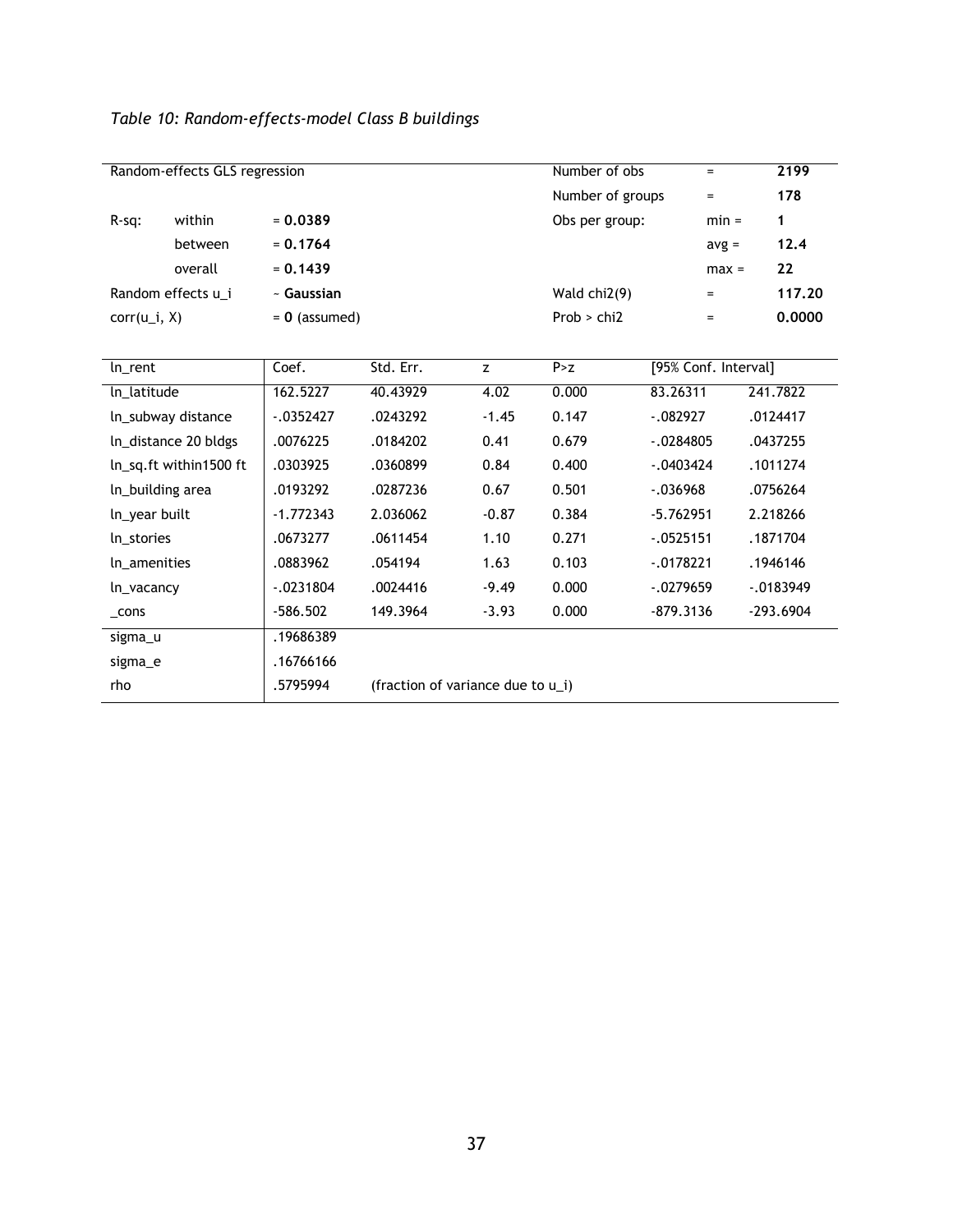|                   | Random-effects GLS regression |                 |                                   |         | Number of obs    |              | $=$                  | 1158         |
|-------------------|-------------------------------|-----------------|-----------------------------------|---------|------------------|--------------|----------------------|--------------|
|                   |                               |                 |                                   |         | Number of groups |              | $\equiv$             | 92           |
| $R-sq$ :          | within                        | $= 0.0133$      |                                   |         | Obs per group:   |              | $min =$              | $\mathbf{2}$ |
|                   | between                       | $= 0.1166$      |                                   |         |                  |              | $avg =$              | 12.6         |
|                   | overall                       | $= 0.1526$      |                                   |         |                  |              | $max =$              | 22           |
|                   | Random effects u i            | ~ Gaussian      |                                   |         | Wald chi2(9)     |              | $=$                  | 25.95        |
| $corr(u_i, X)$    |                               | $= 0$ (assumed) |                                   |         | Prob > chi2      |              | $=$                  | 0.0021       |
| In_rent           |                               | Coef.           | Std. Err.                         | z       | P > Z            |              | [95% Conf. Interval] |              |
| In_latitude       |                               | $-142.4296$     | 111.2004                          | $-1.28$ | 0.200            | $-360.3785$  |                      | 75.51925     |
|                   | In_subway distance            | $-0.0861889$    | .0553612                          | $-1.56$ | 0.120            | $-1946948$   |                      | .022317      |
|                   | In_distance 20 bldgs          | .0352           | .0378861                          | 0.93    | 0.353            | $-.0390554$  |                      | .1094555     |
|                   | ln_sq.ft within1500 ft        | $-0.492671$     | .0940412                          | $-0.52$ | 0.600            | $-.2335844$  |                      | .1350502     |
|                   | In_building area              | .0564381        | .0545466                          | 1.03    | 0.301            | $-0504712$   |                      | .1633475     |
| In_year built     |                               | $-.2391288$     | 6.213188                          | $-0.04$ | 0.969            | $-12.41675$  |                      | 11.9385      |
| In_stories        |                               | $-0.190665$     | .1278381                          | $-0.15$ | 0.881            | $-0.2696245$ |                      | .2314915     |
| In_amenities      |                               | .1454508        | .0811379                          | 1.79    | 0.073            | $-0.0135765$ |                      | .3044781     |
| In_vacancy        |                               | $-0.0134591$    | .0038312                          | $-3.51$ | 0.000            | $-0209681$   |                      | $-.0059502$  |
| $_{\text{-cons}}$ |                               | 533.2705        | 404.1833                          | 1.32    | 0.187            | $-258.9142$  |                      | 1325.455     |
| sigma_u           |                               | .27561645       |                                   |         |                  |              |                      |              |
| sigma_e           |                               | .20277583       |                                   |         |                  |              |                      |              |
| rho               |                               | .64881131       | (fraction of variance due to u_i) |         |                  |              |                      |              |

# Table 11: Random-effects-model Class C buildings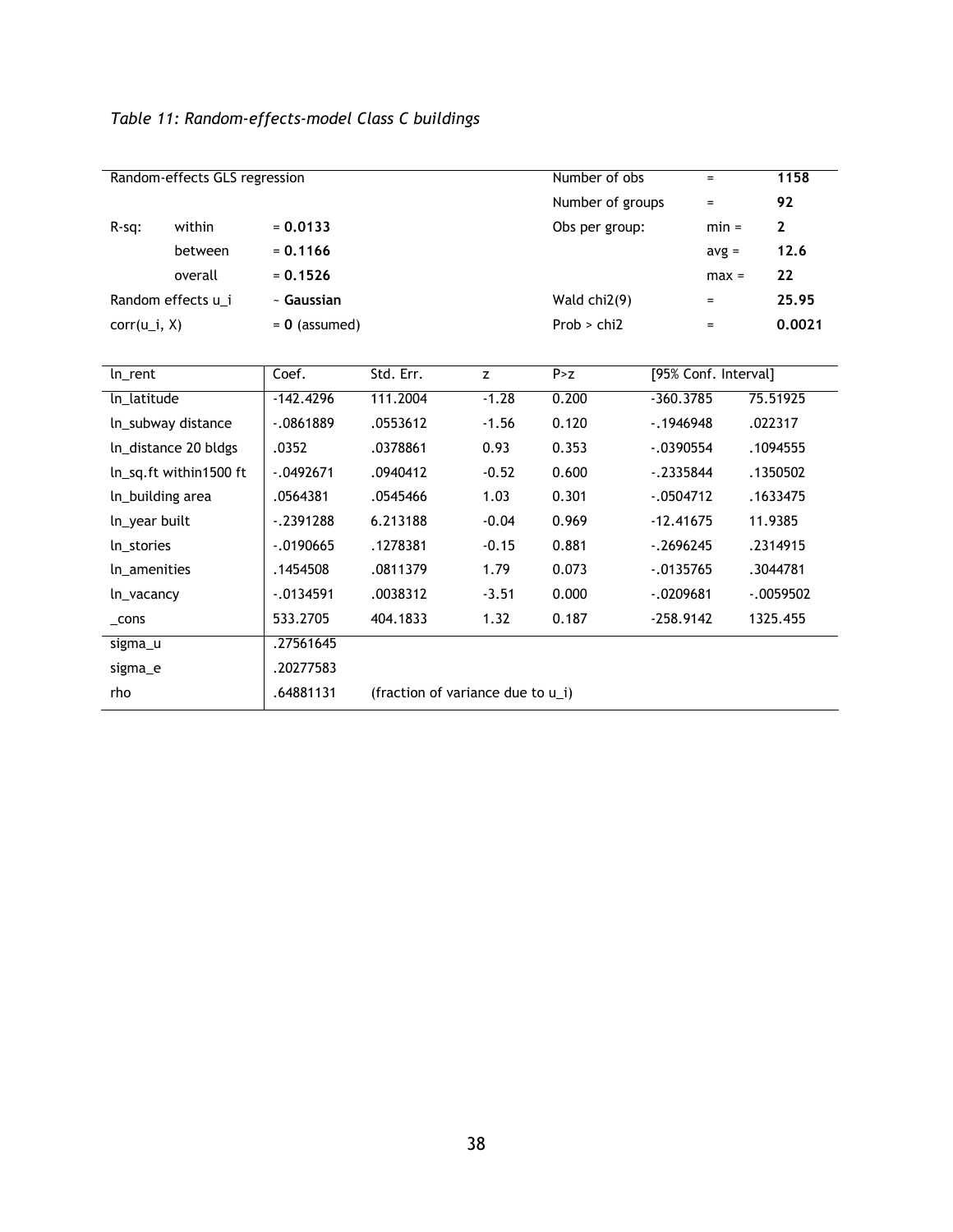|                           | Random-effects GLS regression |                 |                                   |         | Number of obs      |                      | $=$               | 757               |
|---------------------------|-------------------------------|-----------------|-----------------------------------|---------|--------------------|----------------------|-------------------|-------------------|
|                           |                               |                 |                                   |         | Number of groups   |                      | $\qquad \qquad =$ | 58                |
| $R-sq$ :                  | within                        | $= 0.0031$      |                                   |         | Obs per group:     |                      | $min =$           | $\mathbf{1}$      |
|                           | between                       | $= 0.4719$      |                                   |         |                    |                      | $avg =$           | 13.1              |
|                           | overall                       | $= 0.2334$      |                                   |         |                    |                      | $max =$           | $22 \overline{ }$ |
|                           | Random effects u_i            | ~ Gaussian      |                                   |         | Wald chi2(9)       |                      | $\equiv$          | 42.98             |
| $corr(u_i, X)$            |                               | $= 0$ (assumed) |                                   |         | Prob > chi2<br>$=$ |                      |                   | 0.0000            |
| In_rent                   |                               | Coef.           | Std. Err.                         | z       | P > Z              | [95% Conf. Interval] |                   |                   |
| In_latitude               |                               | 56.14352        | 58.11728                          | 0.97    | 0.334              | $-57.76425$          |                   | 170.0513          |
|                           | In_subway distance            | .0041066        | .0364894                          | 0.11    | 0.910              | $-0674114$           |                   | .0756245          |
|                           | In_distance 20 bldgs          | $-0.0025864$    | .0300022                          | $-0.09$ | 0.931              | $-0613896$           |                   | .0562168          |
|                           | ln_sq.ft within1500 ft        | $-.0038186$     | .0551354                          | $-0.07$ | 0.945              | $-1118819$           |                   | .1042447          |
|                           | In_building area              | .1372989        | .0529966                          | 2.59    | 0.010              | .0334274             |                   | .2411704          |
| In_year built             |                               | 2.838532        | 2.395083                          | 1.19    | 0.236              | $-1.855743$          |                   | 7.532808          |
| In_stories                |                               | .0579221        | .0999664                          | 0.58    | 0.562              | $-1380084$           |                   | .2538526          |
| In_amenities              |                               | $-0756849$      | .0896722                          | $-0.84$ | 0.399              | $-.2514391$          |                   | .1000694          |
| In_vacancy                |                               | $-0.049055$     | .0040693                          | $-1.21$ | 0.228              | $-0128812$           |                   | .0030703          |
| $_{\text{-} \text{cons}}$ |                               | $-227.9104$     | 212.2494                          | $-1.07$ | 0.283              | $-643.9116$          |                   | 188.0908          |
| sigma_u                   |                               | .19294431       |                                   |         |                    |                      |                   |                   |
| sigma_e                   |                               | .15661679       |                                   |         |                    |                      |                   |                   |
| rho                       |                               | .60281283       | (fraction of variance due to u_i) |         |                    |                      |                   |                   |

# Table 12: Random-effects-model Midtown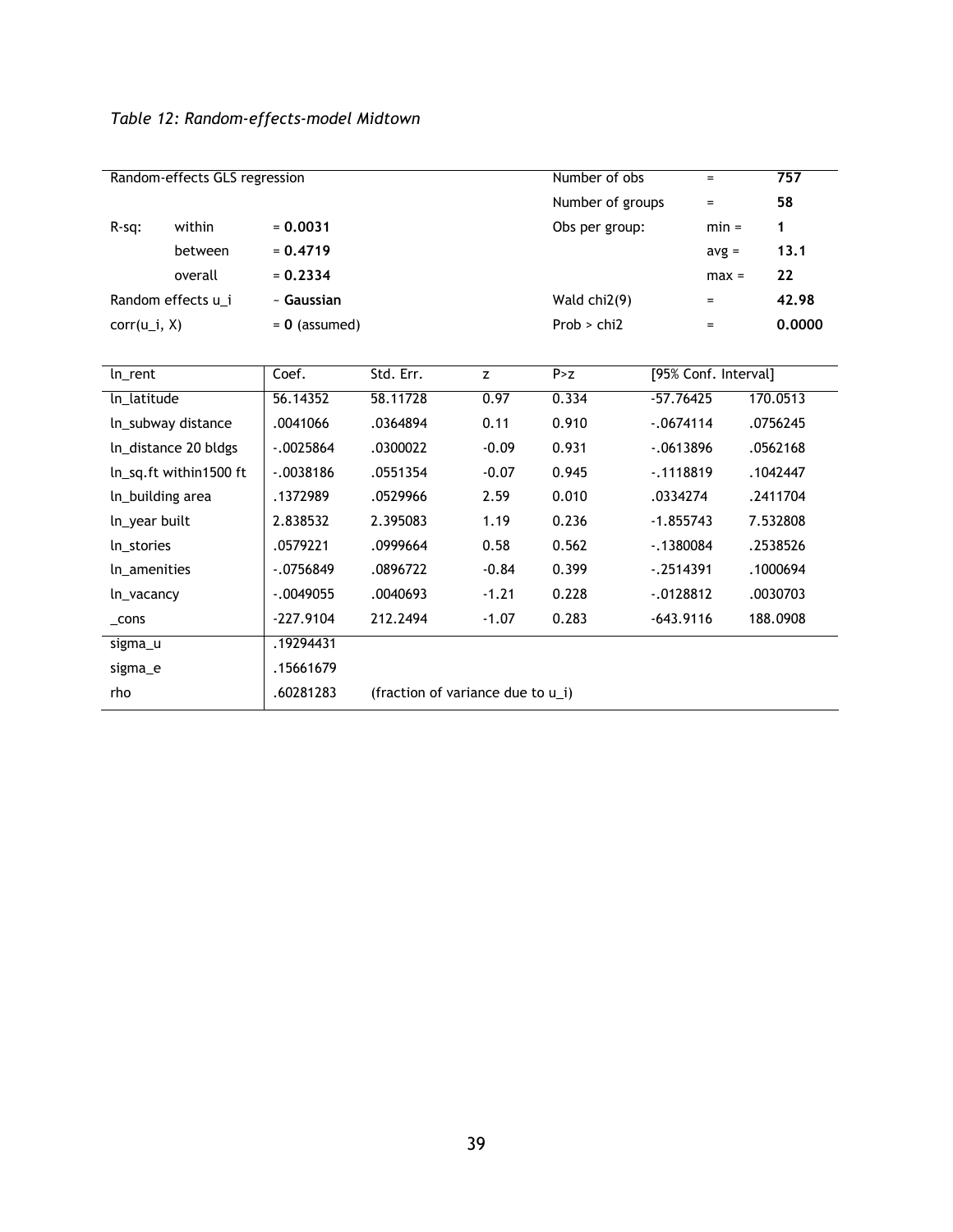| Random-effects GLS regression |                        |                 |                                   |             | Number of obs    |              | $=$                  | 4150         |
|-------------------------------|------------------------|-----------------|-----------------------------------|-------------|------------------|--------------|----------------------|--------------|
|                               |                        |                 |                                   |             | Number of groups |              | $=$                  | 295          |
| $R-sq$ :                      | within                 | $= 0.0127$      |                                   |             | Obs per group:   |              | $min =$              | 1            |
|                               | between                | $= 0.4777$      |                                   |             |                  |              | $avg =$              | 14.1         |
|                               | overall                | $= 0.4241$      |                                   |             |                  |              | $max =$              | 22           |
|                               | Random effects u_i     | ~ Gaussian      |                                   |             | Wald chi2(8)     |              | $\equiv$             | 59537.30     |
| $corr(u_i, X)$                |                        | $= 0$ (assumed) |                                   | Prob > chi2 |                  | $=$          | 0.0000               |              |
| In_rent                       |                        | Coef.           | Std. Err.                         | z           | P > Z            |              | [95% Conf. Interval] |              |
| In_latitude                   |                        | $-20.62291$     | 2.853249                          | $-7.23$     | 0.000            | $-26.21518$  |                      | $-15.03065$  |
|                               | In_subway distance     | $-0378858$      | .0241077                          | $-1.57$     | 0.116            | $-0.085136$  |                      | .0093643     |
|                               | In_distance 20 bldgs   | .0047784        | .0219977                          | 0.22        | 0.828            | $-.0383363$  |                      | .0478931     |
|                               | ln_sq.ft within1500 ft | .1393581        | .0383795                          | 3.63        | 0.000            | .0641356     |                      | .2145806     |
|                               | In_building area       | .0110209        | .0255407                          | 0.43        | 0.666            | $-0.0390379$ |                      | .0610797     |
| In_year built                 |                        | 10.21902        | 1.418607                          | 7.20        | 0.000            | 7.4386       |                      | 12.99944     |
| In_stories                    |                        | .0996927        | .0549891                          | 1.81        | 0.070            | $-.0080839$  |                      | .2074694     |
| In_amenities                  |                        | .2012367        | .0485637                          | 4.14        | 0.000            | .1060535     |                      | .2964198     |
| In_vacancy                    |                        | $-0.0139584$    | .0019563                          | $-7.14$     | 0.000            | $-0.0177927$ |                      | $-0.0101242$ |
| $_{\text{-} \text{cons}}$     |                        | (dropped)       |                                   |             |                  |              |                      |              |
| sigma_u                       |                        | .24843076       |                                   |             |                  |              |                      |              |
| sigma_e                       |                        | .18964999       |                                   |             |                  |              |                      |              |
| rho                           |                        | .63180495       | (fraction of variance due to u_i) |             |                  |              |                      |              |

# Table 13: Random-effects-model Midtown South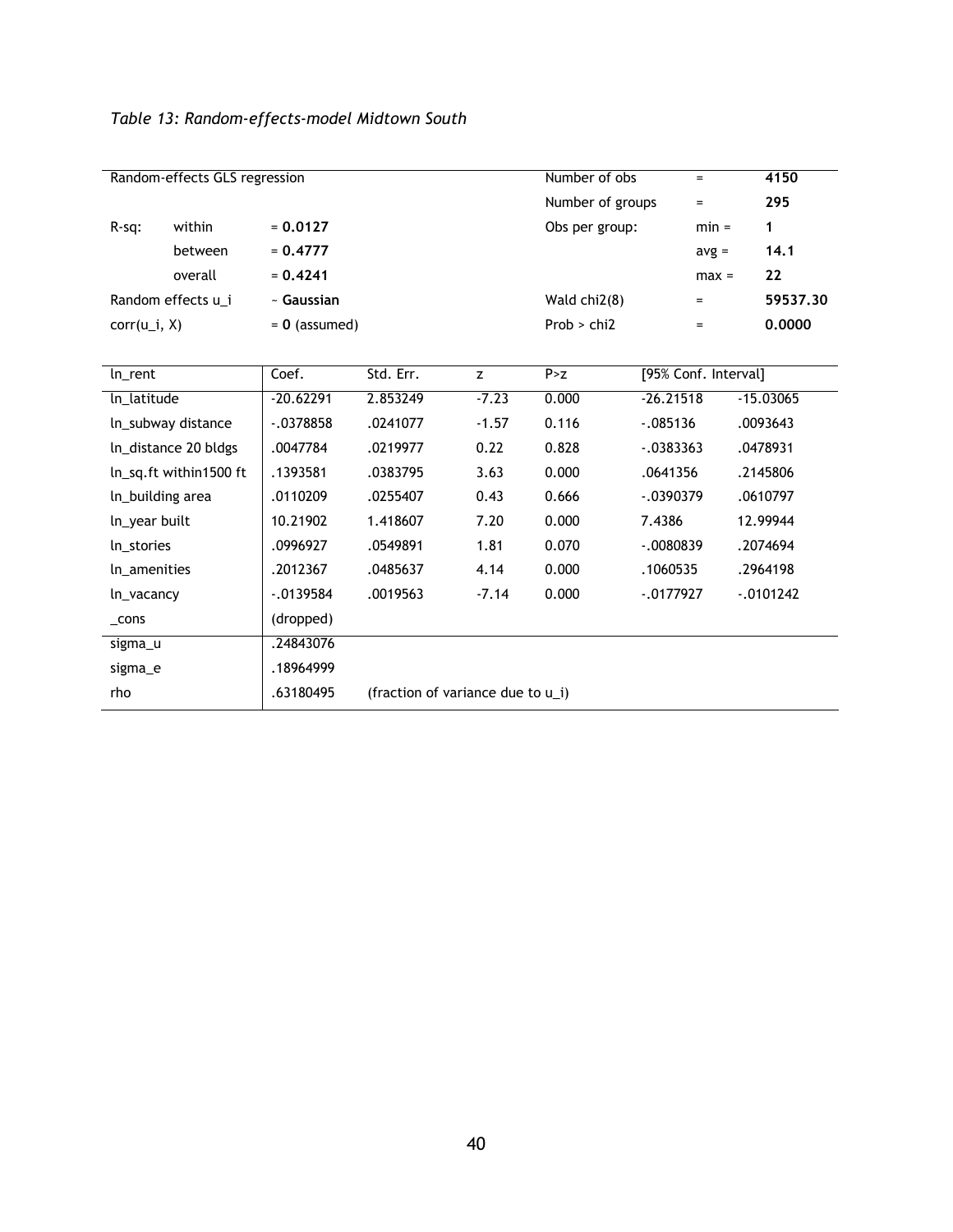| Random-effects GLS regression |                        |                 |                                   |         |                  | Number of obs |                      | 1069         |
|-------------------------------|------------------------|-----------------|-----------------------------------|---------|------------------|---------------|----------------------|--------------|
|                               |                        |                 |                                   |         | Number of groups |               | $=$                  | 99           |
| within<br>$R-sq$ :            |                        | $= 0.0708$      |                                   |         | Obs per group:   |               | $\mathbf{2}$         |              |
|                               | between                | $= 0.2678$      |                                   |         |                  |               | $avg =$              | 10.8         |
|                               | overall                | $= 0.1914$      |                                   |         |                  |               | $max =$              | 22           |
|                               | Random effects u_i     | ~ Gaussian      |                                   |         | Wald chi2(9)     |               | $\qquad \qquad =$    | 106.65       |
| $corr(u_i, X)$                |                        | $= 0$ (assumed) |                                   |         | Prob > chi2      |               | $=$                  | 0.0000       |
| In rent                       |                        | Coef.           | Std. Err.                         | z       | P > Z            |               | [95% Conf. Interval] |              |
| In_latitude                   |                        | $-519.0381$     | 163.7756                          | $-3.17$ | 0.002            | $-840.0324$   |                      | $-198.0437$  |
|                               | In_subway distance     | .0146929        | .045372                           | 0.32    | 0.746            | $-0742346$    |                      | .1036204     |
|                               | In_distance 20 bldgs   | .0128909        | .0307674                          | 0.42    | 0.675            | $-047412$     |                      | .0731938     |
|                               | ln_sq.ft within1500 ft | .0221679        | .0789422                          | 0.28    | 0.779            | $-132556$     |                      | .1768918     |
|                               | In_building area       | .0855394        | .0455937                          | 1.88    | 0.061            | $-0.0038226$  |                      | .1749013     |
| In_year built                 |                        | $-7.219225$     | 3.747701                          | $-1.93$ | 0.054            | $-14.56458$   |                      | .1261337     |
| In_stories                    |                        | .1859558        | .1060475                          | 1.75    | 0.080            | $-0218934$    |                      | .393805      |
| In_amenities                  |                        | $-.0060239$     | .0634921                          | $-0.09$ | 0.924            | $-1304661$    |                      | .1184182     |
| In_vacancy                    |                        | $-0.0343947$    | .0039245                          | $-8.76$ | 0.000            | $-.0420865$   |                      | $-0.0267029$ |
| $_{\text{-cons}}$             |                        | 1980.111        | 610.7183                          | 3.24    | 0.001            | 783.1249      |                      | 3177.097     |
| sigma_u                       |                        | .24506945       |                                   |         |                  |               |                      |              |
| sigma_e                       |                        | .19543874       |                                   |         |                  |               |                      |              |
| .6112547<br>rho               |                        |                 | (fraction of variance due to u_i) |         |                  |               |                      |              |

# Table 14: Random-effects-model Downtown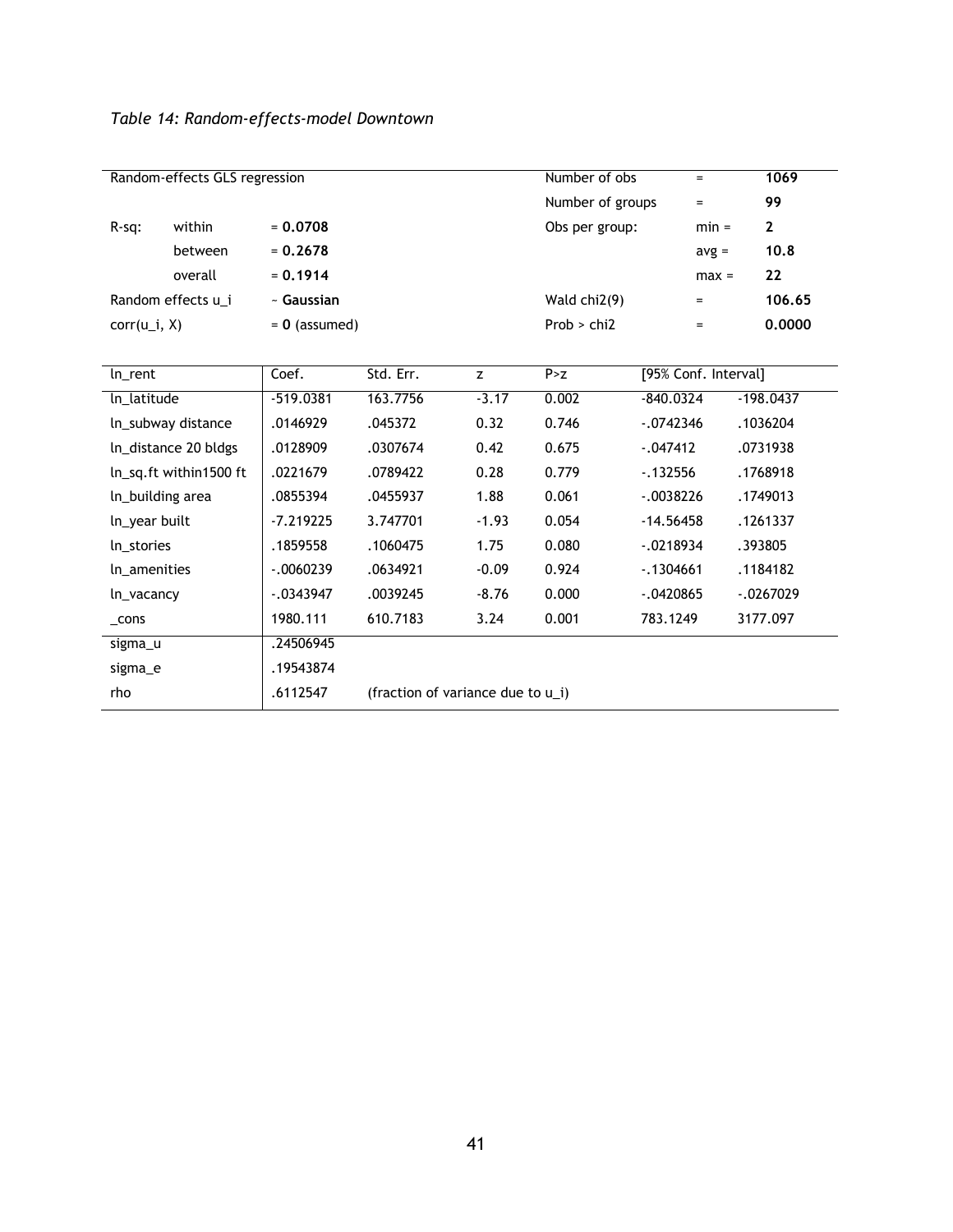| Arellano-Bond dynamic panel-data estimation                                                                                                                                                                                         | Number of obs           |                | $=$     | 13944        |             |          |                      |  |  |  |
|-------------------------------------------------------------------------------------------------------------------------------------------------------------------------------------------------------------------------------------|-------------------------|----------------|---------|--------------|-------------|----------|----------------------|--|--|--|
|                                                                                                                                                                                                                                     | Number of groups        |                | $=$     | 991          |             |          |                      |  |  |  |
|                                                                                                                                                                                                                                     |                         | Obs per group: |         | $min =$      | 1           |          |                      |  |  |  |
|                                                                                                                                                                                                                                     |                         |                |         |              |             | $avg =$  | 14.07064             |  |  |  |
|                                                                                                                                                                                                                                     |                         |                |         |              |             | $max =$  | 20                   |  |  |  |
|                                                                                                                                                                                                                                     |                         |                |         |              |             |          |                      |  |  |  |
|                                                                                                                                                                                                                                     |                         |                |         | Wald chi2(2) |             | $=$      | 5394.32              |  |  |  |
| One-step results                                                                                                                                                                                                                    |                         |                |         |              |             |          |                      |  |  |  |
| Ln rent                                                                                                                                                                                                                             | Std. Err.<br>Coef.<br>z |                |         |              |             |          | [95% Conf. Interval] |  |  |  |
| $ln$ _rent (lag 2)                                                                                                                                                                                                                  | .7953525                | .0110236       | 72.15   | 0.000        | .7737467    | .8169583 |                      |  |  |  |
| $ln$ _sublet (lag 5)                                                                                                                                                                                                                |                         |                |         |              |             |          |                      |  |  |  |
| In_vacancy (lag 2)                                                                                                                                                                                                                  | $-.0070155$             | .0011367       | $-6.17$ | 0.000        | $-.0092434$ |          | $-.0047876$          |  |  |  |
| $\_cons$                                                                                                                                                                                                                            | $-0.0020764$            | .0002489       | $-8.34$ | 0.000        | $-.0025642$ |          | $-.0015887$          |  |  |  |
| $\mathcal C$ is a simple of the set of the set of the set of the set of the set of the set of the set of the set of the set of the set of the set of the set of the set of the set of the set of the set of the set of the set of t |                         |                |         |              |             |          |                      |  |  |  |

Sargan test of over-identifying restrictions:

 $chi2(438) = 647.74$  Prob > chi2 = 0.0000

Arellano-Bond test that average autocovariance in residuals of order 1 is 0:

H0: no autocorrelation  $z = -47.07$  Pr >  $z = 0.0000$ 

Arellano-Bond test that average autocovariance in residuals of order 2 is 0:

H0: no autocorrelation  $z = 2.01$  Pr >  $z = 0.0607$ 

### 6. Conclusions

The objective of this analysis was to test whether rent determinants are stable both crosssectionally and over time. Volatility of rental rates is a major source of risk for real estate investors. A hedonic regression framework was developed to produce estimates of rent determinants for three submarket areas and 15 submarkets. Datasets used in this analysis included time-series information on submarkets and individual buildings. Although the time-series of building data was relatively short (22 quarterly observations in 6 years), three distinct phases of the real estate market cycle could be identified during this period.

The final specification of the building-specific hedonic model included the following significant variables: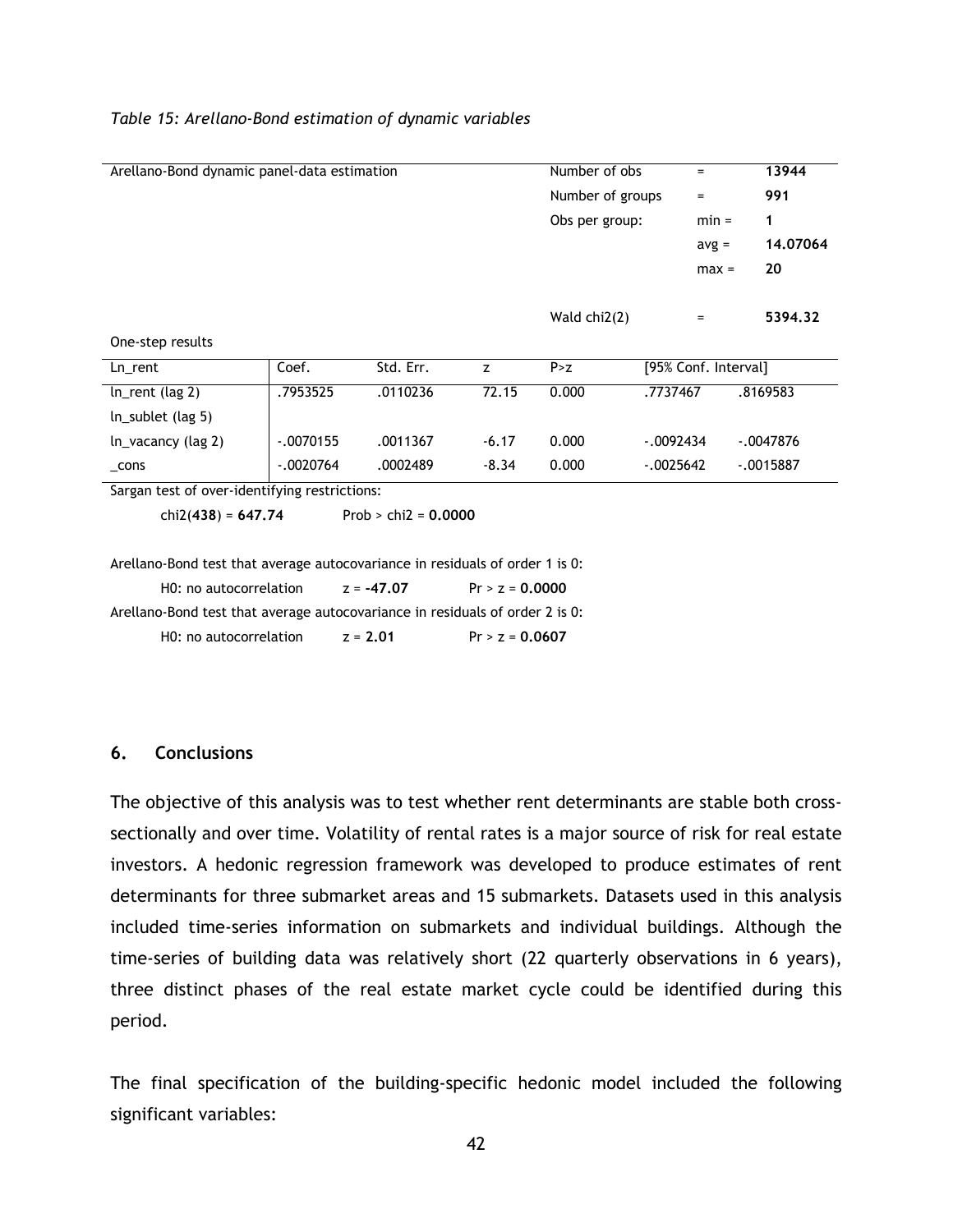- Vacancy rate of the building,
- Square footage,
- Age
- Height (number of stories)
- Number of in-house amenities.

Variables of the location-specific models included:

- Weighted sum of distances to the 20 closest buildings,
- Square feet of office space within walking distance,
- Proximity to a subway station,
- Geographic x and y coordinates of the building.

In a further step, a number of hypotheses were investigated with regard to the stability of these rental rate determinants. First, tests for structural change confirmed that rent determinants differ significantly when measured at different phases of the market cycle. Further tests for structural change revealed that rent determinants also differ significantly across subareas of Manhattan. Consequently, no support of a unified rental pricing scheme was found in this empirical study. More specifically, building-specific measures were found to differ to a greater degree across submarkets than locationspecific measures which appear to follow a more unitary scheme. We also found support for the existence of price convergence and spillover effects towards the peak of the market cycle.

A GLS panel estimation confirmed the relevance of the variables identified in the OLS model. Estimating the model separately for the quality classes A/B/C confirmed the assumption that pricing of hedonic building and location quality features is reflected more consistently in the rental rates of Class A buildings than it is in Class B and particularly Class C buildings. Results of a dynamic estimation using an Arellano-Bond panel model confirmed that past rental rates along with overall vacancy and sublet vacancy conditions in a building are suitable for explaining variations in rental rates.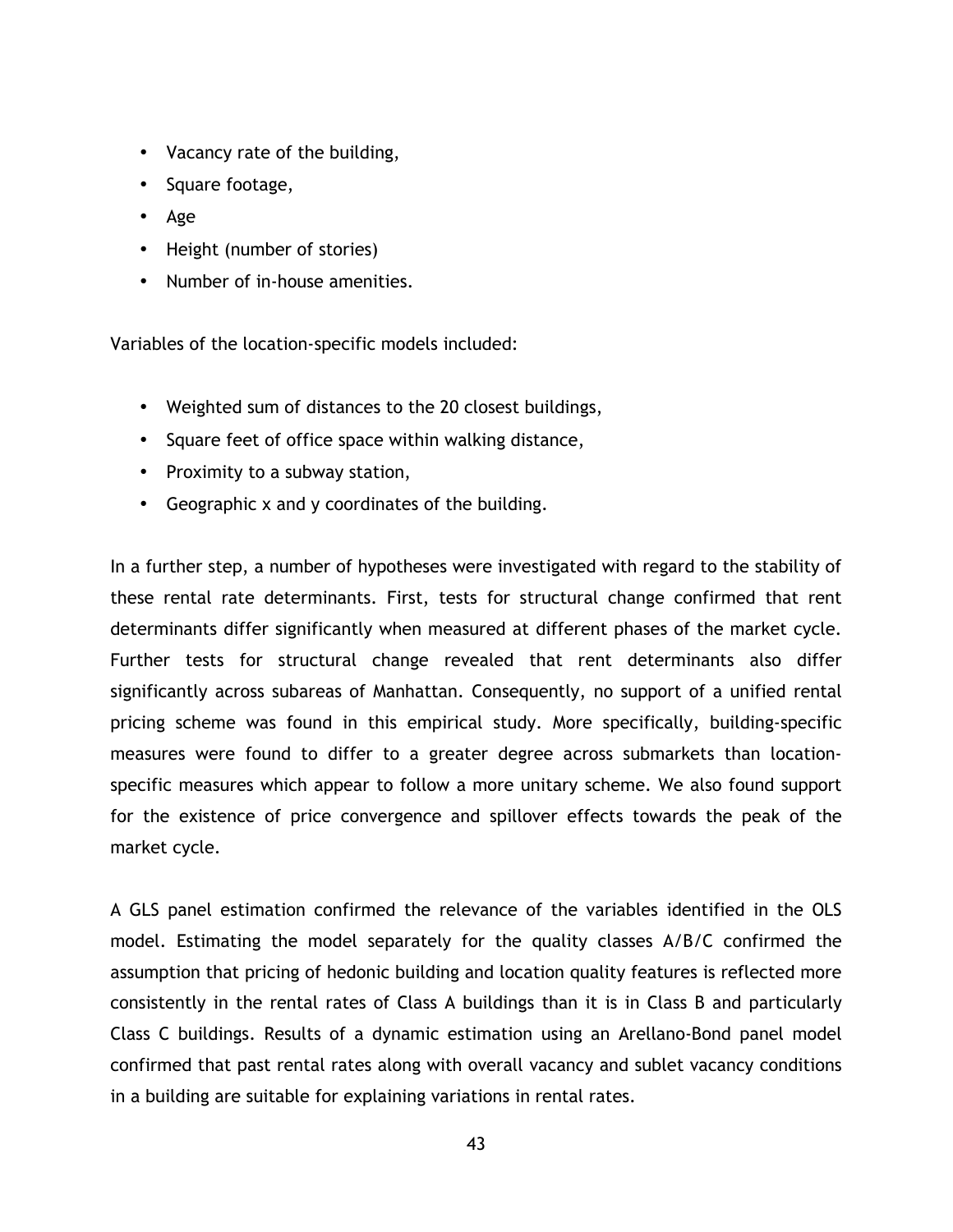Overall, the results of this study indicate that panel models and tests for structural change may be useful tools for gaining additional information about the specific cyclical and submarket-related conditions of hedonic rent determinants. Especially the use of dynamic panel models such as the Arellano-Bond model are promising as to their potential for incorporating time lags and dynamic relationships at the individual building level. A number of relevant research questions could be addressed with such a model, for instance about the dynamic interaction of vacancy and rental rates in a building. Further research is needed, however, to arrive at a truly dynamic model of rental pricing in the presence of submarkets and real estate market cycles. Finally, it will be necessary to explore the theoretical underpinnings of the empirical results in much greater detail, especially the role of market imperfections in explaining market fragmentation and heterogeneous valuation of hedonic features.

## References

- ARCHER, W. R. (1997): The Nature of Office Market Heterogeneity: Empirical Evidence and Implications for Market Forecasting. RERI Working Paper No. 62.
- ARCHER, W. R.; SMITH, M. T. (2003): Explaining Location Patterns of Suburban Offices. Real Estate Economics. 31:2, 139-164.
- ARELLANO, M. (2003): Panel data econometrics. Oxford University Press. Oxford.
- ARELLANO, M.; BOND, S. (1991): Some tests of specification for panel data. Review of Economic Studies. 58, 277-297.
- ARELLANO, M.; BOVER, O. (1995): Another Look at the Instrumental Variable Estimation of Error Component Models. Journal of Econometrics. 68: 29-51.
- ARTIS, M.; KONTOLEMIS, Z.; OSBORNE, D. (1997): Business Cycles for G7 and European countries. The Journal of Business. 70, 249-279.
- BOLLINGER, C.R.; IHLANFELDT, K.R.; BOWES, D.R. (1998): Spatial Variations in Office Rents in the Atlanta Region. Urban Studies. 35:7, 1097-1118.
- CAN, A. (1996): Specification and estimation of hedonic housing price models. Regional Science and Urban Economics. 22, 453-474.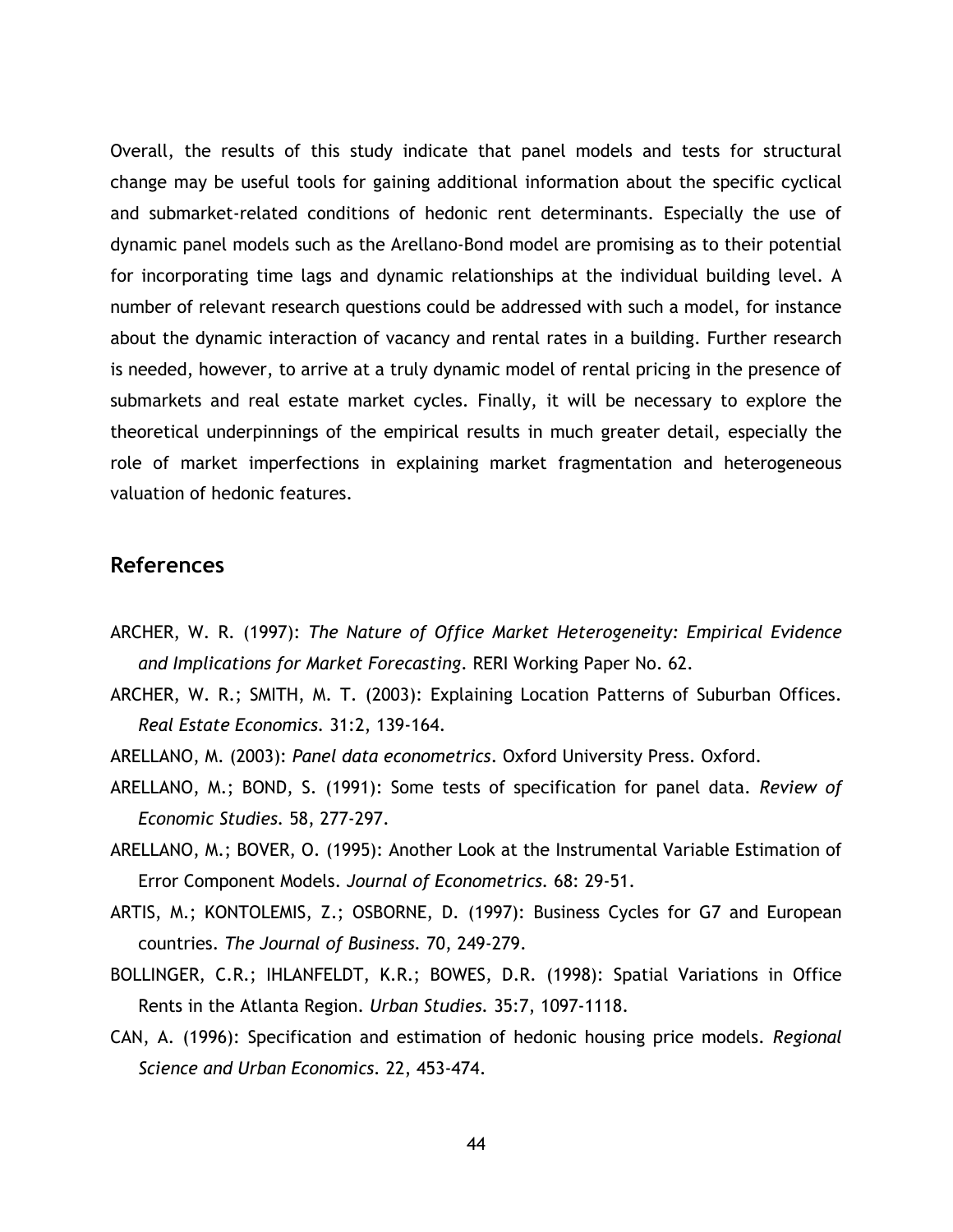- CAN, A.; MEGBOLUGBE, I. (1997): Spatial Dependence and House Price Index Construction. Journal of Real Estate Finance and Economics. 14: 203-222.
- CASETTI, E. (1997): The Expansion Method, Mathematical Modeling, and Spatial Econometrics. International Regional Science Review. 20, 9-33.
- CERVERO, R.; DUNCAN, M. (2002): Transit's Value Added: Effects of Light Commercial Rail Services on Commercial Land Values. Paper presented at the 2002 TRB Annual Meeting.
- CHOW, G. (1960): Tests of Equality Between Sets of Coefficients in Two Linear Regressions. Econometrica, 28:3, 591-605.
- CLAPP, J. M. (1980): The Intrametropolitan Location of Office Activities. Journal of Regional Science. 20, 387-399.
- CLAPP, J. M. (1993): The Dynamics of Office Markets. Washington: Urban Institute Press.
- CLAPP, J. M. (2003). A Semiparametric Method of Valuing Residential Locations: Application to Automated Valuation. Journal of Real Estate Finance and Economics. 27:3, 303-320.
- CLAPP, J. M. (2004). A Semiparametric Method for Estimating Local House Price Indices. Real Estate Economics. 32:1, 127-160.
- COSTAR (2007): The CoStar Office Report Mid-year 2007. New York City Office Market. Research report.
- DES ROSIERS, F.; THERIAULT, M.; VILLENEUVE, P.-Y. (2000): Sorting Out Access and Neighbourhood Factors in Hedonic Price Modelling. Journal of Property Investment and Finance. 18:3, 291-315.
- DIPASQUALE, D.; WHEATON, W. (1996): Urban Economics and Real Estate Markets. Englewood Cliffs, NJ: Prentice Hall.
- DOLDE, W.; D. TIRTIROGLU (1997): Temporal and Spatial Information Diffusion in Real Estate Price Changes and Variances. Real Estate Economics, 25:4, 539-565.
- DUNSE, N; LEISHMAN, C; WATKINS, C. (2002): Testing the Existence of Office Submarkets: A Comparison of Evidence from Two Cities. Urban Studies, 39, 483-506.
- EVANS, A. (1995): The Property Market: Ninety Nine Per Cent Efficient? Urban Studies, 32, 5-29.
- GAT, D. (1998): Urban Focal Points and Design Quality Influence Rents: The Tel Aviv Office Market. Journal of Real Estate Research. 16:2, 229-247.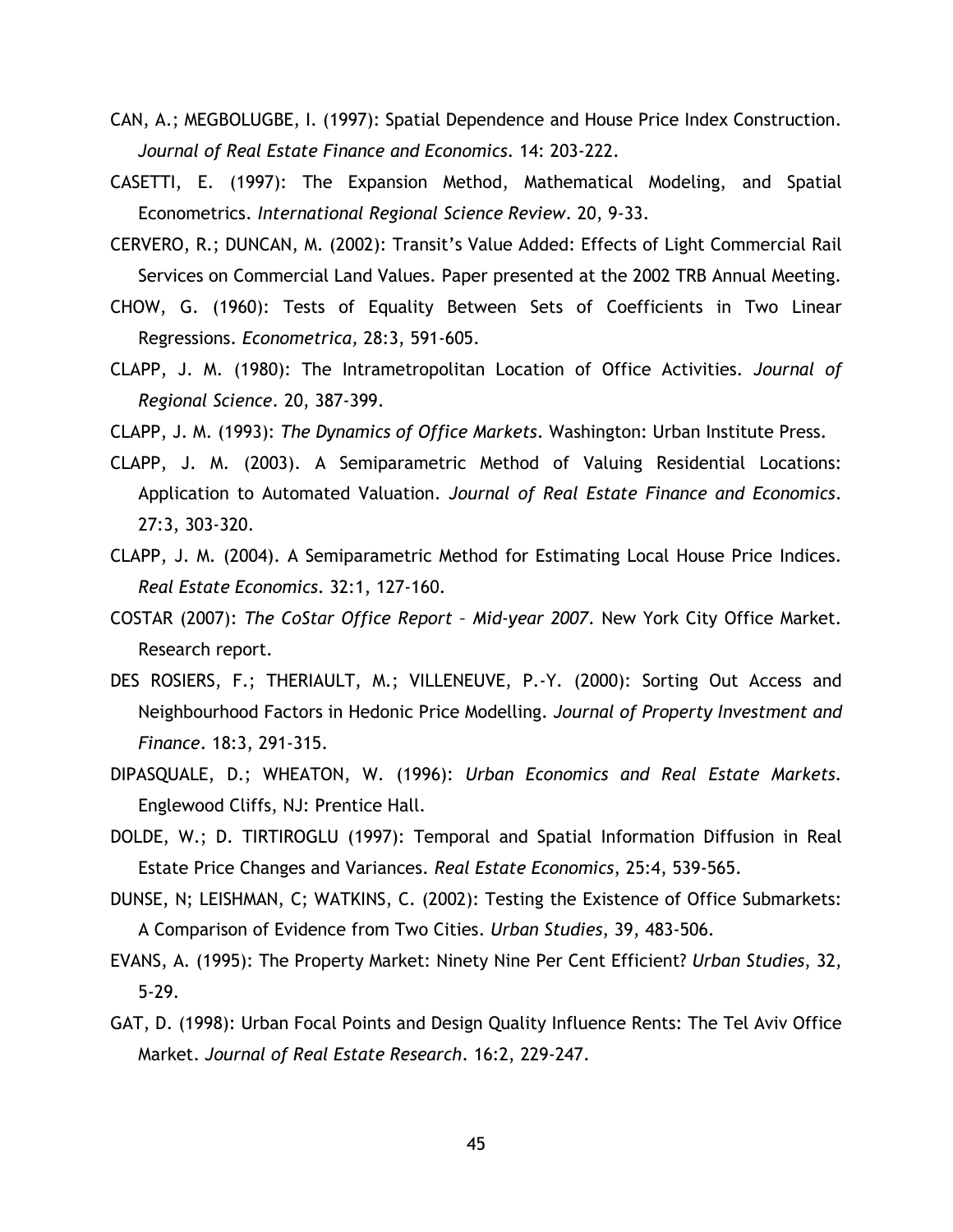- GLASCOCK, J. L.; KIM, M.; SIRMANS, C. F. (1993): An Analysis of Office Market Rents: Parameter Constancy and Unobservable Variables. Journal of Real Estate Research. 8:4, 625-38.
- GRUBB & ELLIS (1992-2006): NYC's office market data. New York.
- HANINK, D. M. (1997): The Integration of Intrametropolitan Office Markets. Environment and Planning A, 29, 391-404.
- HO, D.; NEWELL, G.;WALKER, A. (2005): The importance of property-specific attributes in assessing CBD office building quality. Journal of Property Investment and Finance, 23:5, 424-444.
- HSIAO, C. (2003): Analysis of Panel Data. 2nd edition. Cambridge University Press,
- HULTEN, C. R. (2003): Price Hedonics: A Critical Review. FRBNY Policy Review, September 2003.
- IHLANFELDT, K. R. (1990): The Intrametropolitan Location of New Office Firms. Land Economics. 66, 182-198.
- KRYSTALOGIANNI, A.; MATYSIAK, G.A.; TSOLACOS, S. (2004): Forecasting UK Commercial Real Estate Cycle Phases with Leading Indicators: A Probit Approach. Applied Economics, 36(20), 2004, 2347-2356.
- MILLS, E. S. (1990): Do Metropolitan Areas Mean Anything? A Research Note. Journal of Regional Science. 30, 415-419.
- MILLS, E.S. (1992): Office Rent Determinants in the Chicago Area. Journal of the American Real Estate and Urban Economics Association. 20:2, 273-87.
- MINTZ, I. (1969): Dating postwar business cycles: Methods, and their application to Western Germany, 1950-1967. Occasional Paper No. 107, National Bureau of Economic Research.
- MOUROUZI-SIVITANIDOU, R. (2002): Office Rent Processes: The Case of U.S. Metropolitan Markets. Real Estate Economics. 30:2, 317-344.
- MUELLER, G. R. (1999): Real Estate Rental Growth Rates at Different Points in the Market Cycle. Journal of Real Estate Research. 18:1, 131-150.
- ROSEN, K. T. (1984): Toward a Model of the Office Building Sector. Journal of the American Real Estate and Urban Economics Association. 12, 261-269.
- ROSENTHAL, S.; STRANGE, W. (2001): The Determinants of Agglomeration. Journal of Urban Economics. 50:2, 191-229.